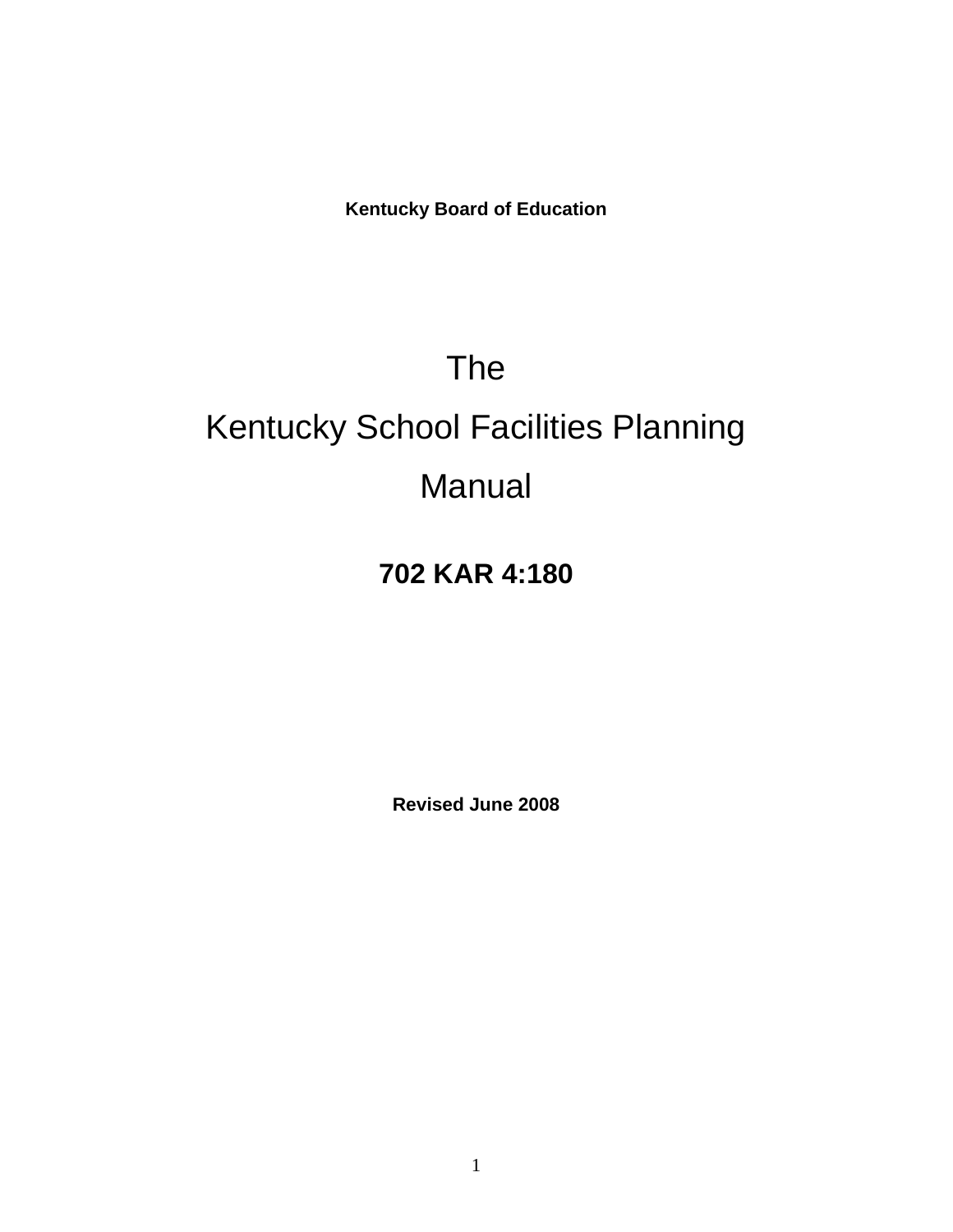# **Table of Contents**

Facilities Planning Overview

Acronyms

**Definitions** 

Chapter 1 - District Facilities Planning Process Planning Process Step-by-Step Summary Section 101- Local Planning Committee Selection Section 102- Architect/Engineering Building Evaluation Section 103 - District Facilities Plan Development Section 104 - KDE Review Section 105 - LPC Voting Section 106 - Local Board Voting Section 107 – Public Hearing Process Section 108 - KBE Review

Chapter 2 - DFP Format Section 201 - General Section 202 – Priority Listings

Chapter 3 - Facilities Analysis Section 301 - General Section 302 - School Capacity Calculation Section 303 – Facility Cost Analysis Section 304 - New Facilities Section 305 - Renovation and Additions

Chapter 4 - Submission Requirements

Chapter 5 - District Facilities Plan Modification Procedures Section 501 - Waiver Process Section 502 - Amendment Process Section 503 - Finding Process

Acknowledgements

Appendix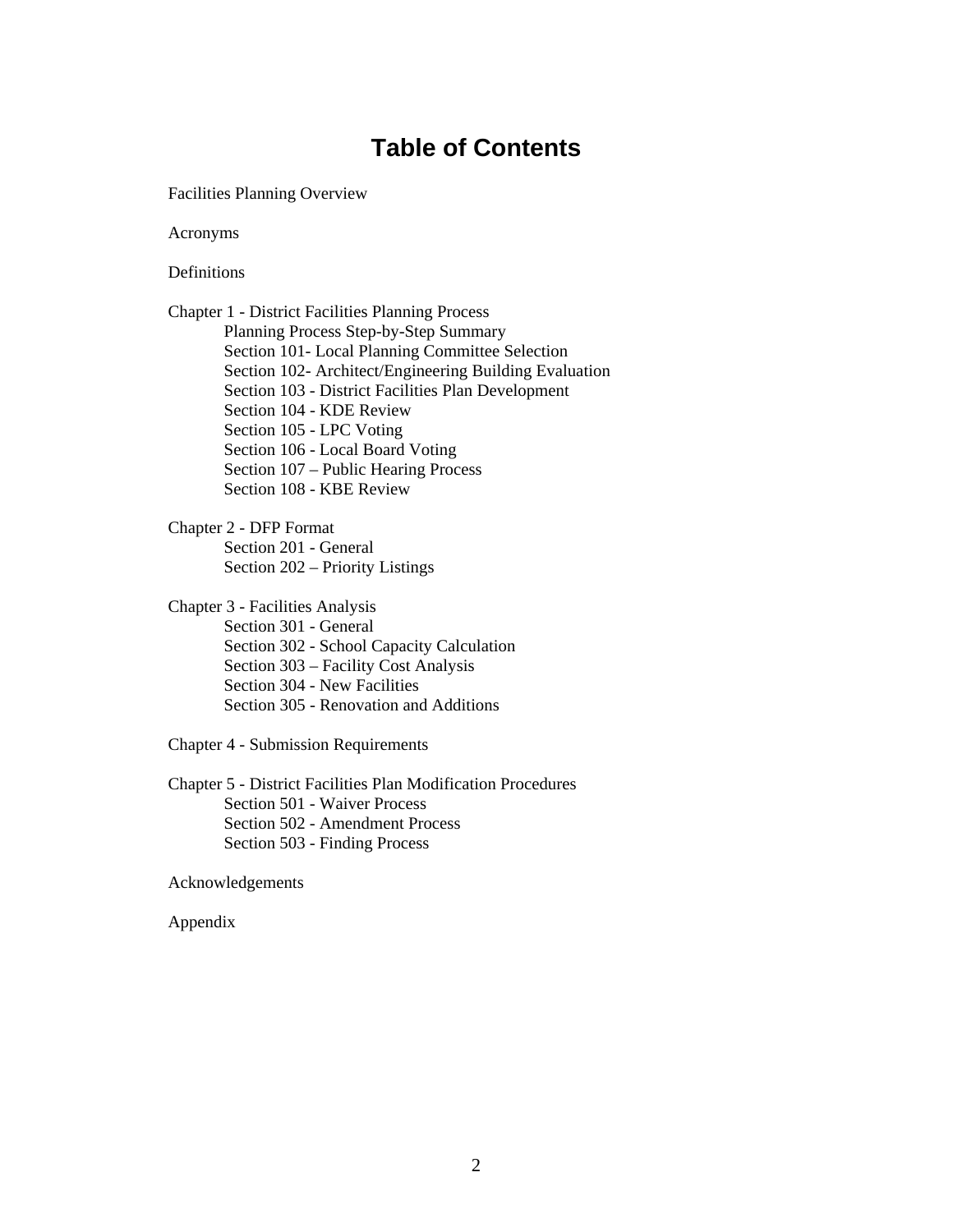# **Facilities Planning Overview**

The information developed in the planning process will allow districts to chart a course in their construction planning that will provide for "equitable and adequate" facilities for the students that they serve. The information that must be included as part of the District Facilities Plan (DFP) submission includes: building analysis, inventories, pricing and construction prioritization. This information is used to develop the (DFP).

The (DFP) is the mechanism for accessing funds that are restricted for school Capital Construction and Major Renovation. The DFP is used in the calculation of "Needs Based" funding and also to allow use of the remaining restricted funds.

This manual is designed to guide the Local Planning Committee (LPC) in the evaluation of information and the development of the DFP.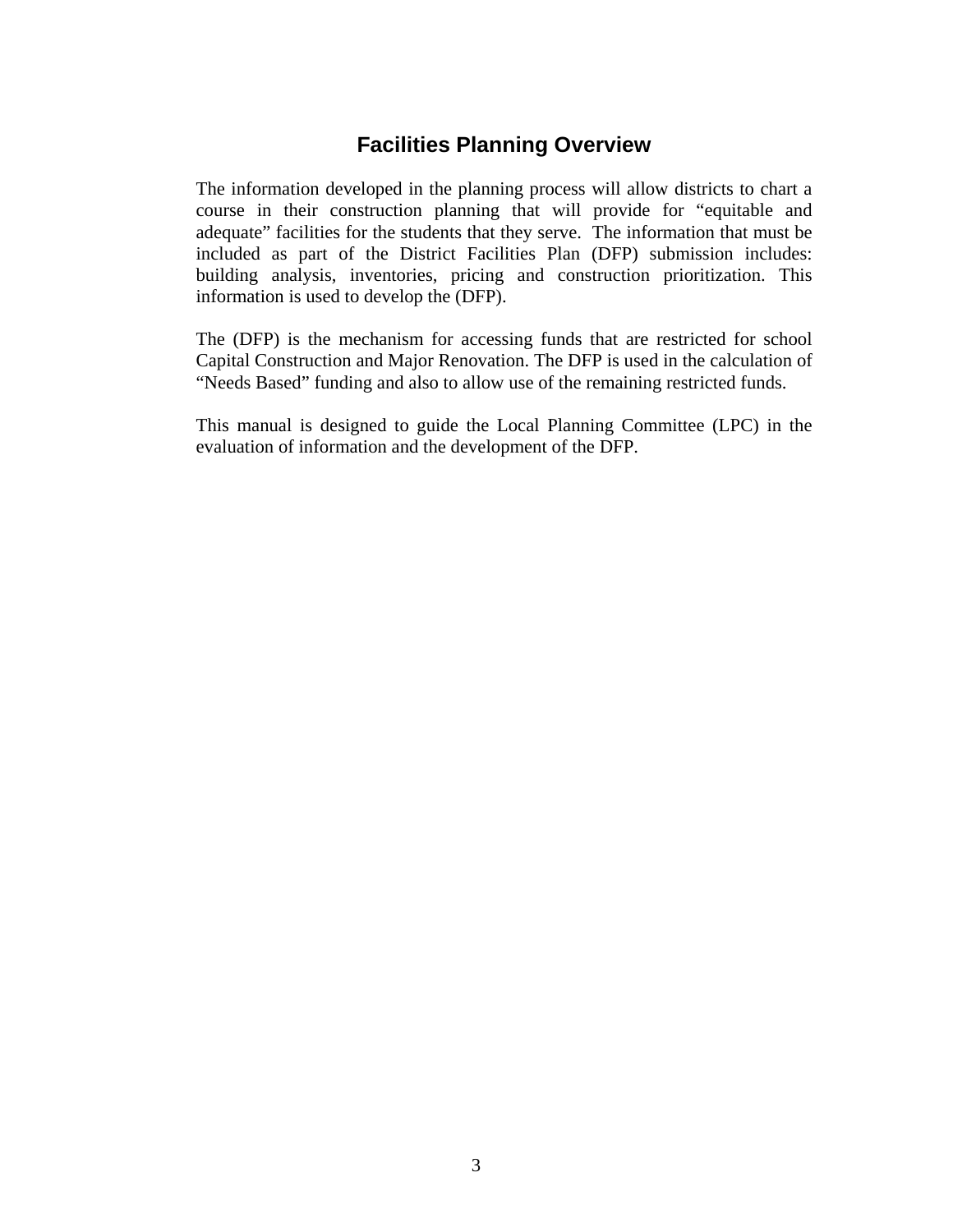# **Acronyms**

- DFP District Facilities Plan
- KBE Kentucky Board of Education
- KDE Kentucky Department of Education, Division of Facilities Management.
- LBE Local Board of Education
- LEA Local Education Agency
- LPC Local Planning Committee
- SBDM School Based Decision Making Council
- SFCC School Facilities Construction Commission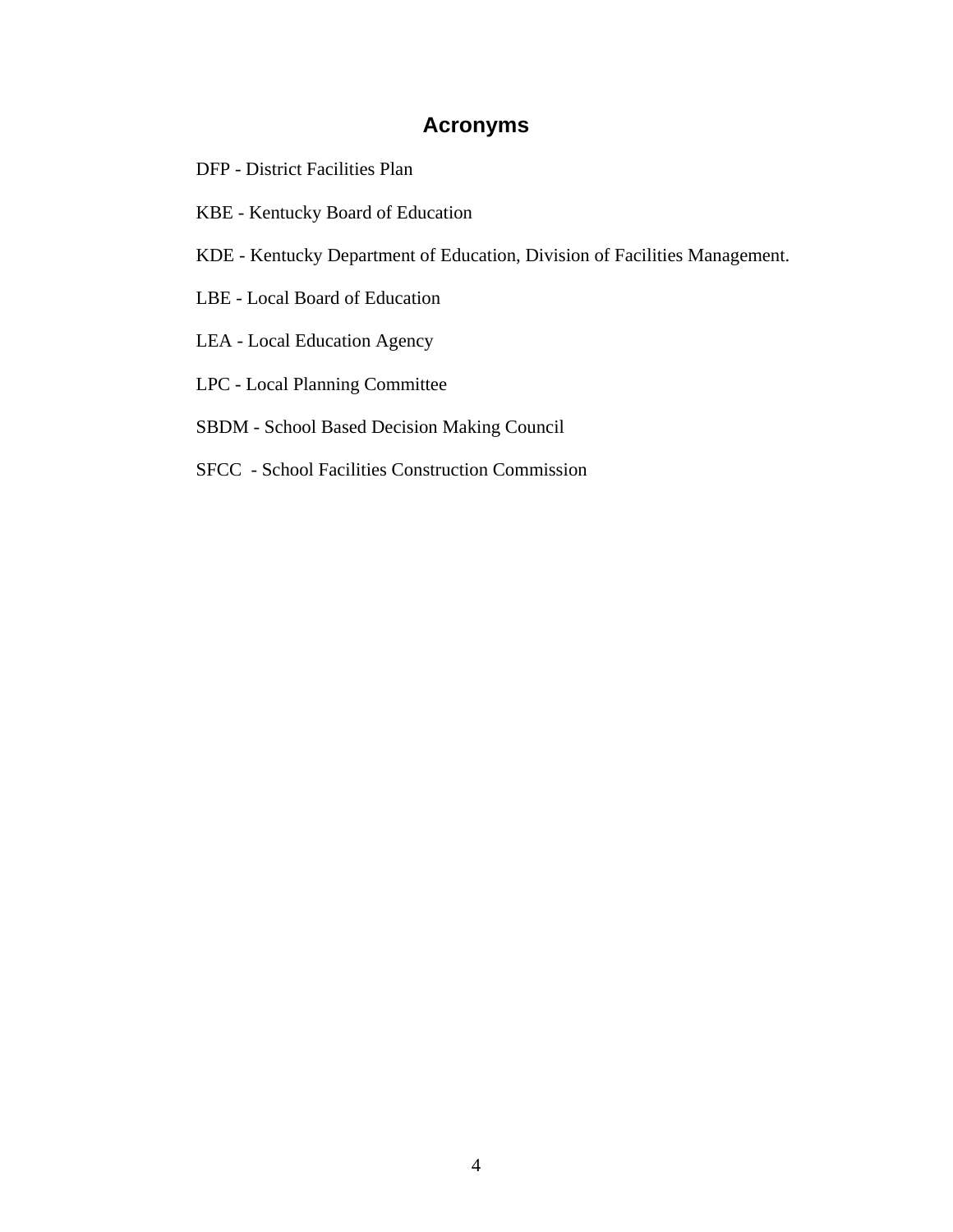### **Definitions**

**AMENDMENT** means changes in the District Facilities Plan that are undertaken by the district during the four (4) year DFP cycle. The local board of education may request an amendment to its DFP to accommodate major enrollment changes, major curriculum changes, major disaster or unforeseen occurrences. (See the section of this regulation governing "Amendments" for additional requirements).

**ATTENDANCE BOUNDARY** means the boundaries established by the local board of education that determines the student's school of attendance in order to maintain enrollments near capacity and without overcrowding.

**BASE CAPACITY** means the number of students per middle and high school standard classroom that are used to determine the "calculated" capacity. As noted in Section 302.3 for standard classrooms larger than 700 sf. the base capacity is 25 students. This base capacity is reduced for standard classrooms that are smaller than 701 sf. as noted in Section 302.3.3. The individual classroom base capacities are combined to create a building base capacity. This is then divided by 75% to establish the building's "calculated capacity". (See definition of CALCULATED CAPACITY this section and Section 302.3.1.2).

**BEST PRACTICES** means guidelines used in the administration of the activities of the Division of Facilities Management that have been established based on successful programs and methods of planning, design, construction, maintenance, contract administration and project development.

**BIENNIUM** means the two-year cycle (on even years) beginning July 1 of the year the state legislature establishes the biennial budget.

**BUILDING ADMINISTRATORS** means principals and assistant principals.

**BUILDING SYSTEMS** means individual components of a building including; sitework, foundations, exterior walls, roofing, doors, building hardware, windows, interior finishes, structural components, mechanical (HVAC), electrical (including lighting), plumbing, sewage, technology and fixed equipment.

**CALCULATED CAPACITY** means the number of students determined to be able to be housed within a middle or high school. It is assumed that 25% of the student time will be spent in spaces outside standard classrooms in spaces such as Special Education, Music, Art, Science Labs, Computers Labs, Career and Technical Centers/KY Tech Area Technology Centers or programs, etc. For this reason the "base capacity", determined by the number of standard classrooms and their sizes, is modified to reflect the unique nature of middle and high school design. (See definition of BASE CAPACITY). To determine the "calculated capacity" for a middle or high school, the base capacity is divided by .75 in order to account for the time spent outside standard classrooms. [For example, a middle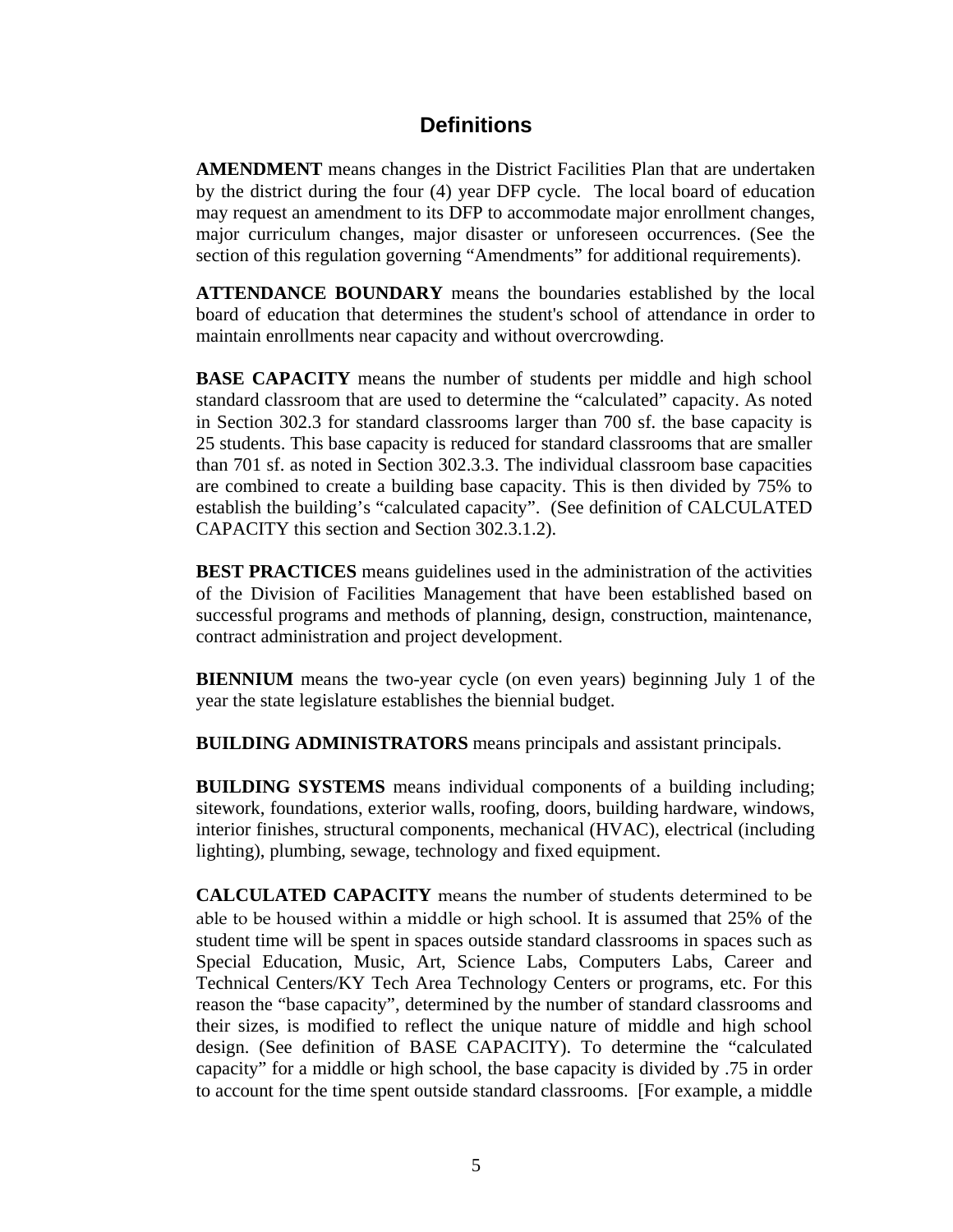school with 21 standard classrooms shall have a capacity of 700 students (21 classrooms x 25 students/classroom = 525 divided by  $.75 = 700$  students).

**CENTRAL OFFICE STAFF** means certified or classified staff assigned to the central office.

**DISCRETIONARY PROJECT** means a project noted on the District Facilities Plan in Priority - 5 that does not qualify to be included in Priority 1 through 4 and as such cannot be completed using restricted funds. These projects may be completed using non-restricted funds as they become available. Discretionary projects shall be itemized in the last section of the district facility plan. Discretionary projects are not eligible for SFCC Needs Based funding.

**DISTRICT FACILITIES PLAN** means the comprehensive review and evaluation of a school district's facilities that is prepared every four years. This evaluation is undertaken by a Local Planning Committee with the assistance of the district administrative staff, Architects, Engineers, KDE and other consultants. The District Facilities Plan and its preparation are governed by 702 KAR 4:180 and is the determinate of a district's Needs Calculation and the trigger for expending restricted construction funds.

**FINDING** means a "minor" change to the District Facilities Plan that is undertaken by the district during the four (4) year planning cycle. (See the Section 503 for additional requirements).

**LOCAL EDUCATION AGENCY** means the elected local school board and administration.

**LOCALLY IDENTIFIED CAREER AND TECHNICAL EDUCATION SPACE ALLOWANCE** means an allowance in the High School and Middle School Model Programs to be added, at the discretion of the district, to respond to individual district Career and Technical Education Program needs. The allowance has been determined using the most common programs noted in Middle and High School facilities. This allowance has been included for the purpose of Needs Assessment and to provide a Model Program that represents an "adequate" facility. The district shall coordinate the inclusion of these spaces with the Education Cabinet, Department of Workforce Investment, Office of Career and Technical Education and the Kentucky Department of Education, Division of Career and Technical Education. This space is in addition to those programs that may be considered for a complete Career and Area Technology Center.

**LOCALLY IDENTIFIED PROGAM SPACE ALLOWANCE** means an allowance in all school Model Programs to be added, at the discretion of the district, to respond to individual district needs. This allowance shall place educational spaces as the first priority. The ability to add space for consideration on the DFP and for Needs Assessment shall be justified against spaces within the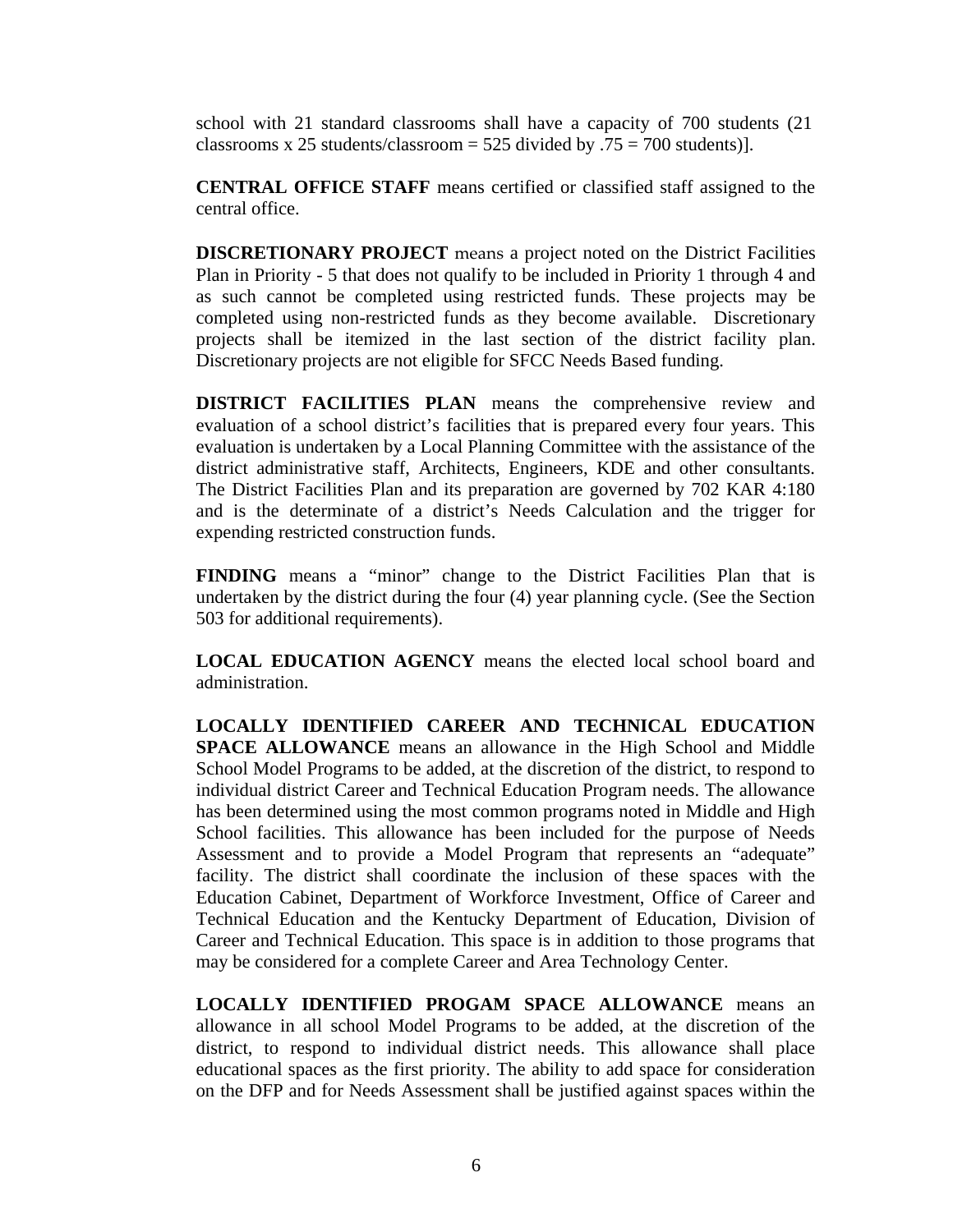existing building that are in excess of those identified in the Model Program.

**LOCAL PLANNING COMMITTEE** means an advisory committee to the local board of education charged with the development of a four (4) year District Facilities Plan. The committee is made up of a maximum of twenty (20) members and a minimum of ten (10) members that include; parents, teachers, building administrators, facilities directors, central office staff, local board members, local governmental building, code enforcement or planning officials and the school superintendent, who is a non-voting member of the committee. This committee studies information concerning the district's buildings, financial information, demographics and other information at its discretion to develop a plan for addressing the districts construction needs. The committee's role and duties are further clarified in this School Facilities Planning Manual.

**MAJOR RENOVATION** means a renovation project at a permanent center, including three (3) or more building systems and an estimated cost of 20 percent of the current replacement cost of the building, or portion thereof. The building shall be a minimum of thirty (30) years old or thirty (30) years shall have passed since its last major renovation with the exception of restructuring an open space school for conventional classrooms. The building may be the entire permanent center or a clearly definable portion (i.e., 1973 addition, senior high wing, physical education facility, etc.).

- As an exception to the definition, the following building systems may be included for replacement as a single system within 15 years of their original installation or if required by a change in regulation or code;
	- Heating, Ventilation and Air Conditioning Systems and Controls
	- Systems to provide full use of a facility by the physically handicapped and to bring a facility into compliance with the Americans with Disabilities Act
	- **Life Safety and Security Systems**
	- Roofing Systems, Flashings and Accessories

**MODEL PROGRAM** means the maximum spaces allowed to be included in each building type for Needs Assessment and the development of local district facility needs as outlined in the District Facilities Plan.

**MODEL PROGRAM BUDGET** means the maximum monetary amount allowed per priority project for Needs Based funding and the generation of local district facility needs.

**NEEDS CALCULATION** means the total cost of new construction, renovations and additions that qualify to be included in Priority 1 through 4 of the District Facilities Plan. The qualification to be included in the DFP shall be as noted within this regulation. On July 1 of the odd year the current District Facilities Plan for each school district is reviewed. The costs are updated to the most current costs, all projects listed on the DFP, that have been initiated since the DFP's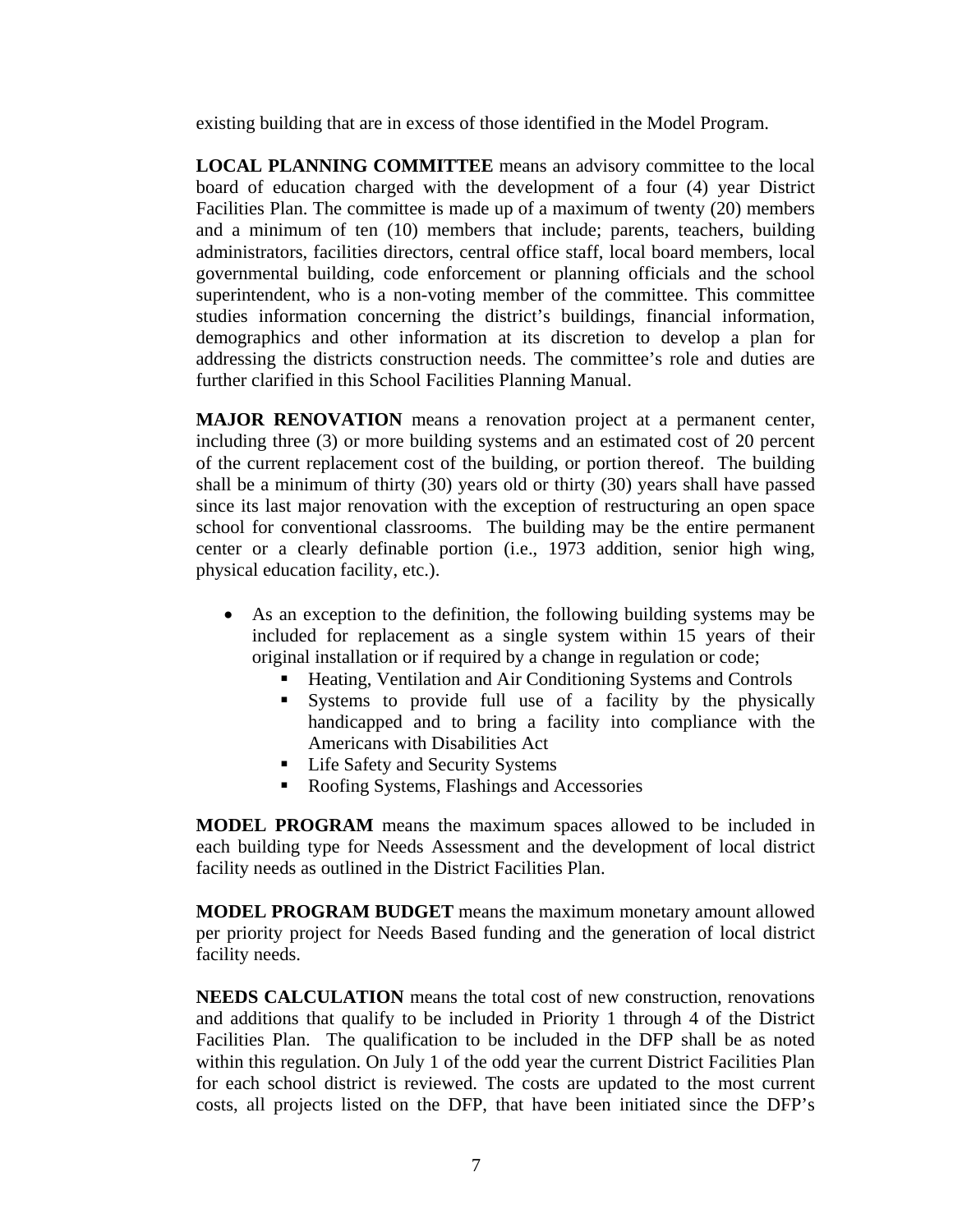development, are subtracted. The costs for the remaining projects are then added to form the district's Needs Calculation.

**ORIENTATION MEETING** means the first meeting of the Local Planning Committee held after the Architectural and Engineering analysis is complete. This meeting shall be conducted by KDE staff to layout the procedures and process for the LPC and to discuss research developed by KDE staff and to outline the roles and responsibilities of those involved in the DFP development.

**PERMANENT CENTER** means a facility meeting permanent center criteria established for an existing school. Criteria include (1) student assessment, (2) transportation, (3) fiscal equity, (4) equitable educational opportunity, (5) building/site evaluation, and (6) parent/community support. The center qualifies for additions and renovations when the establishment of such needs are in compliance with the requirements of this regulation and are a part of the district facility plan approved by the Kentucky Board of Education.

A permanent center designation requires meeting four (4) of the six (6) criteria. Centers meeting less than four (4) required criteria shall be designated transitional, should the local board of education desire to continue their operation. A transitional designation shall be given to any center the local board of education has determined will be phased out as an educational center or for which a project to house its students is listed in the DFP.

Criteria are as follows:

- 1. Student Assessment The school meets or exceeds the curriculum threshold for one (1) of the two (2) most recent testing cycles.
- 2. Transportation A one-way transportation system for a school allowing the maximum of a forty-five (45) minute bus ride for seventy-five percent (75%) of students in grades P-5/6 and the maximum of a sixty (60) minute bus ride for seventy-five percent (75%)of the students in grades 6-12. Transportation time includes riding time, stops, and transfers. These criteria do not apply to schools within a district that are the only school of that grade organization. (For example; for a district with only one (1) high school, that high school will not be required to meet these requirements. If there are multiple elementary schools within the same district, the elementary schools will be required to meet the requirements.)

Required document: Student Travel Times form provided by the KDE.

- 3. Fiscal Equity The school meets within one hundred fifty percent (150%) of the lowest cost for all schools of similar grade organization, within the district, based on cost per student.
- 4. Equitable Educational Opportunity The school currently provides ninety percent (90%) equivalent educational offerings. The district shall provide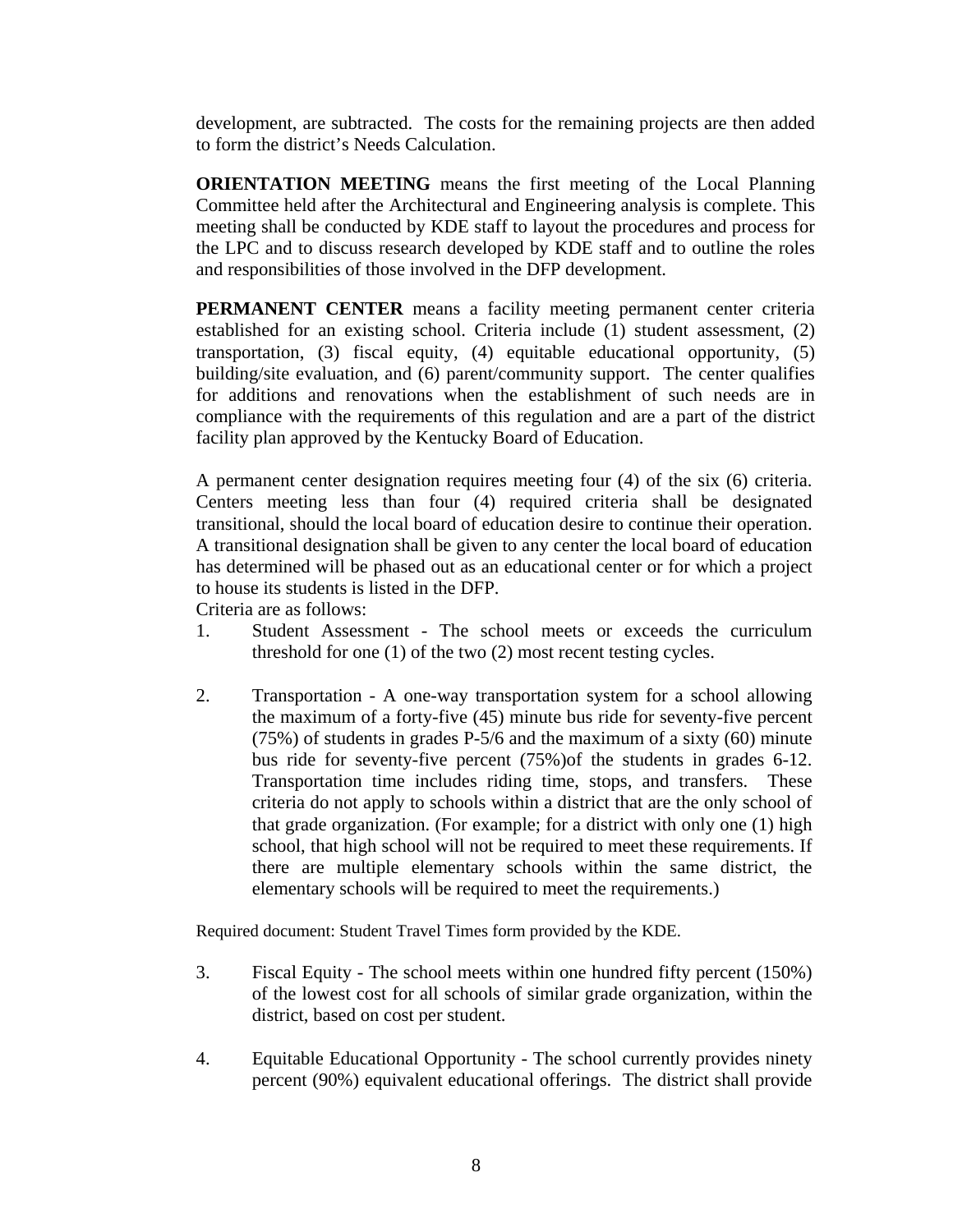an evaluation of curriculum offered by schools accommodating like grades.

- 5. Building/Site Evaluation The school complies with an inspection by a Kentucky registered architect and engineer evaluating site location, site, and life expectancy of the building. It must be determined that the facility can accommodate the projected student population and has a remaining minimum thirty (30) year life expectancy. The cost of renovation shall not exceed eighty percent (80%) of replacement cost.
- 6. Parent/Community Support The school has exceptional parent and community support exhibited by meeting three of the four following criteria:
	- a) Documented annual volunteer hours equal to the number of pupils enrolled that year;
	- b) PTA/PTO membership equal to seventy-five percent (75%) of the enrollment that year;
	- c) One program annually is supported by an outside business or professional organization; and
	- d) The school is available for, or has sponsored, at least one community service program annually.

**PERMANENT ISOLATED CENTER** means an existing center serving students in isolated areas remote from all current and proposed permanent centers. KDE shall agree that extreme transportation or other factors exist to allow this designation. Student exchange arrangements with neighboring districts have been sought and are inappropriate. If destroyed, the status of permanent isolated center shall be re-evaluated.

**PRIORITY PROJECT** means a new building, addition or major renovation including academic and operational support facilities that are in compliance with the requirements of this regulation. Priority projects are itemized in the District Facility Plan. Itemized priority projects are eligible for SFCC funding and used to establish a district's need and also to allow other restricted funds to be used.

A request by the local board of education for reprioritization of priority projects, recommended by the Commissioner of Education and approved by the Kentucky Board of Education, will not adversely affect the district's Needs Calculation. Any reprioritization will require an amendment to the District Facilities Plan.

**PUBLIC FORUM** means a public meeting (subject to all provisions of the Open Meetings Act - KRS Ch. 61) conducted by the LPC to gather information during the development of the proposed District Facility Plan. The forum allows for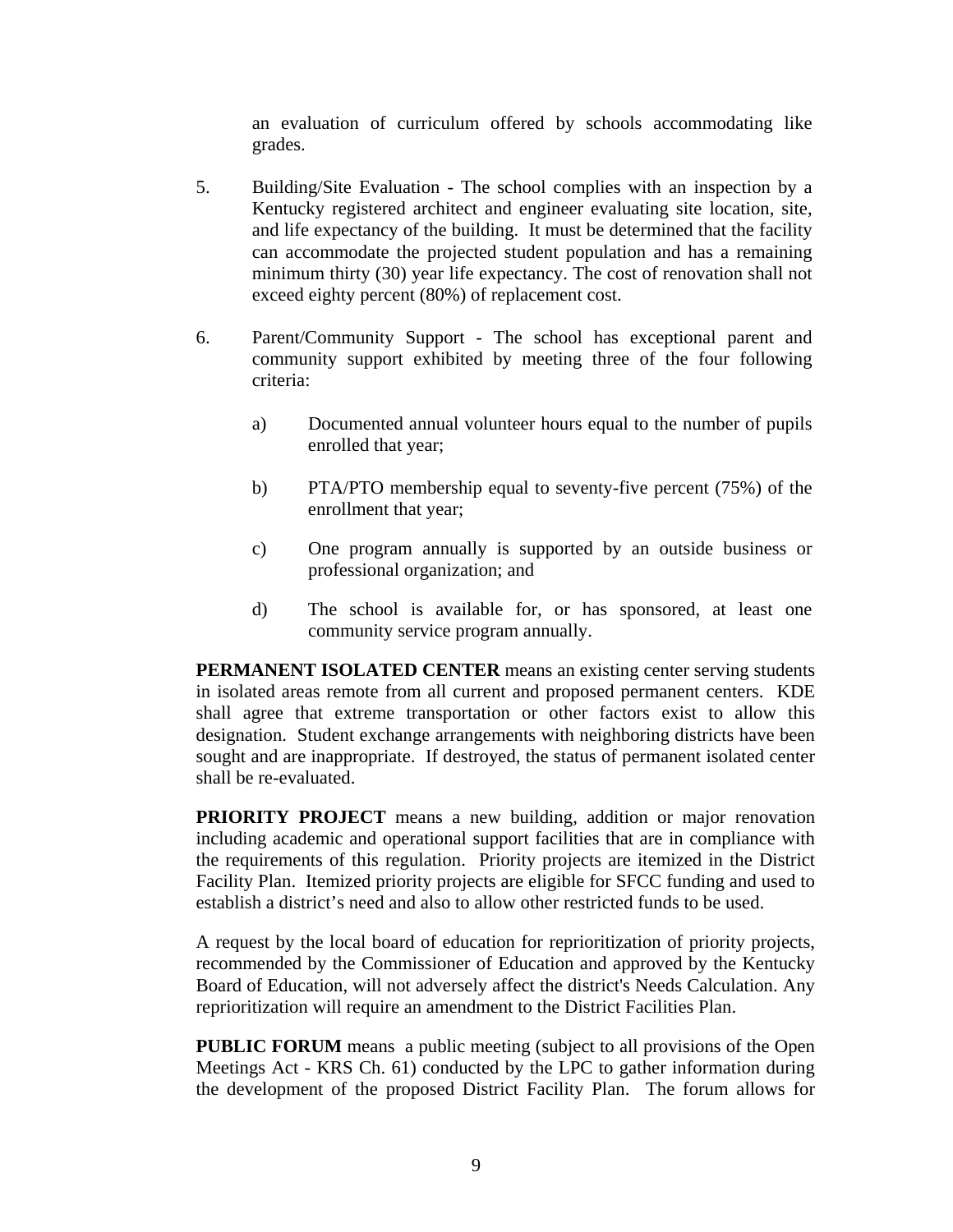public input and discussion during the development of the District Facilities Plan. A minimum of three (3) public forums are required during the development of the DFP. At a minimum, public forums shall be advertised in the local paper with the largest district-wide circulation at least seven (7) days in advance of the forum. The district may advertise through local radio and television media outlets as well as through the Internet. All forums shall be held after 5:30 PM local time on weekdays and at 8 a.m. to 7:30 p.m. on Saturday and 1:00 p.m. to 7:30 p.m. on Sunday in a facility that is accessible to the non-ambulatory handicapped.

**PUBLIC HEARING** means a public meeting (subject to all provisions of the Open Meetings Act - KRS Ch. 61) conducted by the local board of education to receive comments on the proposed District Facility Plan. The hearing allows for public input during the development of the District Facilities Plan. One (1) public hearing is required during the development of the DFP. At a minimum, the public hearing shall be advertised in the local paper with the largest district-wide circulation at least fourteen (14) days in advance of the hearing and be held after 5:30 PM local time on weekdays and at 8 a.m. to 7:30 p.m. on Saturday and 1:00 p.m. to 7:30 p.m. on Sunday in a facility that is accessible to the non-ambulatory handicapped. The district may advertise through local radio and television media outlets as well as through the Internet.

**PUBLIC MEETING** means a public meeting (subject to all provisions of the Open Meetings Act - KRS Ch. 61) conducted by the LPC to review presentations and discuss information during the development of the proposed District Facility Plan. The meeting allows for the Local Planning Committee to discuss information without outside interruption during the development of the District Facilities Plan. A minimum of three (3) public meetings are required during the development of the DFP. The first public meeting shall include an orientation presentation by the Kentucky Department of Education. At a minimum, the first meeting must be advertised in the local paper with the largest district-wide circulation at least seven (7) days in advance of the meeting. All meetings thereafter may be posted on the local district's WEB site at least twenty-four (24) hours in advance of the meeting and the local paper with the largest district-wide circulation shall be notified of the meeting. The district may advertise through local radio and television media outlets as well as through the Internet. Meetings may be held at a day of the week and time agreed to by the Local Planning Committee in a facility that is accessible to the non-ambulatory handicapped.

**QUORUM** means the number of the members of any body as is, when duly assembled, legally competent to transact business, by common law, a majority of a body constitutes a quorum. As it relates to the meetings and forums required by this regulation a quorum shall be one (1) more than half of the voting members of the LPC. The superintendent or their designee shall not be included in this tabulation.

**R. S. MEANS PRICE GUIDE** means the national price guide used to provide a consistent baseline for the monies allocated to districts for capital construction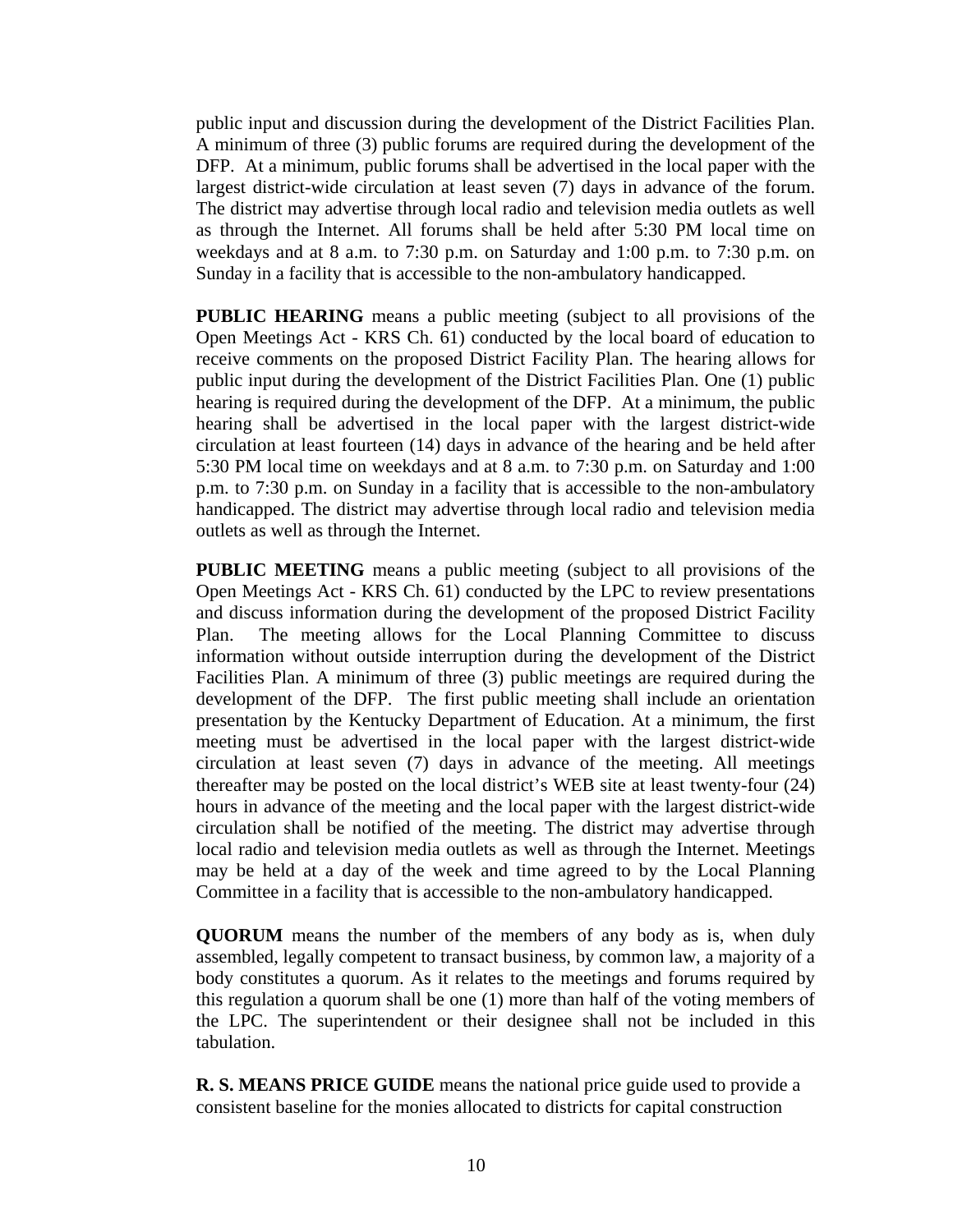and major renovation, 702 KAR 4:180 regulates the costs that are used to establish pricing. The costs used for new construction are the ¾ costs noted in the national price guide published by the R. S. Means Company. This guide is an industry standard that is use by Architects and Engineers for budgeting purposes. Square foot costs are useful when details of a project are not available. The costs used by Means for their "square foot" cost data are derived from examination of the costs of over 11,000 buildings nationwide. The costs include the materials, labor and the contractor's overhead and profit. It does not include "soft costs" such as A/E fees, CM fees, contingencies and equipment, site development and site acquisition.

**SCHOOL FACILITIES CONSTRUCTION COMMISSION** means (SFCC) is a separate state agency that provides funding to districts based on the facility need as identified in the District Facilities Planning process and adjusted by the amount of local available revenue to determine the district's Unmet Need. Funding for this program is requested from the General Assembly by the Commission every two (2) years. The "Unmet Need" of all of the districts in the State is combined to create the State Unmet Need. A portion of the total is funded by the General Assembly and each district is allocated money based on their percentage share of the total fund. SFCC funds can only be used on priority projects, based on their priority order; for example, priority 1 projects shall be completed prior to priority 2 projects. All projects within a numbered category (i.e., 1a through 1d) are considered equivalent and can be selected by the LEA in any order desired, subject to the approval of the Division of Facilities Management.

**SCHOOL** means the grouping of grades to provide an educational program consistent with the approved school district's organization plan. More than one school may be located within a single building or on an individual campus.

**TEACHER** means all certified staff at a school with the exception of the principal and assistant principal.

**TRANSITIONAL CENTER** means a center that the local board of education has determined will be phased out as an educational center or for which a project to house its students is listed in the DFP. The center is not eligible for new construction or major renovation without the KDE's approval. Only minor renovation projects required to maintain the building in a safe condition or offer a healthy environment are permissible. The center shall not be included on the District Facilities Plan as a priority item and may not be replaced if destroyed.

**WAIVER (DFP)** means a request made by the local district to KDE to extend the (4) four-year cycle of their District Facilities Plan. If a waiver is granted by KDE, the DFP that is in place at the time of the request will continue in place for an additional four (4) year cycle or until the district develops a new DFP. (See the section of this regulation governing "Waivers" for additional requirements).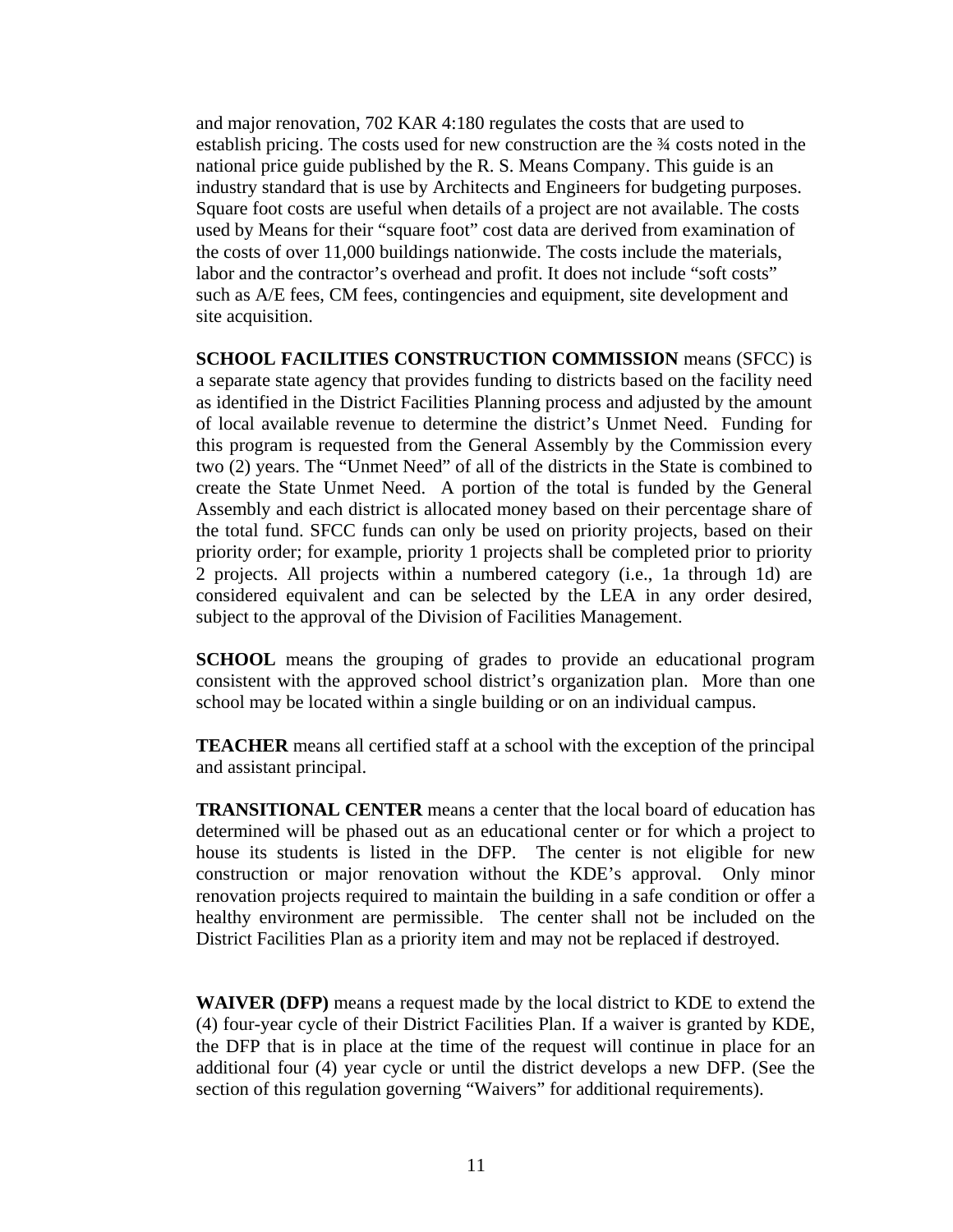**WAIVER (KBE)** means a request made by the local district to KBE to set aside provisions of the "The Kentucky School Facilities Planning Manual" 702 KAR 4:180 for individual projects that are unusual and specific to those districts and projects.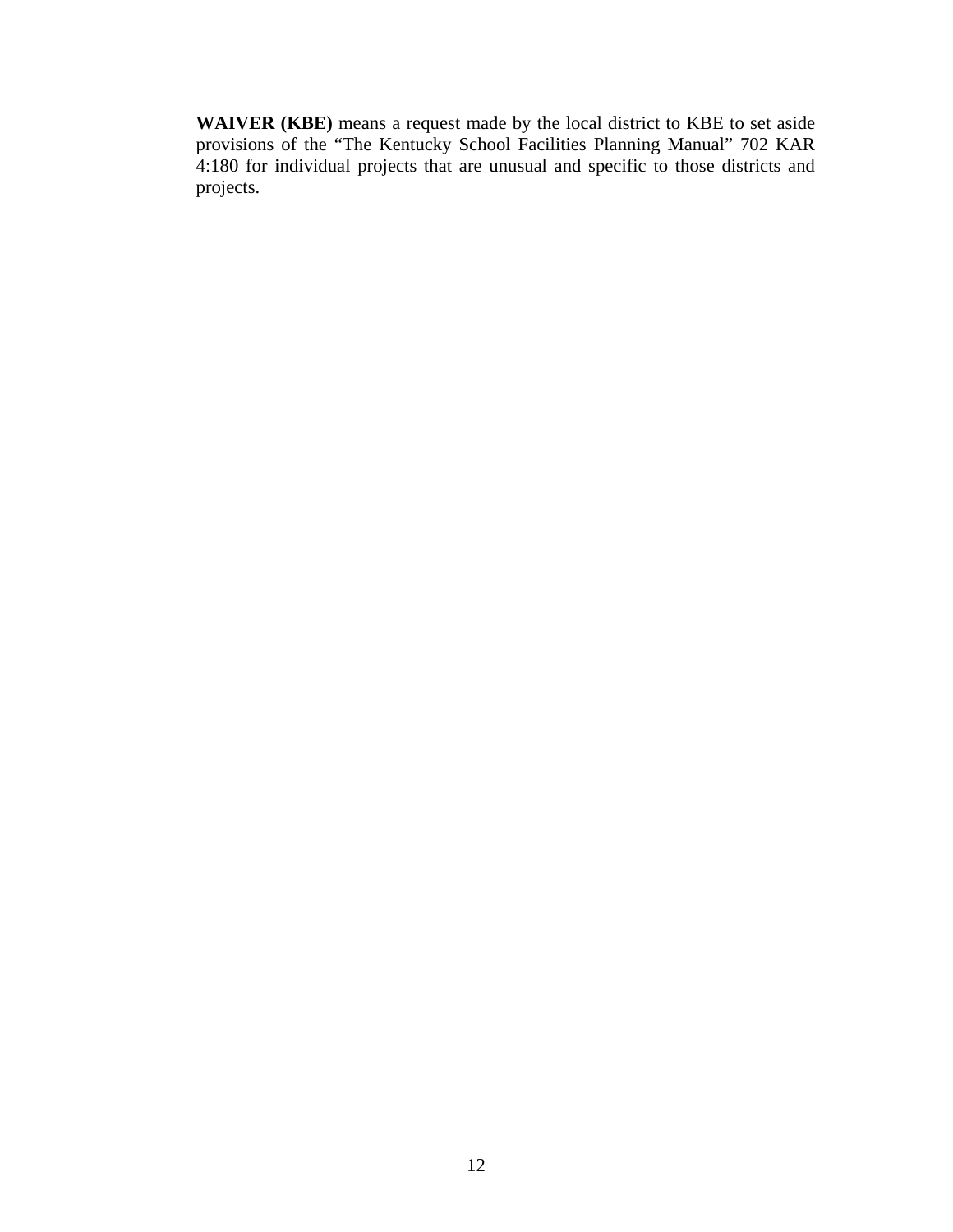# Chapter 1

# District Facilities Planning Process

### Planning Process Step-by-Step Overview

- 1. Local school district:
	- a. Selects the Local Planning Committee (LPC)
	- b. Selects an architectural/engineering consultant (required)
	- c. Selects a facilitator (optional)
- 2. Architect and Engineers;
	- a. Evaluates Building and Site Condition
	- b. Creates Inventories and Analyze Building and Site Needs
	- c. Provides Plan Drawings for each building floor and Site
	- d. Identifies Deficiencies
	- e. Provides Construction Cost Estimates to Correct Deficiencies
- 3. Local Planning Committee (once A/E evaluation is complete);
	- a. Schedules and conducts an Orientation Session with KDE
		- 1. Elects a Chairperson and Vice-Chairperson
		- 2. Reviews Process
		- 3. Reviews Regulatory Requirements
		- 4. Reviews the Current District Facilities Plan
		- 5. Reviews Funding
		- 6. Reviews Cost of Delivery of Services
		- 7. Reviews Demographics
	- b. Holds a series of meetings and forums to develop the DFP
		- 1. A minimum of three (3) LPC Meetings and Public Forums required
		- 2. The LPC Orientation counts as one (1) LPC Meeting.
		- 3. One (1) LPC Meeting and one (1) Public Forum must be scheduled after the draft DFP is reviewed by KDE
		- 4. All LPC Meetings and Public Forums are subject to the Open Meetings Act, KRS Ch. 61.
	- c. Researches information and standard forms on the KDE Website
	- d. Researches other information including
		- 1. Comprehensive School Improvement Plan
		- 2. Transportation
		- 3. Student assessment
		- 4. Educational programs
		- 5. MUNIS
		- 6. Financial information, bonding potential/project capacity
	- e. Develops a draft DFP
		- 1. The DFP is submitted to KDE for review prior to the last LPC meeting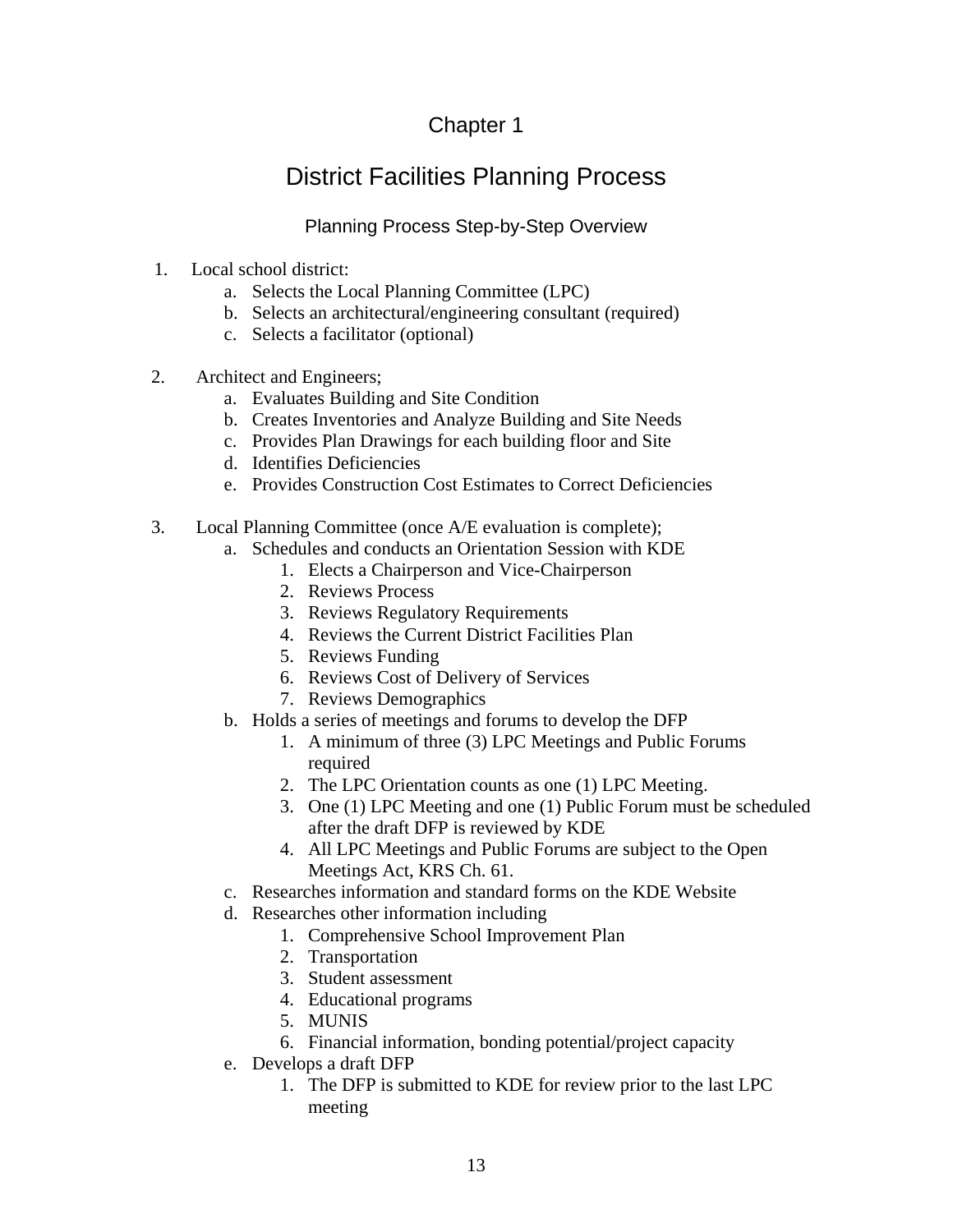- 4. KDE reviews the Draft District Facilities Plan:
	- a. KDE reviews the following information;
		- 1. DFP format
		- 2. Demographic information
			- a. Past enrollment trends
			- b. Future projections
		- 3. Current building capacity versus enrollment
		- 4. Architect's submissions
		- 5. Bonding potential
	- b. KDE sends the DFP back to the LPC with KDE comments
		- 1. Review letter outlining each item on the DFP
		- 2. Recommended Revised DFP (if appropriate)
- 5. LPC votes on Draft DFP

a. The DFP returned by KDE is reviewed in a Public Forum and an LPC Meeting

- 1. All requirements of an LPC forum and meeting must be met
- 2. A quorum of the LPC must be present
- 3. The LPC will then vote on the revised DFP
	- a. If the LPC votes to accept the revised DFP it goes to the local board with the KDE staff recommendation for approval.
	- b. If the LPC votes to reject the DFP with recommended revisions made by KDE, its proposed DFP goes to the local board with KDE staffs' recommendation not to approve the DFP.
- 6. Local Board votes on the Draft DFP

a. The DFP approved by the LPC is reviewed in a scheduled local board meeting

- 1. The local board votes on the proposed DFP submitted by the LPC
	- a. If accepted, the local board schedules the DFP to be reviewed in a public hearing.
	- b. If rejected, the local board returns the draft DFP back to the LPC for revision and resubmission to the local board of education
- 7. Hearing Process
	- a. The accepted draft DFP is then reviewed in a public hearing
		- 1. The local board selects a hearing officer
		- 2. The LPC must advertise the local public hearing at least fourteen (14) days prior to the hearing in the local newspaper with the largest circulation.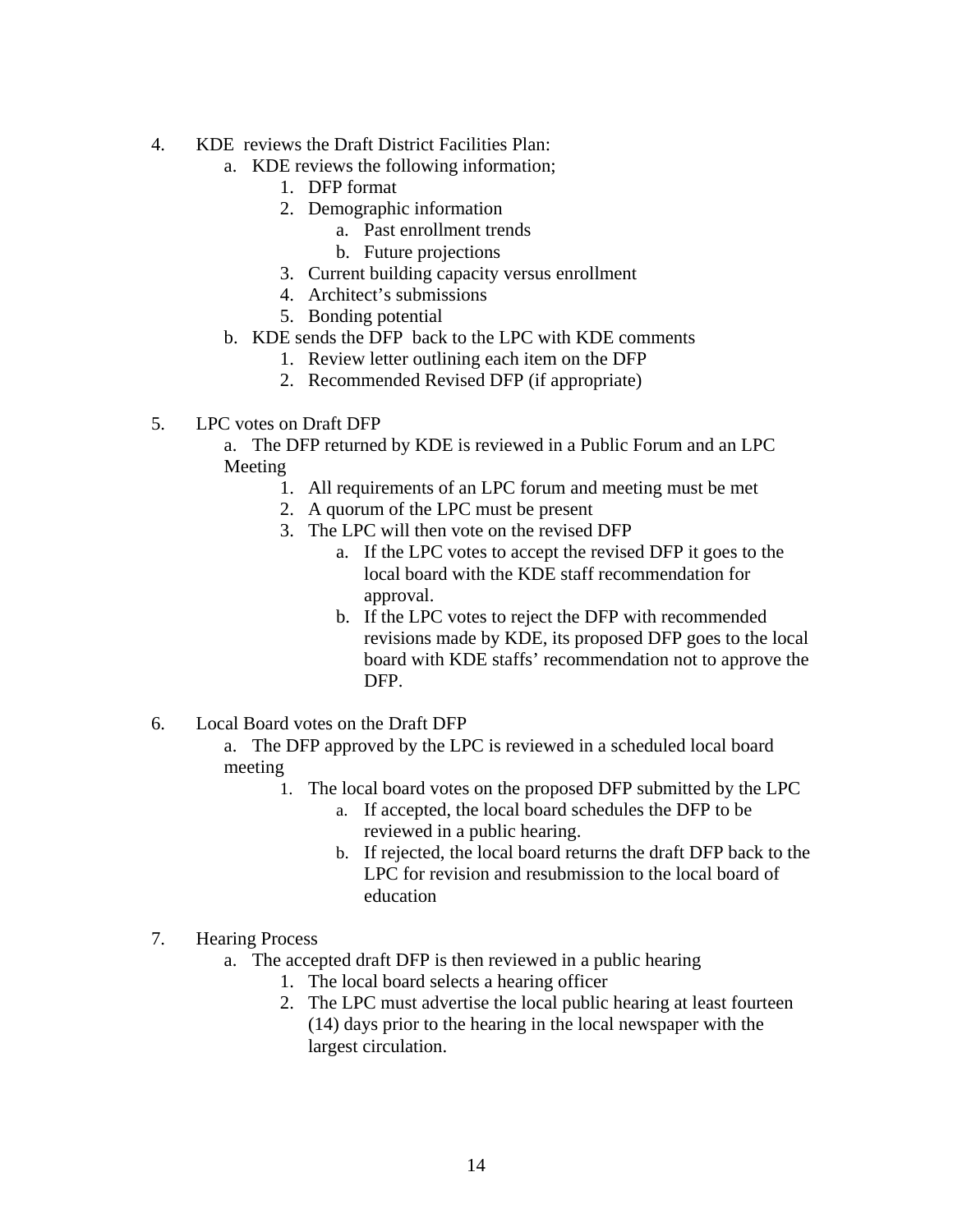- 3. Copies of the draft DFP should be placed for public review in several community locations such as the local board office and district schools
- b. Following the hearing, the hearing officer prepares a hearing report on the template provided in the KDE hearing package.
- c. The hearing report is submitted to the local board in a regularly scheduled or special meeting
	- 1. The local board votes on the hearing report
		- a. If accepted, the DFP is submitted to the State Board.
		- b. If "rejected" the local board of education submits a letter explaining proposed modifications to the KDE for review
			- i. The local board of education's modification of the Hearing Report is noted and reviewed by the KDE. The modifications are noted in the staff notes to the State Board of Education along with KDE staff recommendations.
			- ii. When "accepted", the local board of education submits the final proposal to the KDE
- 8. Kentucky Board of Education reviews and votes on the DFP
	- a. The final proposed DFP is submitted to the KBE in their regular bimonthly meeting
		- 1. Enrollment data, hearing report and the DFP are submitted to the State Board for its consideration
		- 2. Information is reviewed in the Management Committee and a recommendation is made to the entire State Board
		- 3. Consideration of the submitted information and recommendation of the KBE Management Committee followed by KBE vote on the proposed DFP
	- b. Following the meeting, the local board is notified of the KBE's decision.
		- 1. If the DFP is approved, the DFP will govern the district's building program for the next four years.
		- 2. If the DFP is not approved, the State Board will include direction to the local board on how it must proceed.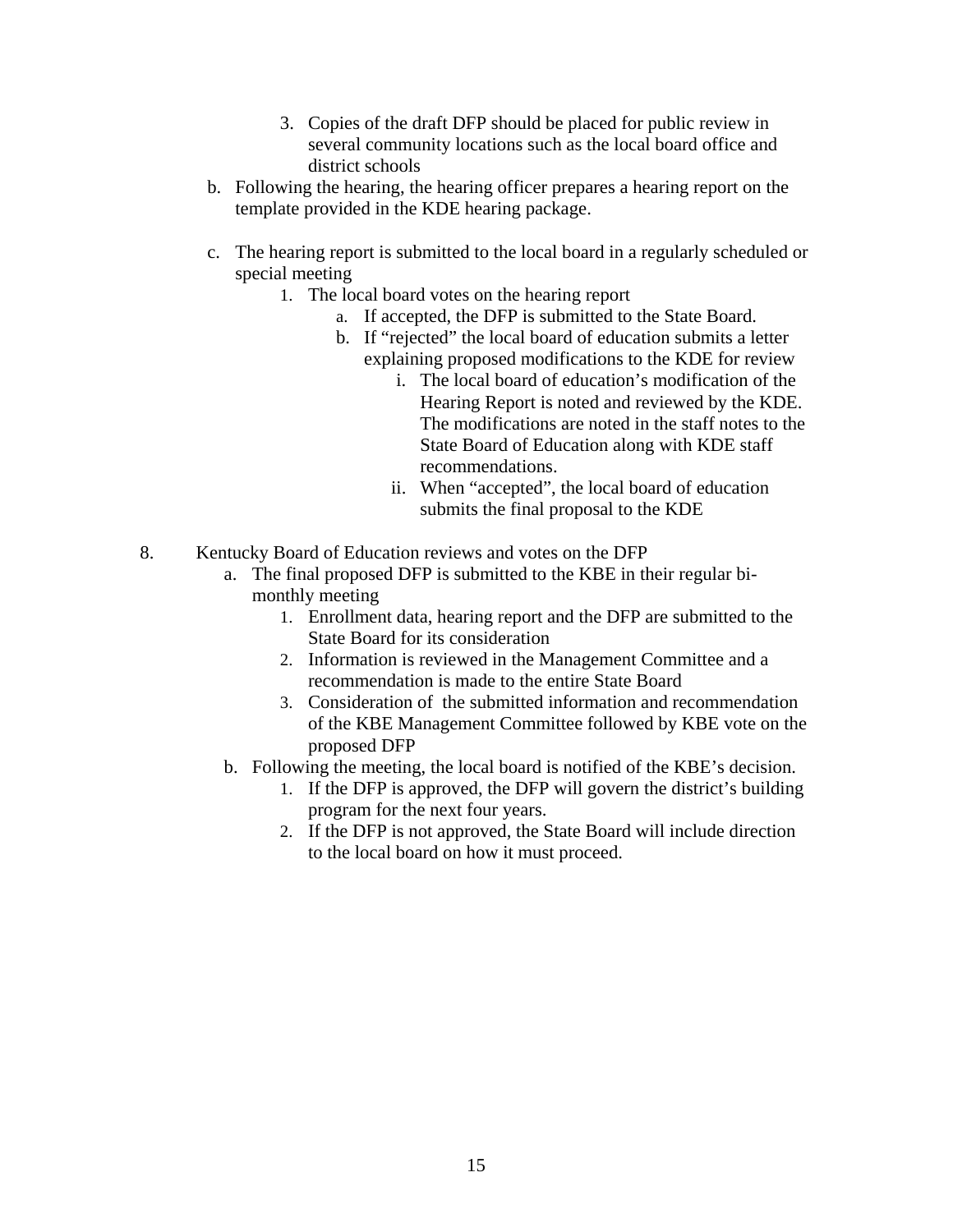#### **Section 101 Local Planning Committee Selection**

**101.1** The superintendent is to ensure that LPC composition is in accord with the selection criteria. At the discretion of the Superintendent, the LPC membership may be selected alternately in parent, teacher, and building administrator order until the committee selection is completed. The superintendent shall ensure that each LPC represents local demographics, providing a diverse committee that, in a meaningful way, reflects the composition of the district. Each member shall be a resident of the local school district on which they have been asked to serve. If an eligible resident is not available to serve in an individual position on the LPC, the superintendent may request a waiver from the Commissioner of Education for a non-resident replacement. The superintendent shall chair the LPC meetings until a Chairperson and a Vice-Chairperson are elected.

For the purpose of this regulation and determining the number of SBDM school centers in a district, a Career and Technical Center/KY Tech Area Technology Center is considered a part of the high school it serves.

**101.2** The LPC shall be made up of a maximum of twenty (20) members and/or a minimum of ten (10) members to include:

|                                                               | 1 school       | 2 schools             | 3 schools      | 4 schools or more |
|---------------------------------------------------------------|----------------|-----------------------|----------------|-------------------|
| Superintendent*                                               |                |                       |                |                   |
| Parent                                                        | $\mathfrak{D}$ | $\mathcal{D}_{\cdot}$ | 3              | 4                 |
| Teacher                                                       |                | 2                     | 3              | 4                 |
| Building administrator                                        |                | $\mathcal{D}$         | 3              | 4                 |
| <b>District Facilities Director</b>                           |                |                       |                |                   |
| Central office staff                                          |                |                       |                |                   |
| Community leader                                              |                |                       | $\overline{2}$ | 3                 |
| Board member                                                  |                |                       |                |                   |
| Local building/zoning                                         |                |                       |                |                   |
| official                                                      |                |                       |                |                   |
| Total                                                         | 10             | 12                    | 16             | 20                |
| * The sympator dark or designed serves as a non-voting mamber |                |                       |                |                   |

**Table 101.2** 

The superintendent or designee serves as a non-voting member.

**101.3** Parents, teachers and building administrators shall be selected by groups as indicated herein and include representatives from the elementary, middle and high schools. All schools shall be represented before multiple representation of a school occurs. The maximum number of representatives on the LPC from a school shall not be in excess of one (1) greater than the number of representatives from any other school.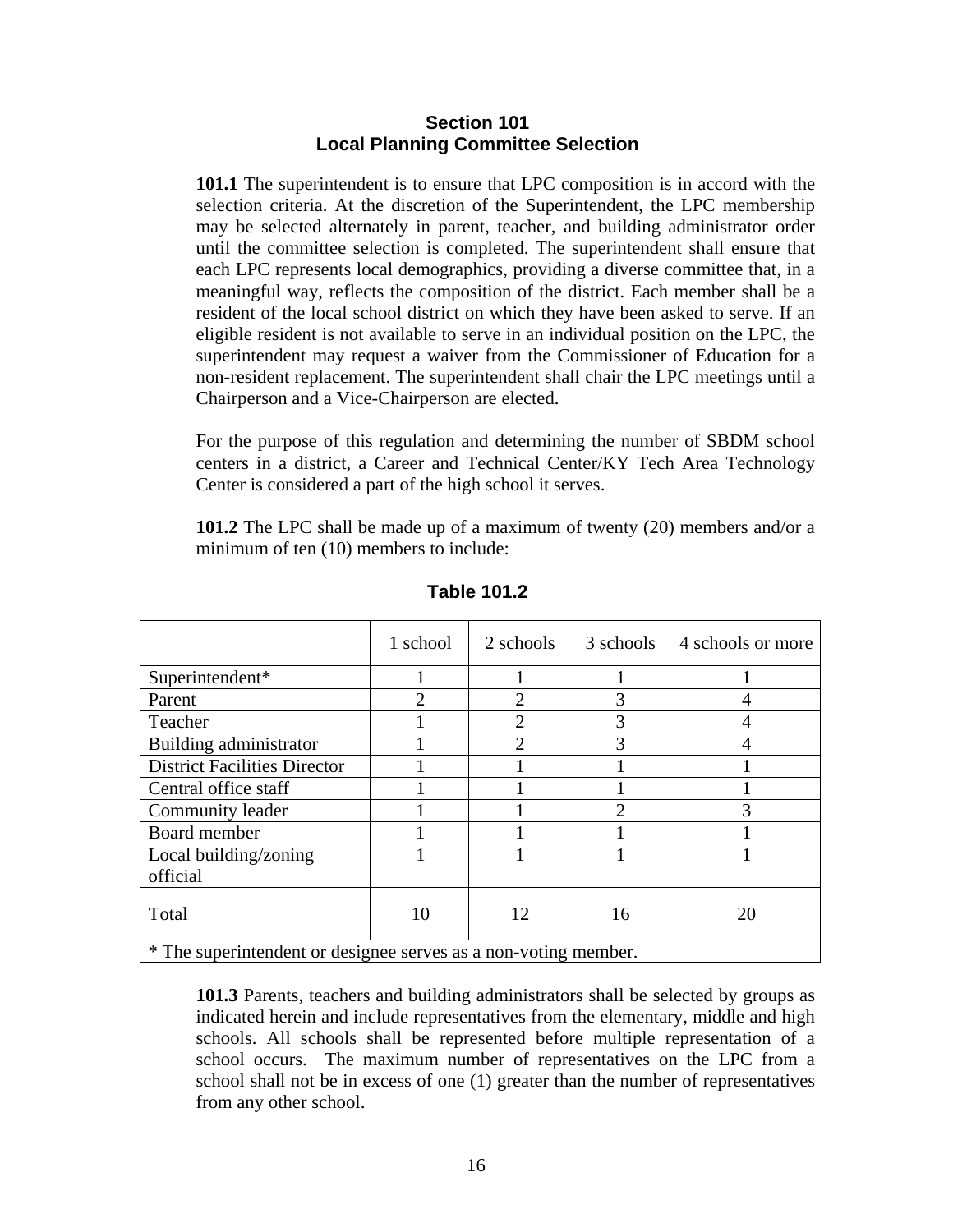**101.4** Districts having four (4) or more SBDM schools shall include representation by a minimum of four (4) school council members, or their designees, on the LPC. Districts with less than four (4) SBDM schools shall have school council member representation equal to the number of SBDM schools. SBDM representation includes parent and teacher council members.

**101.5** Parent Representative shall be selected by the PTO/PTA in each school center. If no PTO/PTA exists, the largest organization of parents formed for this purpose shall select a parent representative for their school (KRS 160.345 (2b)). The selection must also meet SBDM requirements as noted in Section 101.4. The parent representative shall not be employed by the LEA or serve on the local board of education.

101.6 Teacher Representatives- The selection of the teacher representatives shall be made by any process developed by the district's teaching staff that ensures the opportunity of the teachers to have a voice in this process. The superintendent is responsible for assuring a system of selection that offers all teachers the opportunity to select teacher representatives for the LPC. The selection must also meet SBDM requirements as noted in Section 101.4.

**101.7** Building Administrator- The selection of the building administration representatives shall be made by any process developed by the district's building administrators that ensures the opportunity of the administrators to have a voice in this process.

**101.8** District Facilities Director- The Superintendent shall select the Facilities staff representative. If a facilities office is staffed by the district superintendent only, he/she shall select a member of the maintenance staff.

**101.9** Central Office Staff- The Central Office staff shall select the Central Office staff representative.

**101.10** Business/Community Leader Representative- The local board of education shall select the Business/Community Leaders to serve on the Local Planning Committee. Advertisement shall be made for business/community leader nominees from whom the local board of education shall select two (2) representatives. Nominees must provide a letter of agreement to serve. In the event nominations are not received, the local board of education shall select the community/business leaders. The Business/Community Leaders shall not be employed by the LEA or serve on the local board of education.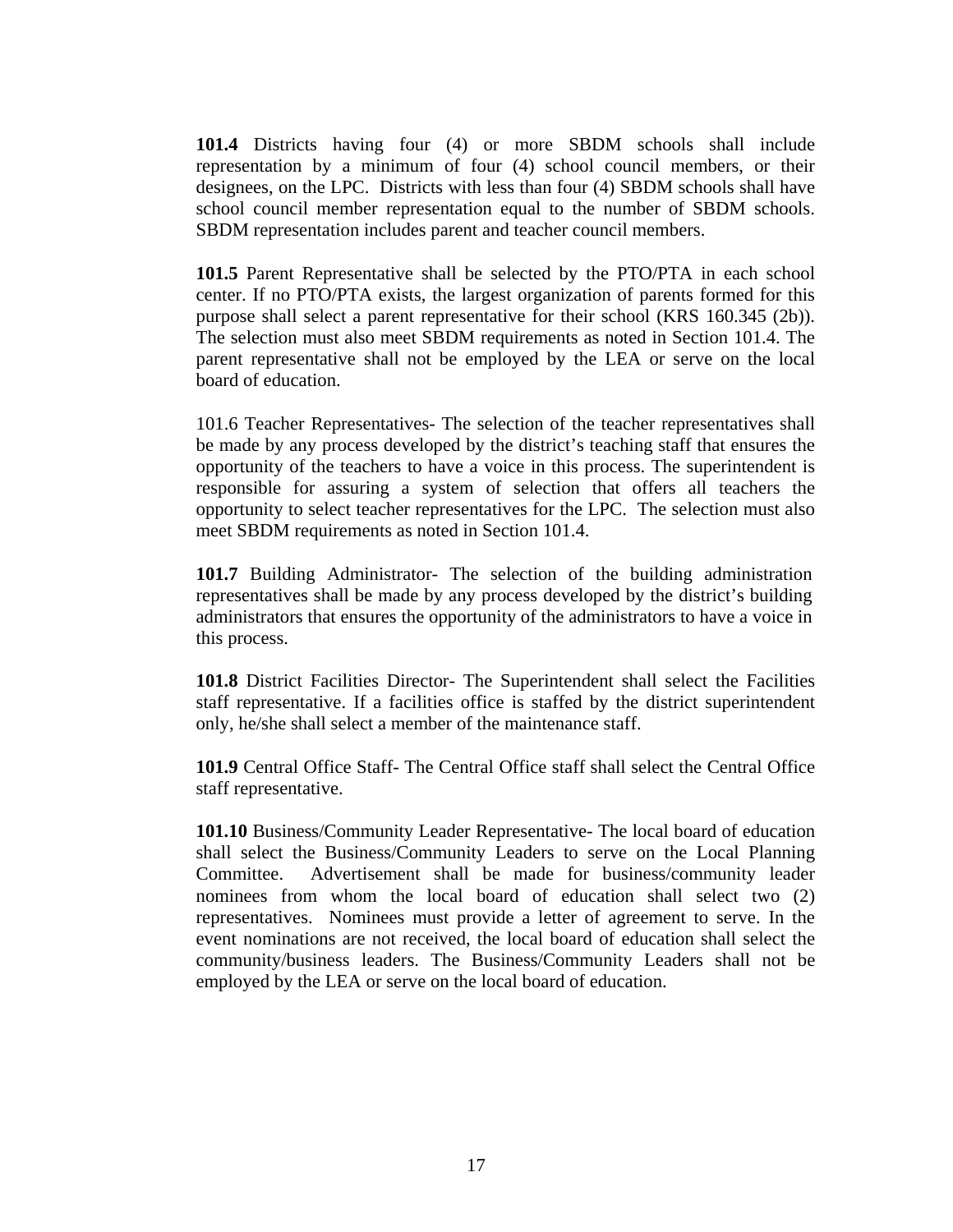**101.11** Board Member- One member of the Local Board of Education shall be selected by the Local Board to serve on the Local Planning Committee. A newly elected board may replace the local board representative selected by the preceding board of education.

**101.12** Local Building/Zoning Official- The local planning, zoning or building inspection representative shall be designated by the superintendent. If there is no planning and zoning or building review department within the geographic area of the district, then the superintendent shall select a local public official, realtor or public employee with experience in building or planning within the geographic area of the district. The Local Building/Zoning Official shall not be employed by the LEA or serve on the local board of education.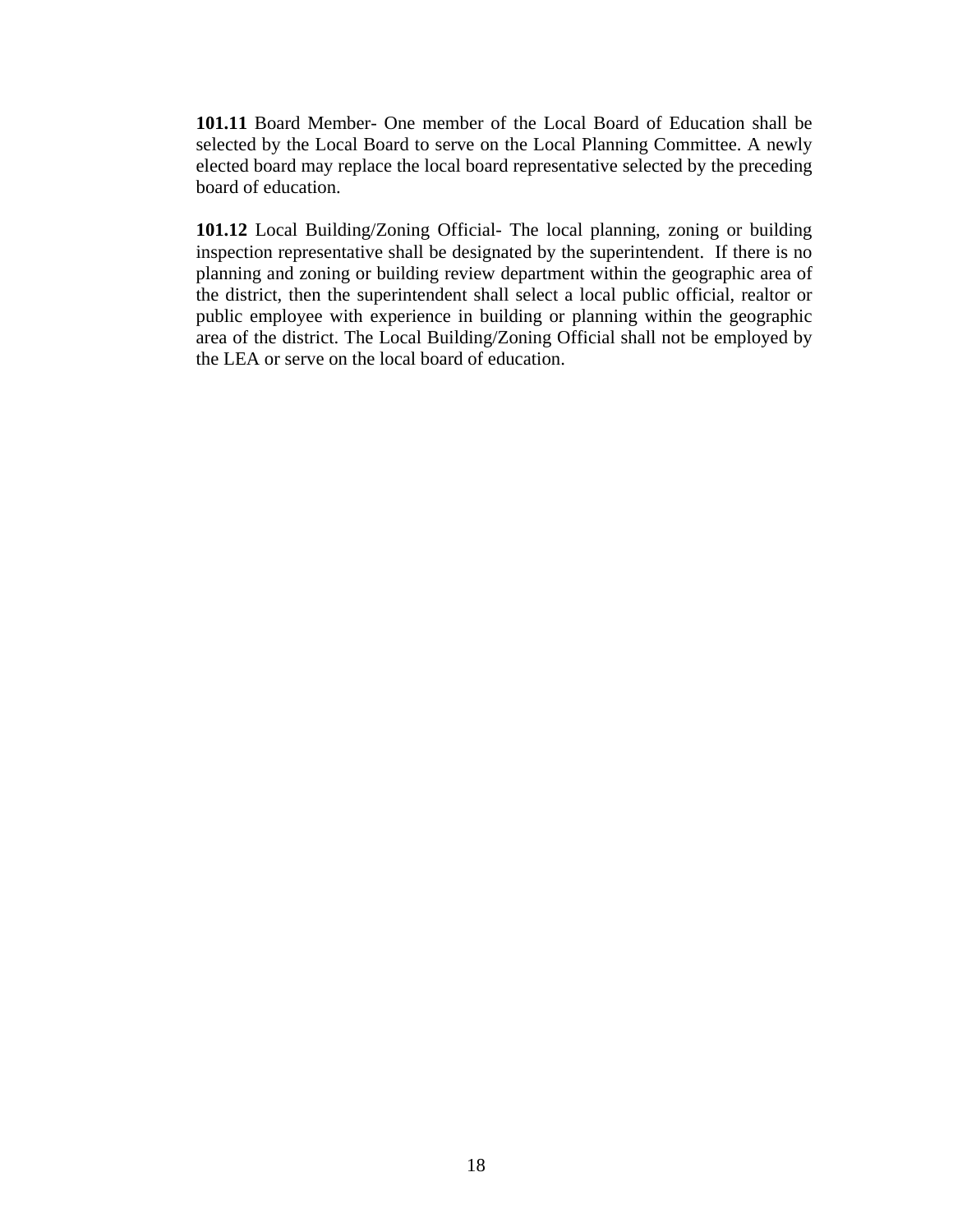#### **Section 102 Architects and Engineers Building Assessment**

**102.1 –** Building Condition Evaluation - Evaluation of existing buildings to determine building physical condition shall be provided by an Architect and Mechanical/Electrical Engineer registered in the Commonwealth of Kentucky. The A/E team shall review all primary building systems noting the types, their age and condition. The evaluation shall be presented on the forms provided by the KDE. These forms are included within the Appendix of this regulation and are available in electronic form from the KDE and are also available on the KDE website at: www.education.ky.gov.

**102.1.1** Evaluation Criteria - The evaluation of each facility shall include compliance with:

**102.1.1.1** State codes relative to health, fire, safety, and building codes where major renovation or additions are anticipated.

**102.1.1.2** Federal codes relative to asbestos, Americans with Disabilities Act, surface runoff, lead in drinking water, radon, Clean Air Act, etc.

**102.1.1.3** Program space criteria: Compliance to program space square footage is required subject to the following:

- 1. A classroom that is less than 600 square feet is considered to be deficient and not to be used as a standard classroom. (See Chapter 3, Section 303 for enrollment adjustments for reduced classrooms size.)
- 2. Noted instructional areas that are less than 75% of the designated program space are to be considered as deficient and qualify to be addressed by the LPC by including them in the DFP. If it can be demonstrated by the LPC that an educational program cannot function due to lack of space this would also qualify to be addressed by the LPC by including them in the DFP.

**102.1.1.4** Mechanical, electrical, plumbing adequate to support educational program objectives.

**102.1.1.5** Ability to construct an addition or implement a major renovation that will provide a 30-year life expectancy.

**102.1.1.6** Campus evaluation relative to site adequacy.

**102.1.1.7** Technology strand of KERA in priority 1d. of the District Facility Plan only includes power wiring and fixed equipment as approved by KDE Division of Facilities Management. Hardware, software, networking and cabling are addressed in the district's technology plan and should be directed to the Office of Education Technology.

**102.1.1.8** Buildings that are in the 100-year flood plain do not qualify to be renovated and no new construction shall be approved within the 100-year flood plain.

**102.1.1.9** Subject to KDE approval, at the discretion of the local district, buildings that are less than 15 years old or that have had a major renovation within the last 15 years may not be required to undergo full evaluation by the Architect and Engineering team. The local district shall identify these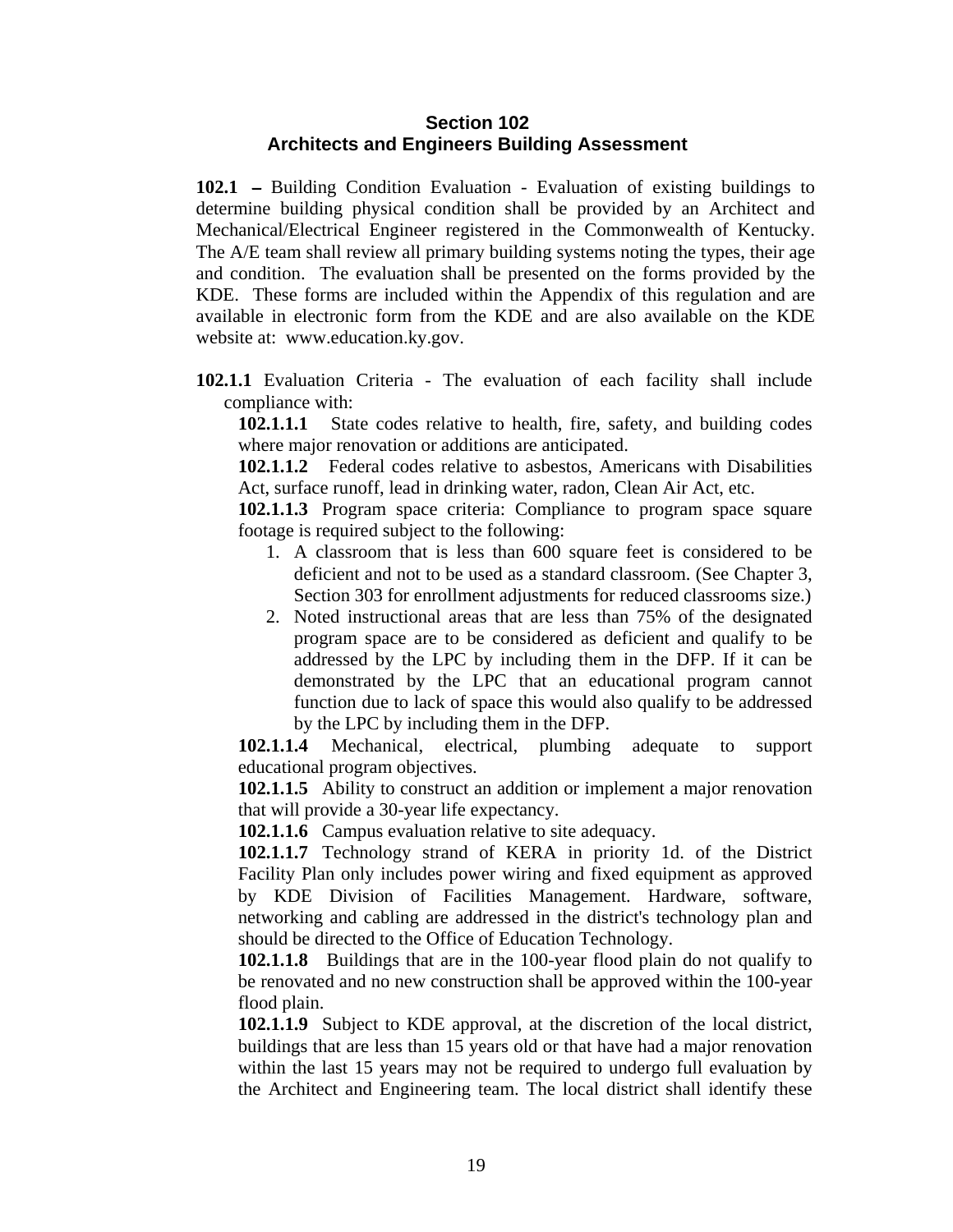buildings when they submit their DFP. The district will be required to update the inventory on these buildings. Changes to these facilities will not be included on the DFP or in the Needs Assessment.

**102.2** Building Use Evaluation and Inventory - An Architect and Engineering team shall document each space within each facility on forms provided by KDE. These forms are included within the Appendix of this regulation and are available in electronic format from the Division of Facilities Management via the KDE website at www.education.ky.gov. This inventory shall be used to evaluate each existing space against the requirements set forth in the regulation. Therefore, it is critical that the team accurately record the space sizes and their use. Consideration shall be given to program needs and implementation of the principles set forth in the Kentucky Education Reform Act (1990). It is also critical that information on the building be accurately recorded to show construction dates, gross building areas and systems used in the building.

**102.2.1** The district shall also review the suitability of the spaces and the configuration of space within each building to accommodate a modern educational program.

**102.3** Building Drawings - An Architect and Engineering team shall provide small-scale floor plan drawings of each building. The drawings shall be presented on a maximum sheet size of 11" x 17" and a minimum sheet size of  $8\frac{1}{2}$ " x 11". Each drawing shall clearly show walls, door openings, window openings, room areas and room use. The drawings shall have a title that identifies the district, building, floor shown (in the case of a multi-level building). An electronic copy of the drawing in PDF format shall be submitted to KDE.

**102.4** New Construction Cost Pricing – Upon the determination of the need for new facilities or for addition onto existing facilities, the Architect shall note the new work on the DFP. The number and sizes of space to be provided shall be determined by the spaces noted within the "MODEL PROGRAM OF SPACES" in Chapter 4, for each type of facility. The square foot unit cost shall be determined utilizing the national construction cost guide, R. S. Means Building Construction Cost Data, dated the year of the calculation. The 3/4 Units Costs for square footage shall be utilized at full value to include all costs of construction and site development. KDE shall adjust these costs based on a comparison of the actual project costs noted for schools constructed in Kentucky over the prior three (3) years. The categories used are:

- 1. Elementary Schools
- 2. Middle Schools
- 3. High Schools
- 4. Career and Technical Centers/KY Tech Area Technology Centers
- 5. Central Office Low Rise Offices
- 6. Central Stores Warehousing and Offices
- 7. Bus Garages Commercial Service Garages
- 8. Other categories shall be used by the KDE, should the need occur.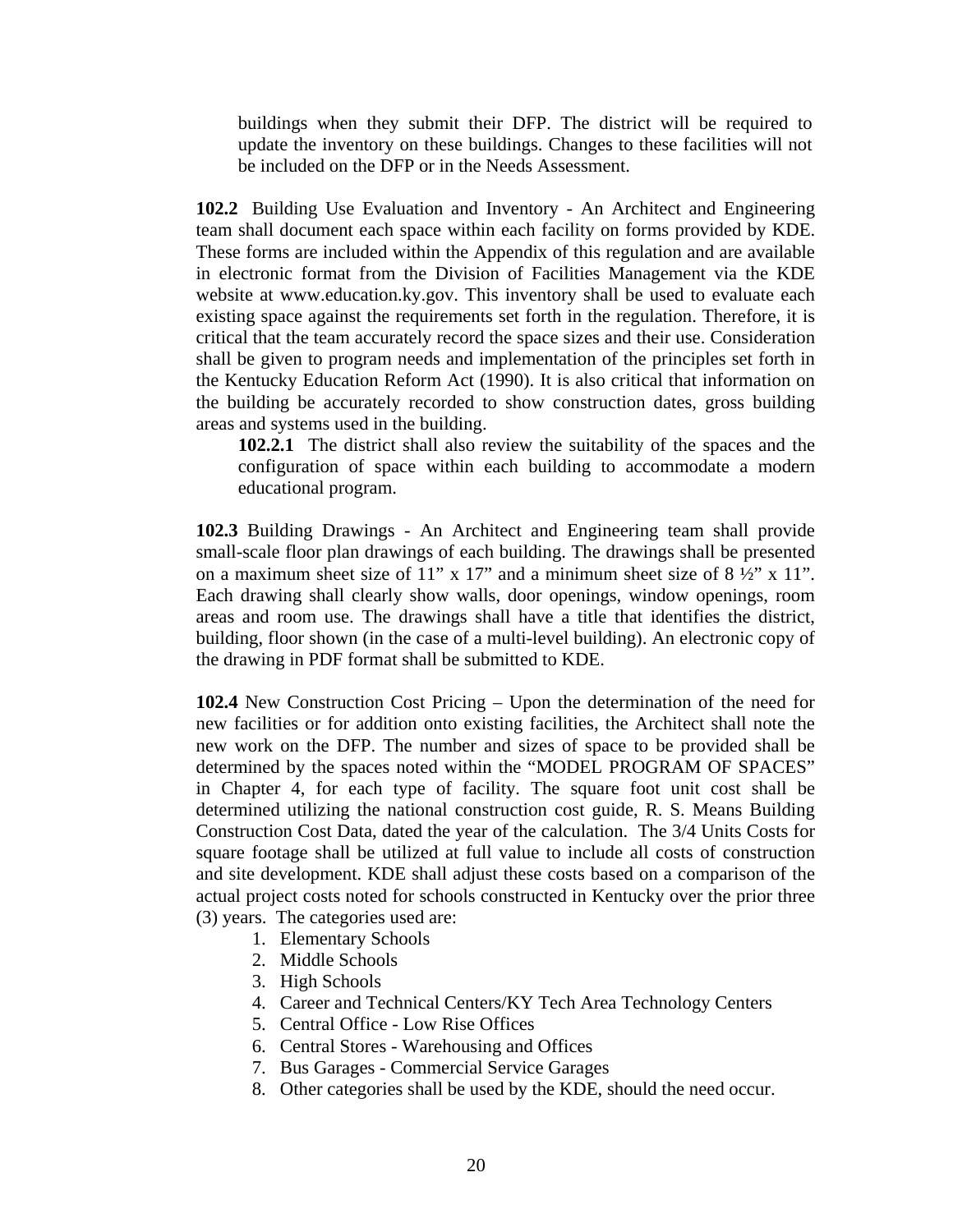See Chapter 3 for further information about the use of R. S. Means Building Construction Cost Data.

**102.5** Renovation Construction Cost Pricing – Upon review of the existing building conditions, an Architect and Engineering team shall estimate the costs required to renovate those facilities within each district and to document and justify proposed additions. Unit Cost Criteria provided by the R. S. Means Company shall be utilized. The unit prices shall be adjusted by a one hundred fifty percent (150%) factor to account for renovation costs, fees and contingencies. The maximum budget for renovation shall not exceed eighty percent (80%) of the replacement cost. Any proposed new construction should be the result of demographic and enrollment needs and/or replacement of unsuitable facilities.

**102.6** Fees for Architectural and Engineering Services – The fees to be paid to the Architectural and Engineering team shall be as negotiated by the district and the Architectural and Engineering team not to exceed 5 cents per square foot of evaluated area. This fee for service does not include the cost of reimbursable expenses that shall be negotiated as outlined in AIA B151.

**102.7** Timeframe - The building analysis and Architect/Engineering evaluation shall be completed prior to the initial LPC Orientation session. Actual cost estimates shall be developed by the Architect/Engineer once the LPC has met and begun to develop the draft DFP.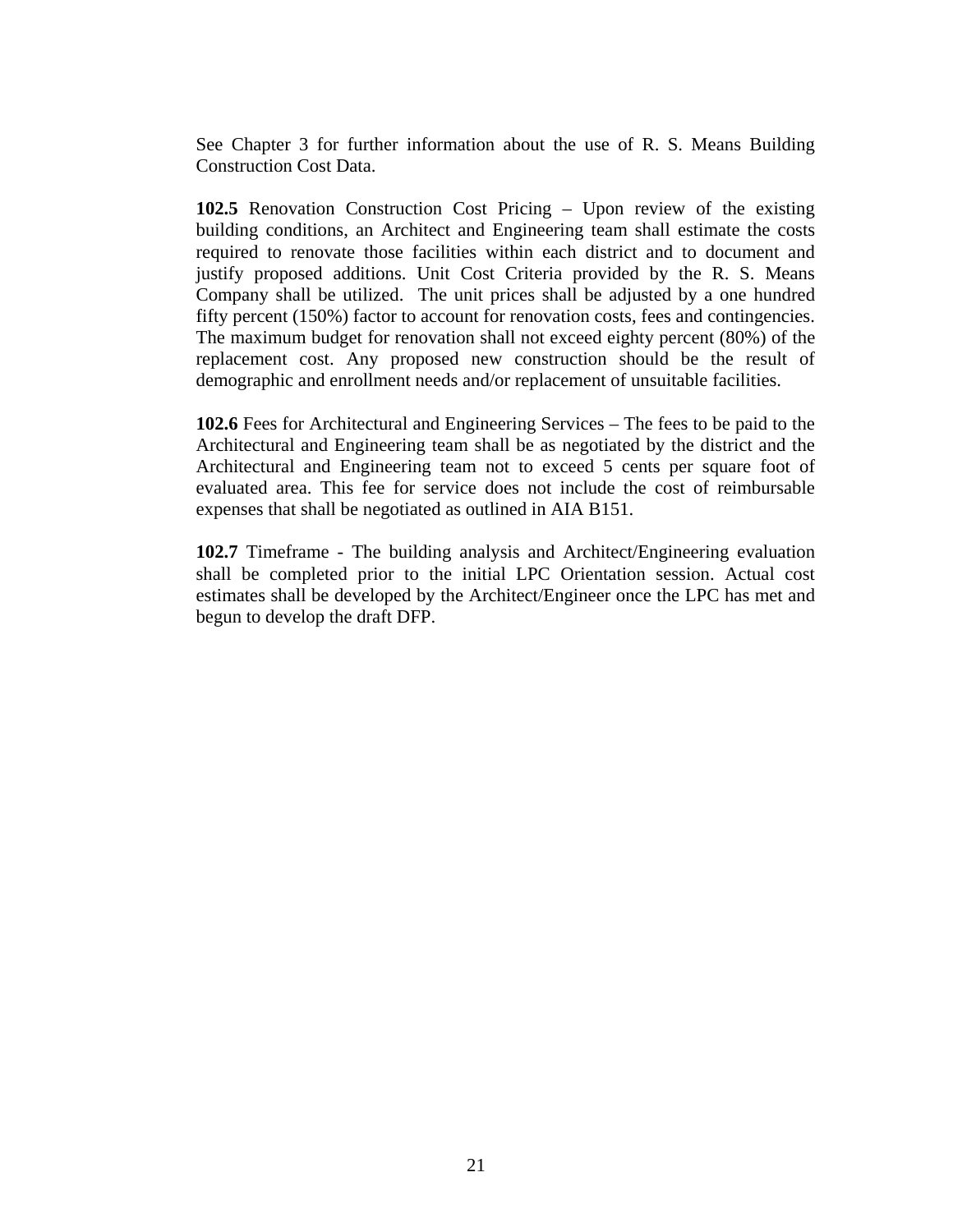#### **Section 103 District Facilities Plan Development**

**103.1 Facilitation -** The local board of education may hire or otherwise secure a qualified facilitator or trainer. The facilitator is responsible for keeping the LPC focused throughout the planning process and provides the order, direction, and ideas necessary to resolve any stalemates during LPC meetings. The facilitator shall be unbiased and have no personal interest in the plans being developed by the LPC. The facilitator does not author the District Facility Plan (DFP). A written contract shall be negotiated when an outside consultant is employed as facilitator. Approval of the written contract by the local board of education must be recorded in the board minutes.

**103.1.1** The recommended guideline of fees to be paid to the facilitator shall be as negotiated by the district and the facilitation firm not to exceed;

- 1. Less than three (3) schools \$1,500.
- 2. Four (4) to ten (10) schools \$4,500.
- 3. Over ten (10) schools to be negotiated
- 4. The fee shall include a maximum of ten (10) meetings.
- 5. Partial or additional services shall be negotiated at an hourly rate not to exceed \$100 per hour.
- 6. This fee for service does not include the cost of reimbursable expenses that shall be negotiated as outlined in AIA B151.

#### **103.2 Roles and Responsibilities**

**103.2.1** The local board of education - Provides secretarial services and financial resources to the LPC during its time of operation to ensure timely completion of all required documents.

**103.2.2** Local Planning Committee shall conduct the development of the District Facilities Plan.

**103.2.2.1** The chairperson and vice-chairperson are responsible for LPC meeting organization and direction. The inability of a committee member to serve on the LPC shall be decided by a two-thirds vote of the LPC membership. Should the LPC determine a member unable to fulfill his/her obligations, the respective group will replace that member.

**103.2.2.2** Should the LPC fail to fulfill its obligation in providing a proposed DFP to the local board of education within the time specified by the KDE, approval must be received from the KDE before the selection of a new LPC is initiated.

**103.2.2.3** The LPC shall be active through the completion and approval of the DFP and continue to serve an inactive role until the next scheduled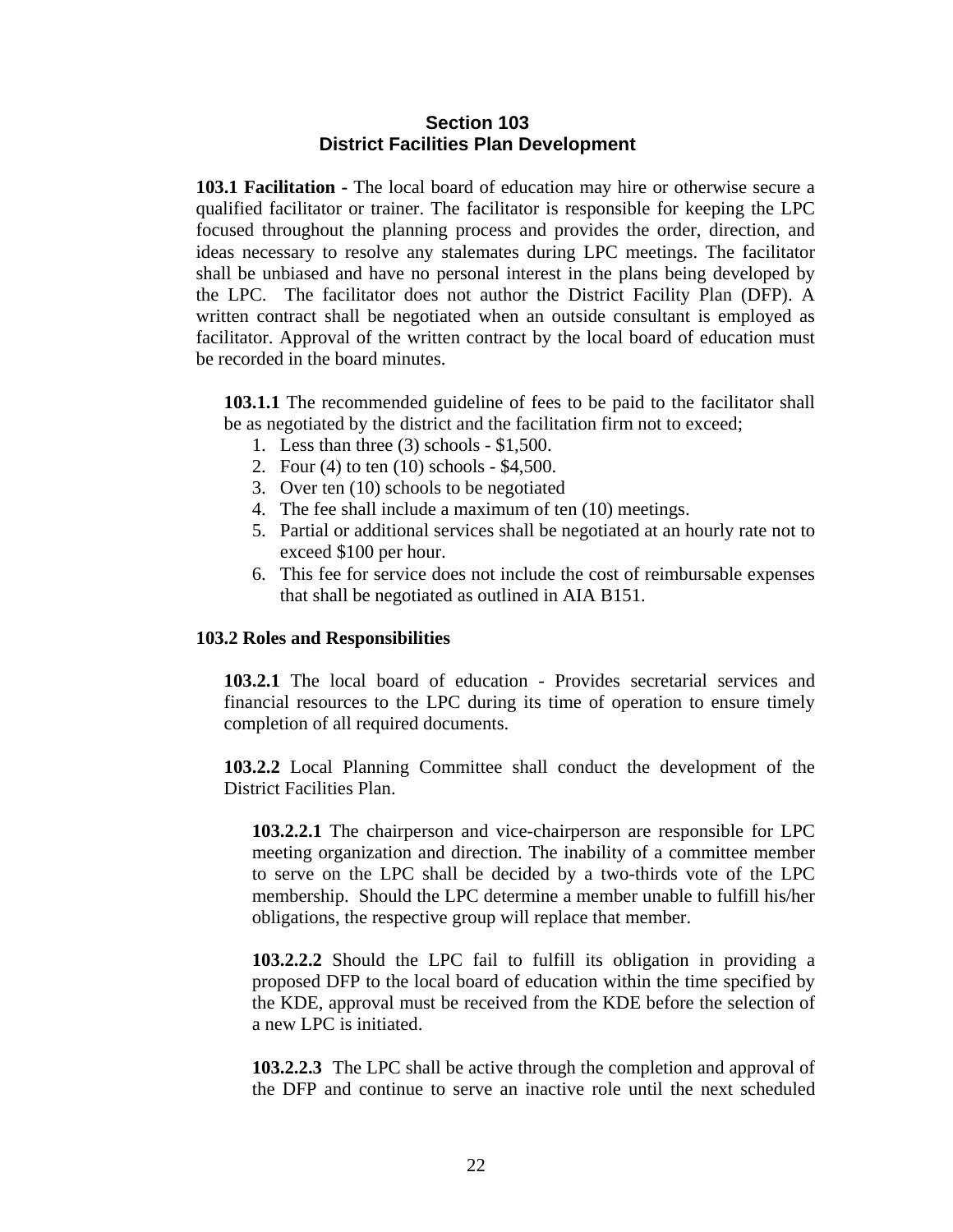facility plan cycle, when a new LPC is organized. Should the local board of education request an amendment to the DFP between planning cycles, the LPC membership shall be reactivated.

**103.2.3** The Kentucky Department of Education, Division of Facilities Management (KDE) shall be available to the LPC to provide orientation and informational assistance. The KDE shall be available to the LPC as a resource, but shall not be actively involved in the development of the DFP. The following is a summary of the responsibilities of the KDE.

- 1. Schedule Local Educational Agency (LEA) facility plan completion date.
- 2. Provide required orientation.
- 3. Disseminate information (i.e. building inventory, planning information handbook, etc.).
- 4. Develop and verify demographic information.
- 5. Verify proposed DFP of LEA.
- 6. Review "draft DFP" provided by the LPC.
- 7. Coordinate the required public hearing in the district.
- 8. Provide hearing package and information to the LPC and local board.
- 9. Review and format hearing report provided by the district hearing officer.
- 10. Prepare staff note for KBE approval using information supplied by the district.
- 11. Return approved DFP to the LEA when changes are recommended by the KBE.
- 12. Maintain permanent files.
- 13. Coordinate amendments and reprioritizations for KBE approval.

#### **103.3 Meeting and Forum Requirements**

**103.3.1** Prior to the commencement of the planning process, the district shall submit verification of the completion of the process to this point to KDE:

- 1. All Architect and Engineering Data and Building Evaluations.
- 2. A list of the LPC members and their positions.
- 3. A narrative on how the LPC was selected.

**103.3.2** KDE Orientation Meeting – Once the Architectural and Engineering analysis is complete, the district shall start the planning portion of the effort by scheduling the LPC orientation meeting with KDE.

- 1. The first public meeting shall include an orientation presentation by the KDE.
- 2. At a minimum, the orientation meeting must be advertised in the local paper with the largest district-wide circulation at least seven (7) days in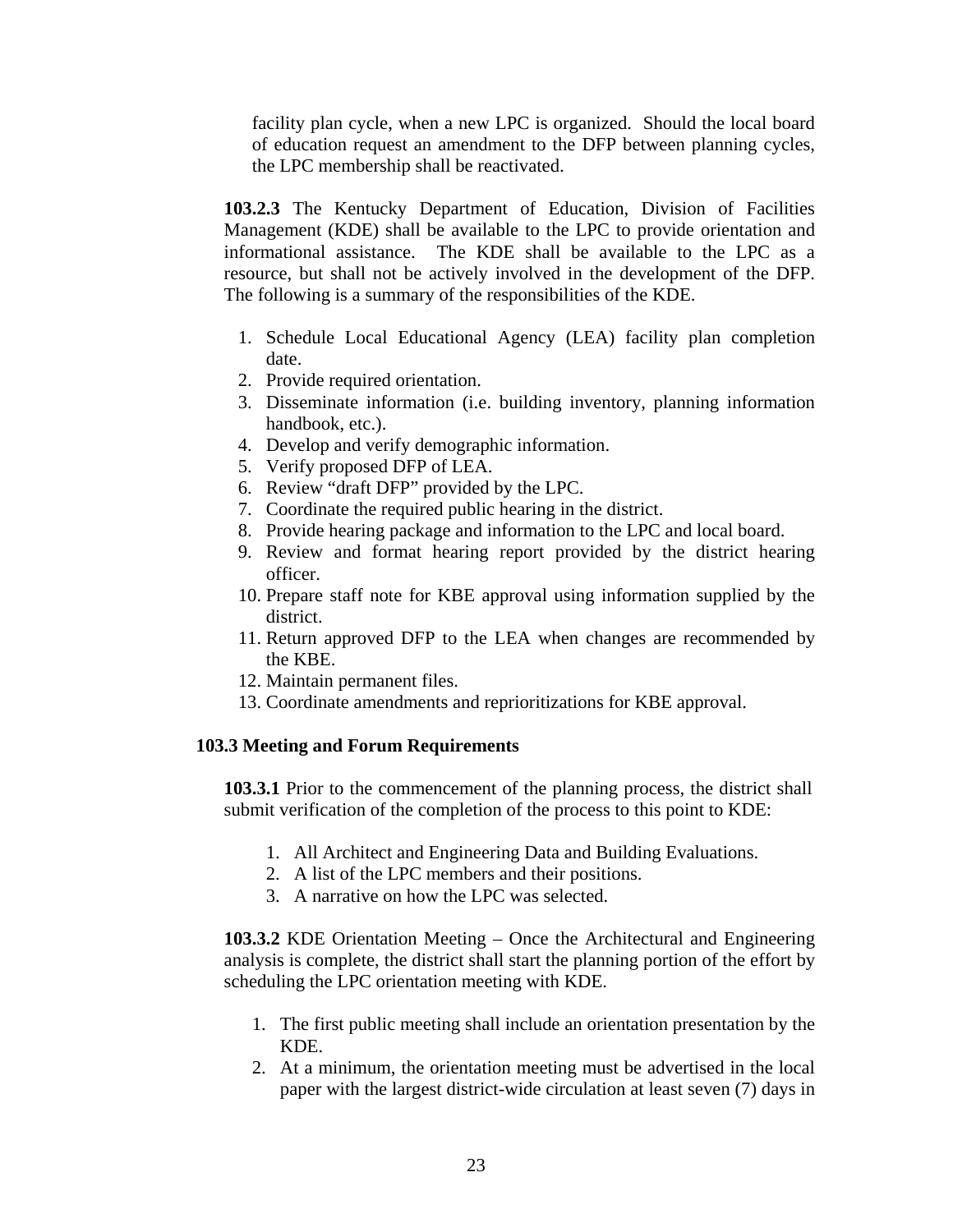advance of the meeting. The district may advertise through local radio and television media outlets as well as through the Internet.

**103.3.3 Public Meetings –** are subject to all provisions of the Open Meetings Act - KRS Ch. 61

- 1. At a minimum, the initial LPC meeting shall be advertised in the local paper with the greatest local circulation at least seven (7) days prior to the meeting. The district may advertise through local radio and television media outlets as well as through the Internet.
- 2. All meetings after the initial meeting shall be posted on the local district's web site and the local paper with the greatest local circulation shall be notified of the meeting at least twenty-four (24) hours in advance of the meeting. The district may advertise through local radio and television media outlets as well as through the Internet.
- 3. Meetings may be held at a time agreed to by the Local Planning Committee
- 4. Meetings must be held in a facility that is accessible to the nonambulatory handicapped.
- 5. A minimum of three (3) public meetings shall be conducted by the LPC. A minimum of the first two (2) meetings shall be to review presentations and discuss information during the development of the proposed District Facility Plan.
- 6. At least one (1) of the required LPC Meetings shall be held after a draft DFP has been reviewed by KDE and returned to the LPC for them to approve the reviewed draft DFP.
- 7. A quorum must be present to constitute an official LPC meeting.
- 8. In addition to the LPC Members, a quorum of the members of the local board of education shall be in attendance at the Orientation session. Continuing Education Credit through the Kentucky School Boards Association will be provided for each local board member. In lieu of attendance of this meeting, members of the Local Board of Education shall attend a Planning Seminar conducted by the Kentucky Department of Education at a Kentucky School Boards Association approved venue once every four (4) years.
- 9. Each member of the LPC shall sign in to verify attendance for each meeting.
- 10. Written minutes shall be kept for each meeting by a person provided by the local board of education. These minutes shall be presented for review by the members of the LPC and local board and must be submitted to KDE at the end of the process.
- 11. The meeting shall allow for the Local Planning Committee to discuss information without outside interruption during the development of the District Facilities Plan.
- 12. A simple majority shall determine all actions by the LPC.
- 13. A quorum of the "voting" members is required for a legal vote to be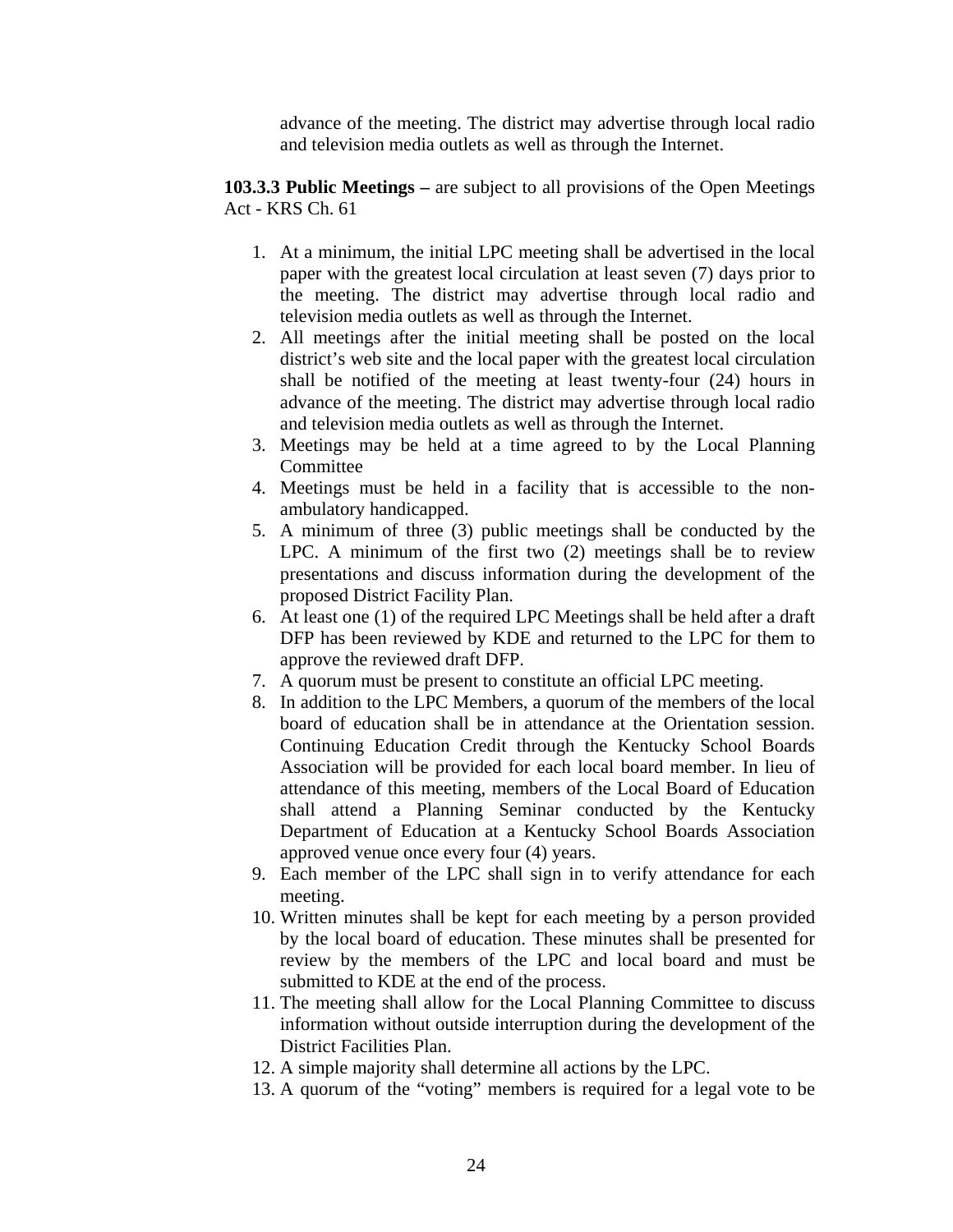taken (the Superintendent or his/her representative is a non-voting member of the LPC).

**103.3.4 Public Forums -** To encourage community participation, public forums shall be held at different times and locations.

- 1. At a minimum, LPC forums shall be advertised in the local paper with the greatest local circulation at least seven (7) days prior to the forum. The district may advertise through local radio and television media outlets as well as through the Internet.
- 2. Forums must be held after 5:30 PM local time on weekdays and at 8 a.m. to 7:30 p.m. on Saturday and 1:00 p.m. to 7:30 p.m. on Sunday
- 3. Forums must be held in a facility that is accessible to the nonambulatory handicapped.
- 4. A minimum of three (3) public forums shall be conducted by the LPC to discuss information during the development of the proposed District Facility Plan. At least (2) of the forums shall be conducted prior to submission of the DFP to KDE Facilities Management. At least one (1) of the required public forums shall be held after a draft DFP has been completed.
- 5. A quorum of the LPC must be present to constitute an official LPC forum.
- 6. At least one (1) of the required public forums shall be held after a draft DFP has been completed.

**103.4 Research** - The LPC is responsible for determining the research required for development of a District Facility Plan that meets both instructional goals of the local board of education and state mandates in providing equivalent educational opportunities to all students in the district at an equitable cost. The DFP shall include the most critical building needs of the district.

**103.4.1** The district superintendent or designee is responsible for the collection and organization of data for use by the LPC. This information is to include: Physical evaluation of all school centers. This includes capacity, conditions and locations. The majority of this work will be undertaken by the Architectural team whose responsibilities are noted elsewhere in the regulation.

- 1. Student Assessment Material This information shall be available when baseline assessments and student performance testing takes place in the school year directly preceding the DFP submission.
- 2. Transportation Information Data relative to times and distances students travel to and from school and the cost of such transportation.
- 3. Fiscal Information The cost of delivery of services to students at each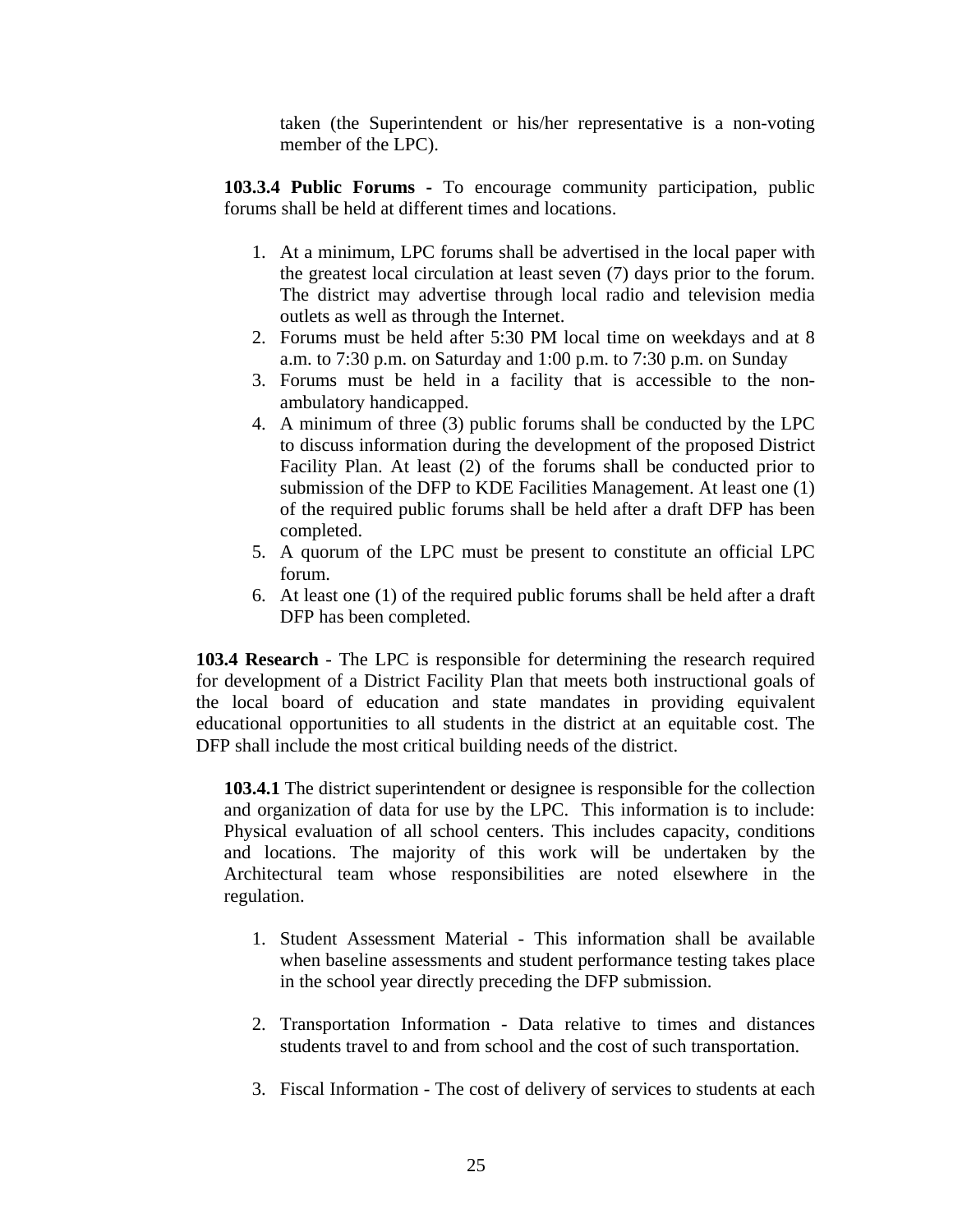school and the funds available to the local district for capital construction, both as cash and bonding potential.

- a. The cost of delivery of service to students will be included in the orientation presentation provided by KDE.
- b. The funds available to the local district for capital construction will be discussed during the KDE orientation session, but should be augmented by information provided by the district's fiscal agent.
- 4. Instructional Information Availability of an equitable educational opportunity at each school.
- 5. Demographics Enrollment and demographic projections of both the school district and each school within the district.
	- a. A demographic projection will be included in the orientation presentation provided by KDE, but should be augmented by information provided by the district's Planning and Zoning LPC representative.
	- b. For planning purposes, a district's enrollment shall be projected 6 years beyond the date of the DFP. This projected enrollment will be used to determine the need for changes in the district's facilities. These projections shall be made using the population information provided by the Kentucky Data Center at the University of Louisville. Adjustments to this information may be considered based on information provided by a local district based on a bona fide demographic data source. In areas such as Independent School districts where specific projections are not included in the Kentucky Data Center study or within districts in which population change is not consistent across the district, supplemental population data from a reputable source approved by KDE may be used by the district.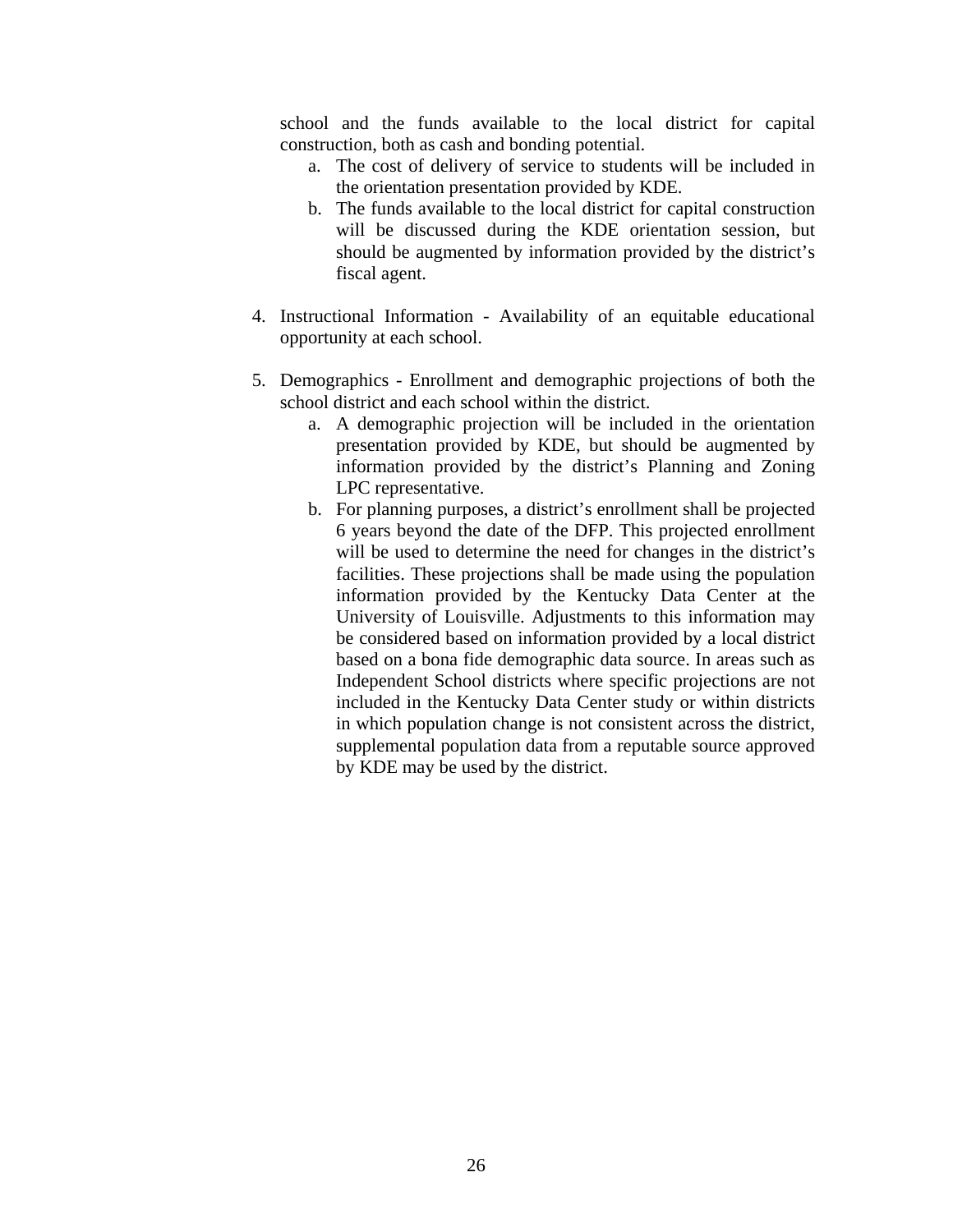#### **Section 104 KDE Review of the Draft DFP**

**104.1** Prior to the last LPC Meeting, the LPC will develop the Draft District Facility Plan that will be submitted to the KDE for review.

**104.1.1** The district shall submit verification of the completion of the process to this point to KDE;

- 1. All Architect and Engineering Data and Building Evaluations.
- 2. Minutes of all Local Planning Committee Meetings and attendance sheets.
- 3. Proof of Advertisements
- 4. Minutes of all Local Planning Committee Forums and attendance sheets.

**104.1.2** The DFP shall be submitted on the electronic form provided by the KDE. This proposed DFP will be reviewed by KDE Division of Facilities Management in accordance with the requirements of this regulation and recommended best practices as defined herein.

**104.1.2.1** KDE will review the district proposed organization. It is suggested that the district have a single grade organizational plan for all students in order to equalize educational opportunity. A variance may be allowed where verification can be provided to the KDE that the student body's ability to achieve is not compromised.

**104.1.2.2** A 6-year projection of the current enrollment, by school center will be noted and compared against the building's student capacity. (See DFP Format for an explanation of student capacity calculation.)

**104.1.2.3** Each project noted on the DFP shall be evaluated as follows;

- 1. New facilities must be justified by either a district's need for additional student capacity or to replace inadequate or deteriorated facilities.
- 2. Buildings to be renovated must meet the definition for Major Renovation as outlined in the regulation as it relates to age, condition and systems to be replaced.
- 3. Additions must be justified by either a district's need for additional student capacity or to replace inadequate or deteriorated facilities. An analysis of the spaces in the existing building will be compared to the Maximum Program Area noted within the regulation.
- 4. Location of projects within the appropriate priority will be reviewed.
- 5. Costs provided by the Architects will be evaluated against the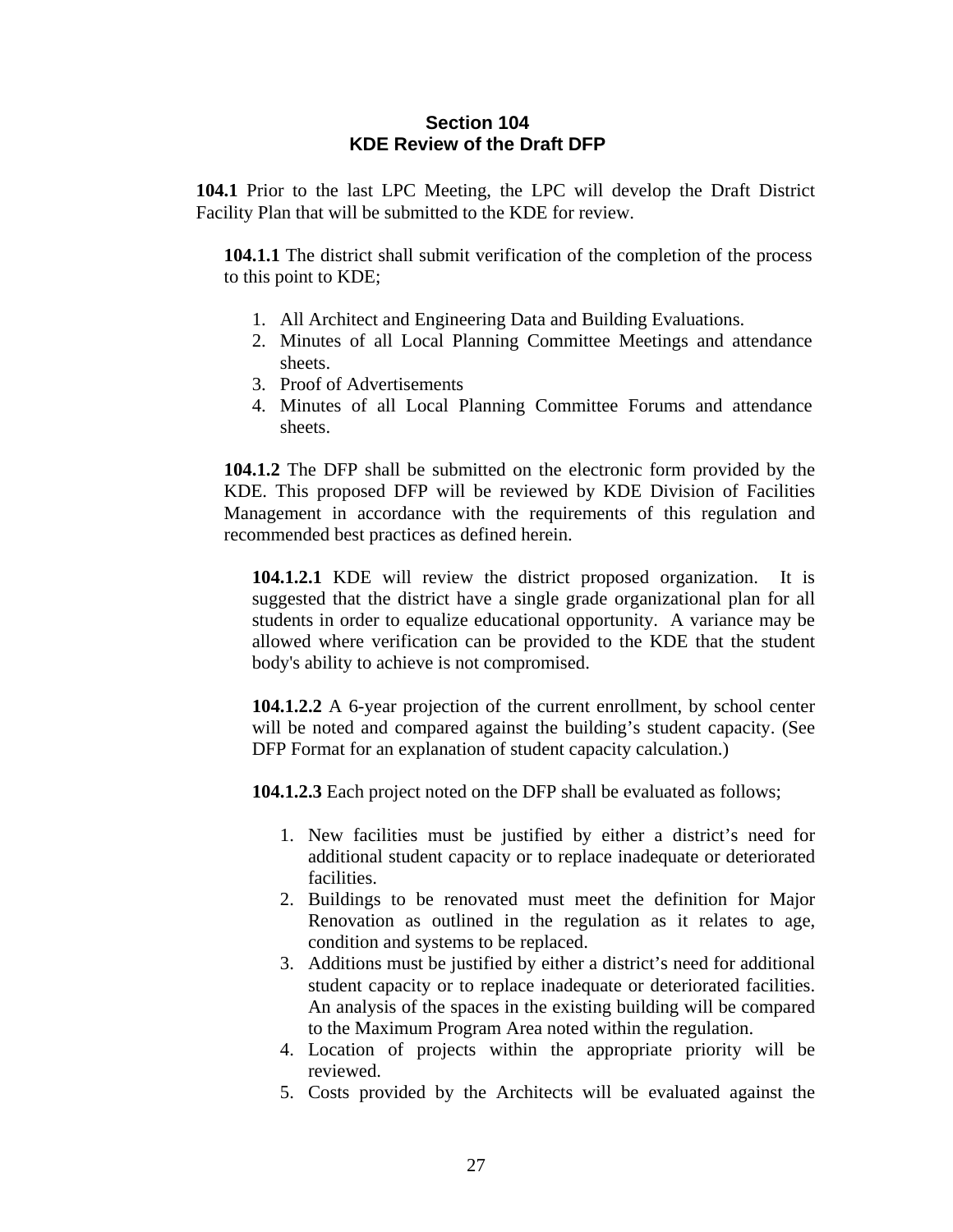regulatory requirements. Renovation costs shall not exceed 80% of the replacement costs of entire buildings or individual areas.

**104.1.3** If the proposed DFP is not in compliance with the regulation, KDE shall submit a revised DFP and a review letter to the LPC for its review.

- 1. The revised DFP will clearly show the changes required by the regulation and recommended best practice.
- 2. The review letter will indicate the rationale for the changes and the sections of the regulation that support the change.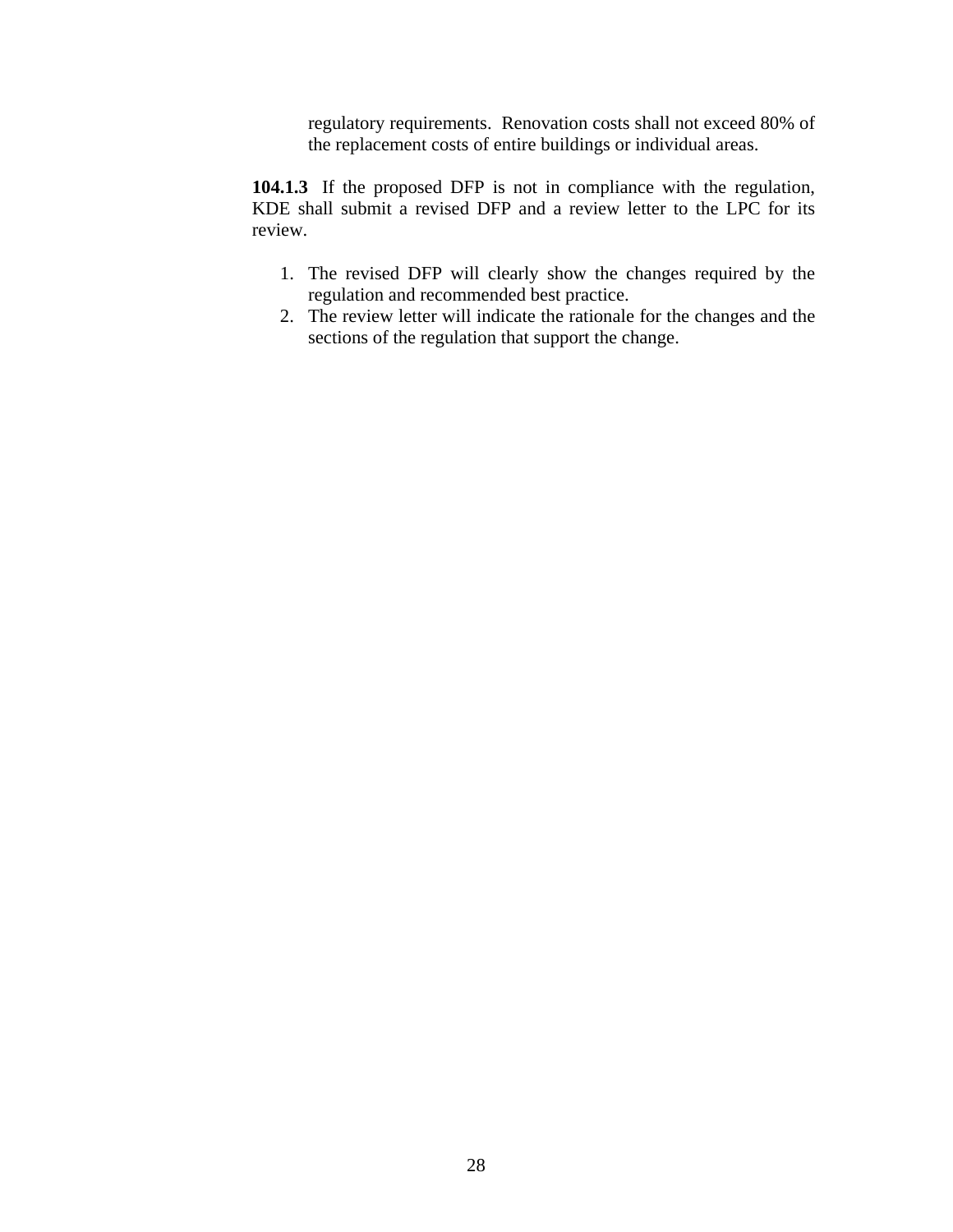#### **Section 105 LPC Voting**

**105.1** At the last LPC Meeting, the LPC will consider the KDE review of the draft DFP.

105.1.1 **LPC Voting –** the LPC shall vote on the reviewed DFP.

**105.1.1.1** All requirements for Public Meetings as set forth under the Meeting and Forum Requirements section of the regulation shall be met.

**105.1.1.2** Roll call or balloted voting shall be tabulated in writing to ensure the integrity of the voting process. The written tabulation shall be presented to the local board and to KDE.

**105.1.1.3** The LPC may approve the DFP by a simple majority vote and send the DFP to the local board for consideration.

**1.5.1.1.4** The LPC may vote not to approve the reviewed DFP. It may vote to approve the original draft DFP submitted to KDE or to further change the revised DFP and send the original or adjusted reviewed DFP to the local board for consideration. Note that this DFP may not have the recommendation for approval from KDE when it is sent to the Kentucky Board of Education.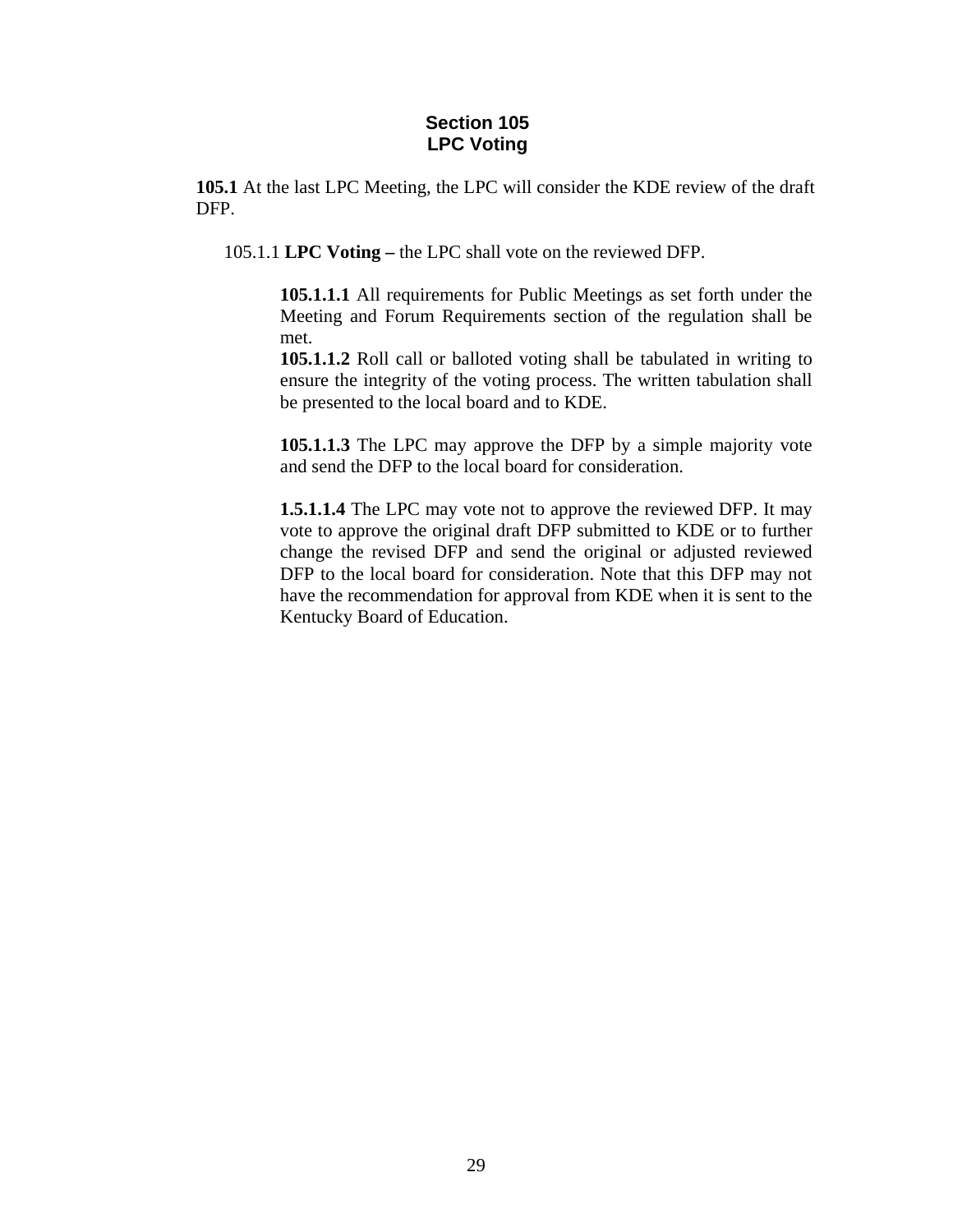#### **Section 106 Local Board Voting**

**106.1** The local board of education shall consider and vote on the DFP submitted for review by the LPC at a regularly scheduled or special called board meeting.

**106.2** The local board shall be informed as to whether the DFP being submitted has been approved by KDE. All KDE review information shall be made available to the local board.

**106.3** A simple majority vote is required for the local board to approve the draft DFP. Approval of the DFP requires at least three (3) votes in the affirmative.

**106.4** If the DFP approved by the LPC and the local board is the draft DFP reviewed and approved by KDE, then the meeting shall be considered in a Public Hearing.

**106.5** If the DFP approved by the LPC and the local board is not the draft DFP reviewed and approved by KDE, then the meeting may still be considered in a Public Hearing; but, this DFP may not have the recommendation of KDE staff for approval to Kentucky Board of Education.

**106.6** If the local board of education agrees on a DFP, it shall appoint a Hearing Officer and move to the public hearing phase of the process.

**106.7** If the draft DFP is not approved by the local board of education, the board shall send the DFP back to the LPC with specific written instructions noting the changes to be considered by the LPC.

**106.7.1** The comments of the local board shall be considered in an additional LPC meeting. Comments from the meeting and any changes in the DFP shall then be submitted back to the local board of education.

**106.7.1.1** The draft DFP is again reviewed by the local board.

**106.7.1.2** If the changes noted by the local board are approved by the LPC the DFP shall then be considered in a Public Hearing.

**106.7.1.3** If the changes noted by the local board are not approved by the LPC the DFP proposed by the local board shall then be considered in a Public Hearing, but it will be noted that this is not the DFP approved by the LPC.

**106.8** Voting shall be recorded in the minutes of the local board meeting. The minutes and tabulation shall be presented to KDE.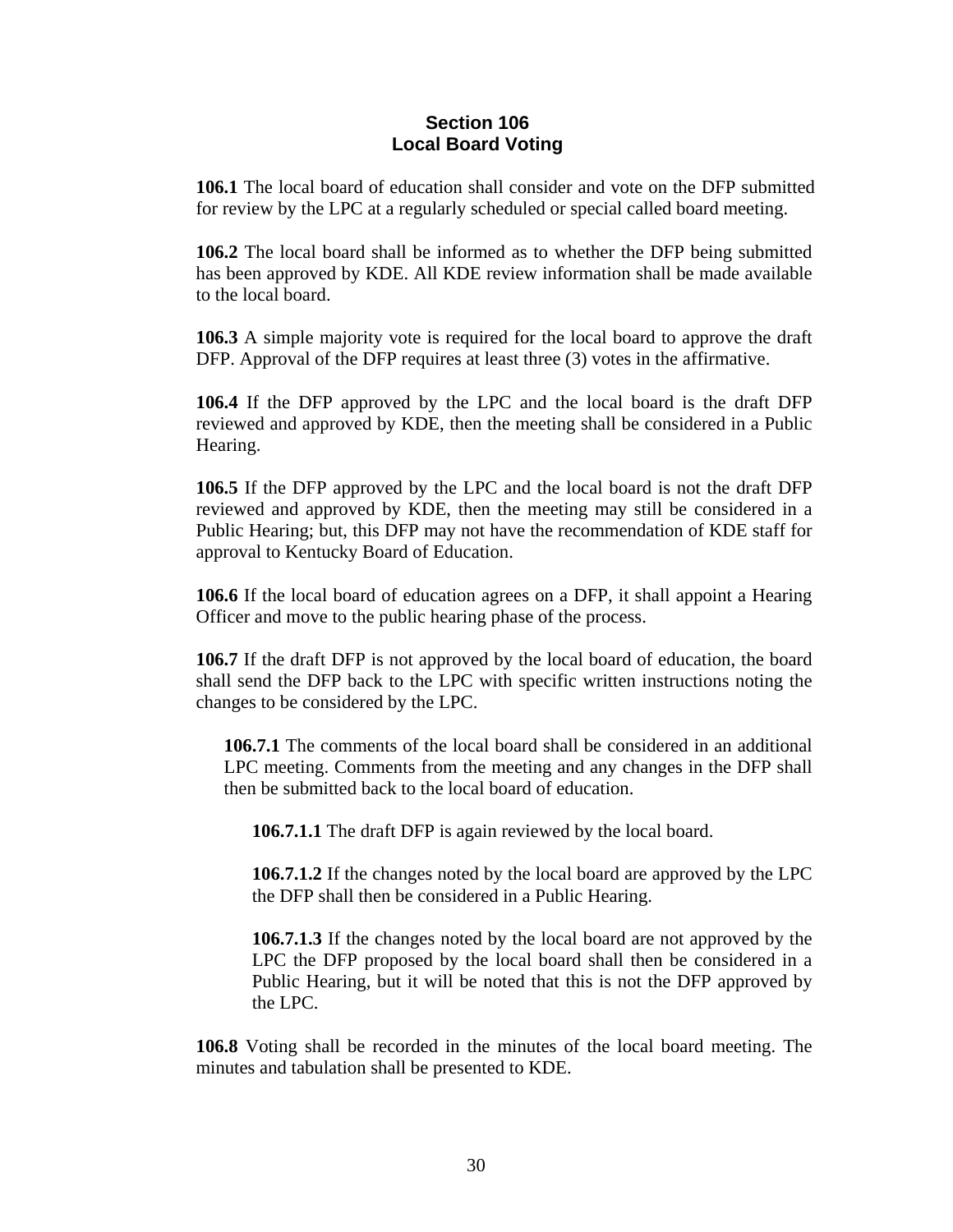#### **Section 107 Public Hearing Process**

**107.1 Starting the Hearing Process –** the district shall contact KDE following approval of the draft DFP by the local board of education. The DFP will then be reviewed in a Public Hearing conducted by the local board of education to receive comments on the proposed DFP.

**107.2** Once informed of the DFP approval by the local board, KDE will provide a "hearing package" to assist the district in conducting the public hearing. The Hearing Package shall include:

- 1. Instructions on how to conduct a public hearing.
- 2. A sign –in sheet template to record all present.
- 3. A sample Hearing Agenda.
- 4. A Hearing Report template.

**107.3** One (1) public hearing is required during the development of the DFP.

**107.3.1** At a minimum, the public hearing must be advertised in the local paper with the largest district-wide circulation at least fourteen (14) days in advance of the forum. The district may advertise through local radio and television media outlets as well as through the Internet.

**107.3.2** The public hearing must be held after 5:30 PM local time on weekdays and at 8 a.m. to 7:30 p.m. on Saturday and 1:00 p.m. to 7:30 p.m. on Sunday

**107.3.3** The public hearing must be held in a facility that is accessible to the non-ambulatory handicapped.

**107.4** The public hearing shall be conducted by a Hearing Officer appointed by the local board of education.

**107.5** The public hearing is for the purpose of hearing and documenting testimony. The hearing Officer is to document the public comments. The Hearing Officer shall not attempt to sway public opinion or to comment on the proposed DFP.

- 1. Those present may make a statement concerning the proposed District Facilities Plan to be entered into the report.
- 2. Those present may also submit a prepared statement to the hearing officer to be read into the record.
- 3. Persons unable to attend the meeting may submit a written statement to be read into the record. These persons shall include their name and address. Anonymous statements will not be read into the record.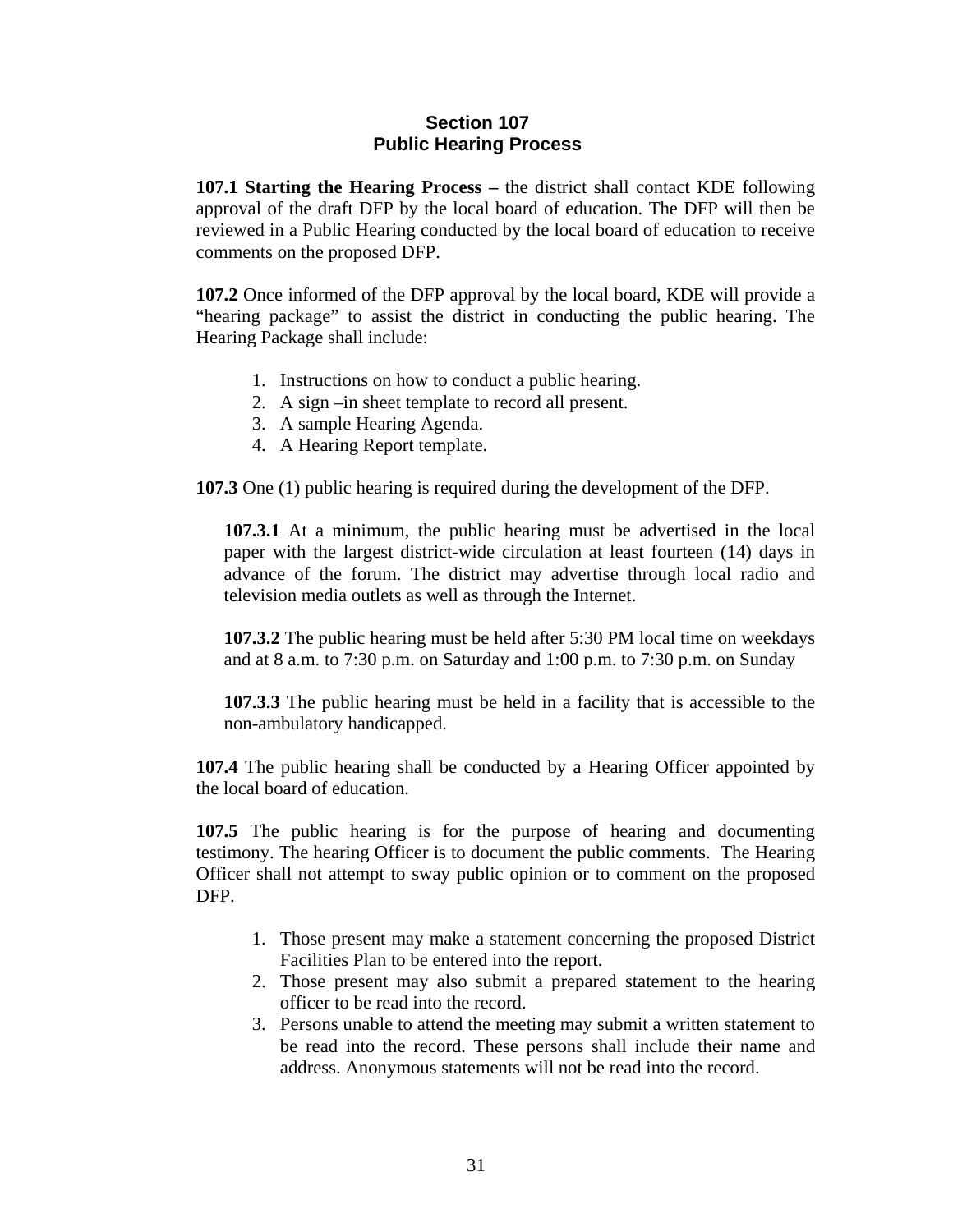**107.6** The public hearing shall have;

- 1. Recording device to document the proceedings
- 2. Public address system to allow those speaking to be heard

**107.7** Following the hearing, the Hearing Officer shall prepare a hearing report using the template provided by KDE. This report shall be submitted to KDE staff for review and comment.

**107.8** The hearing report shall then be submitted to the local board of education in a regularly scheduled or special called board meeting. The local board of education may accept the report and final acceptance of the District Facilities Plan by a simple majority vote and send the DFP to the Kentucky Department of Education for review.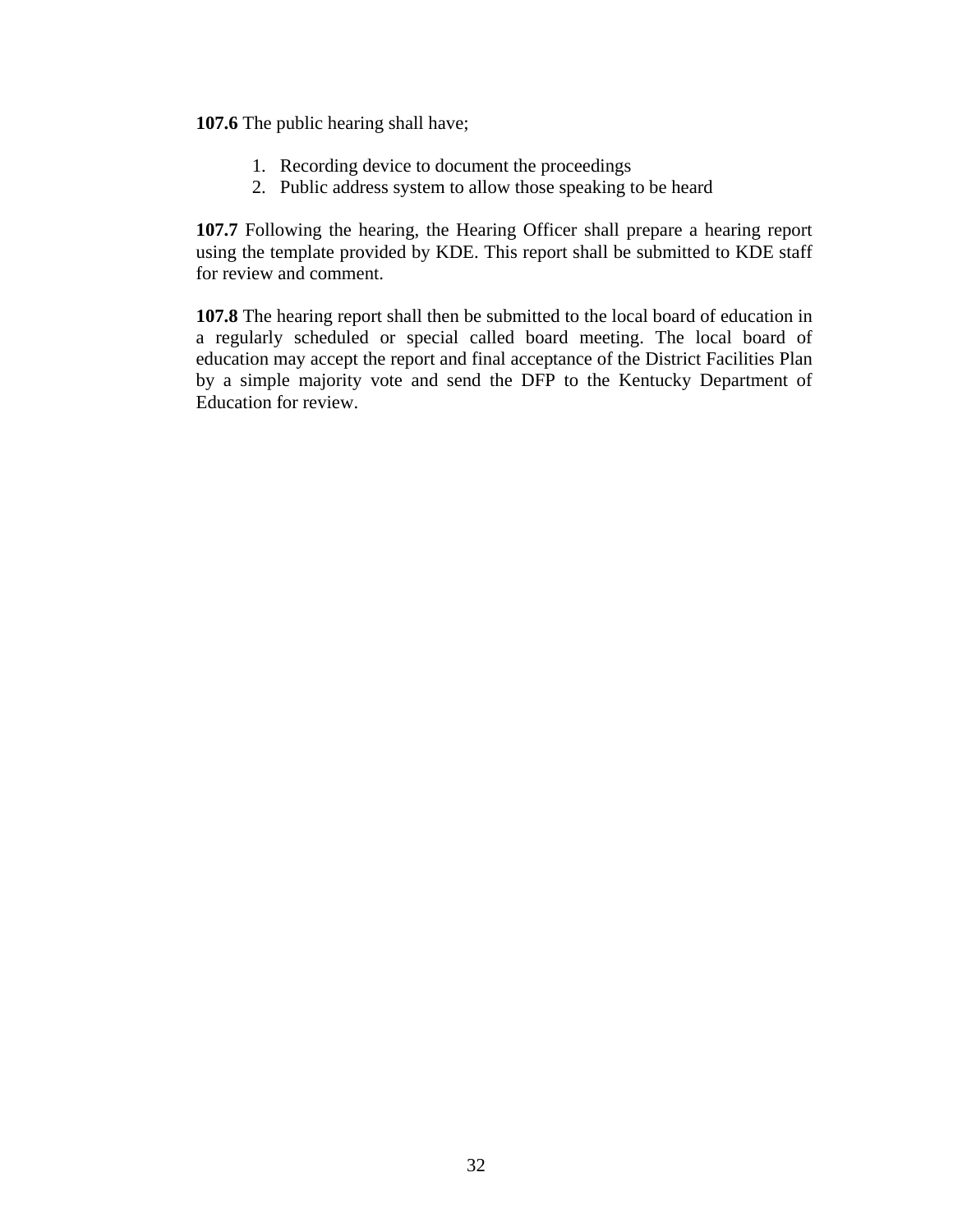#### **Section 108 Kentucky Board of Education Review**

**108.1** All District Facilities Plans shall be approved by the Kentucky Board of Education. Once a DFP has been developed and approved by the LPC, reviewed by KDE staff, tentatively approved by the local board, reviewed in a public hearing and finally approved by the local board following the hearing officer's report it is submitted to the Kentucky Board of Education for review.

**108.2** DFPs may be reviewed by the Kentucky Board of Education when it meets in regular session in February, April, June, August, October and December.

**108.3** The district shall submit verification of the completion of the steps noted above to KDE 45 days in advance of the State Board Meeting to include;

- 1. All material noted in this regulation that has been submitted previously.
- 2. Minutes of the Local Planning Committee Meeting and attendance sheet recording the voting on the DFP.

a. Proof of Advertisements

- 3. Minutes of the local board of education meeting and attendance sheet recording the voting on the DFP.
	- a. Proof of Advertisements
- 4. Hearing Report and sign in sheet.
	- a. Hard copy signed by the Hearing Officer
	- b. Electronic copy in Microsoft Word.
- 5. Recording of the Hearing
- 6. Minutes of the local board of education meeting and attendance sheet recording the voting on the Hearing Officer's Report.
	- a. Proof of Advertisements
- **7.** An "Out of District Report" on the KDE template noting how many students attended the local district the previous year who were residents of other districts and how many students who are residents of the local district but attend school elsewhere.

**108.4** The Hearing Report, District Facilities Plan and Out of District Form will be formatted by KDE Staff. These items shall be submitted to the Kentucky Board of Education.

**108.5** DFPs that are approved by the KBE will become the District Facilities Plan for the district for the next four (4) years.

**108.6** DFPs that are not approved by the KDE will be returned to the district for further consideration with specific instructions provided to each district by the KBE and KDE staff.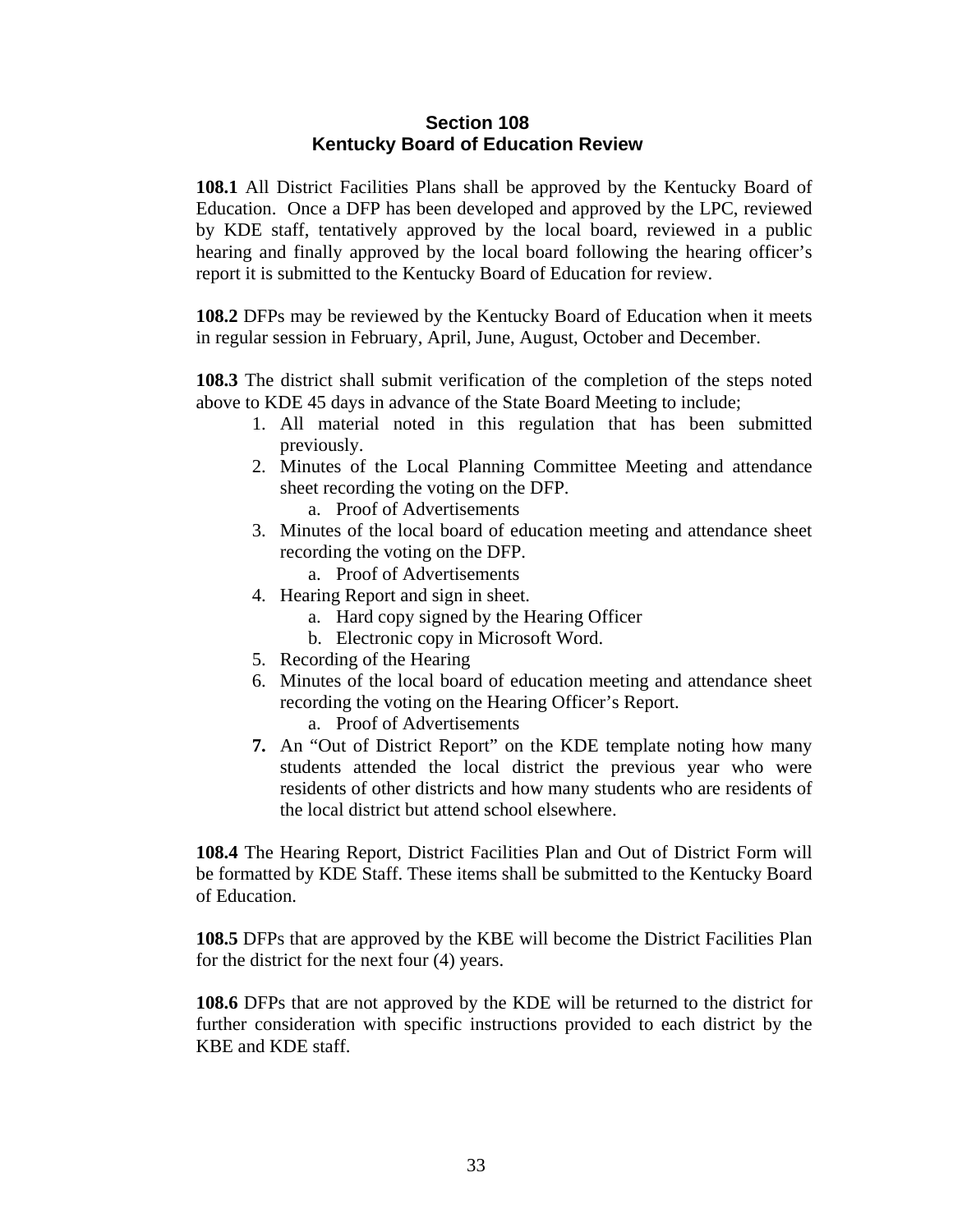## **Chapter 2**

# **DFP Format**

#### **Section 201 General**

**201.1 General -** This chapter outlines information to be considered by the LPC that is used to develop and support the information to be included on the District Facility Plan form. The District Facility Plan form includes information about the district, enrollment, student capacity, projects to be undertaken by the district and the costs associated with the work. The form includes the following sections:

- 1. Educational Program District Plan of Organization
- 2. Building Evaluation School Center Designation
- 3. Student Enrollment Projections
- 4. Capital Construction Priorities and Discretionary Projects.

#### **201.2** Educational Program - Plan of Organization

This portion of the DFP shall include a brief summary of the educational program, the district organization plan of student grades that is to continue, or the proposed district organization plan. When capital construction is completed to the extent of occupancy, students shall be relocated to the permanent center utilizing the new organization plan.

It is suggested the district have a single organizational plan for all students in order to equalize educational opportunity. A variance may be allowed where verification can be provided to the KDE that the student body's ability to achieve is not compromised.

#### **201.3** Building Evaluation - School Centers

This portion of the DFP shall include a listing of each existing school, owned or leased, housing a public elementary or secondary program supported by the district. Listed information is to include school name, grades presently housed, and the appropriate permanent functional or transitional center designation.

**201.3.1** The end of year enrollment and the student capacity for each school shall also be included. Student capacities shall be calculated as outlined in Chapter 3.

#### **201.4** Capital Construction Priorities and Discretionary Construction Projects

Capital construction priorities shall include the most critical building and life safety needs of the district. Construction projects shall be listed in priority order as determined by the type of work to be undertaken. Life safety, handicapped accessibility and the most critical building needs of the district shall be given the highest priority. For that reason, the Priorities included as part of the DFP establish that Educational facilities have the highest priority and are therefore included in Priorities 1 and 2. Life safety and handicapped accessibility have been included in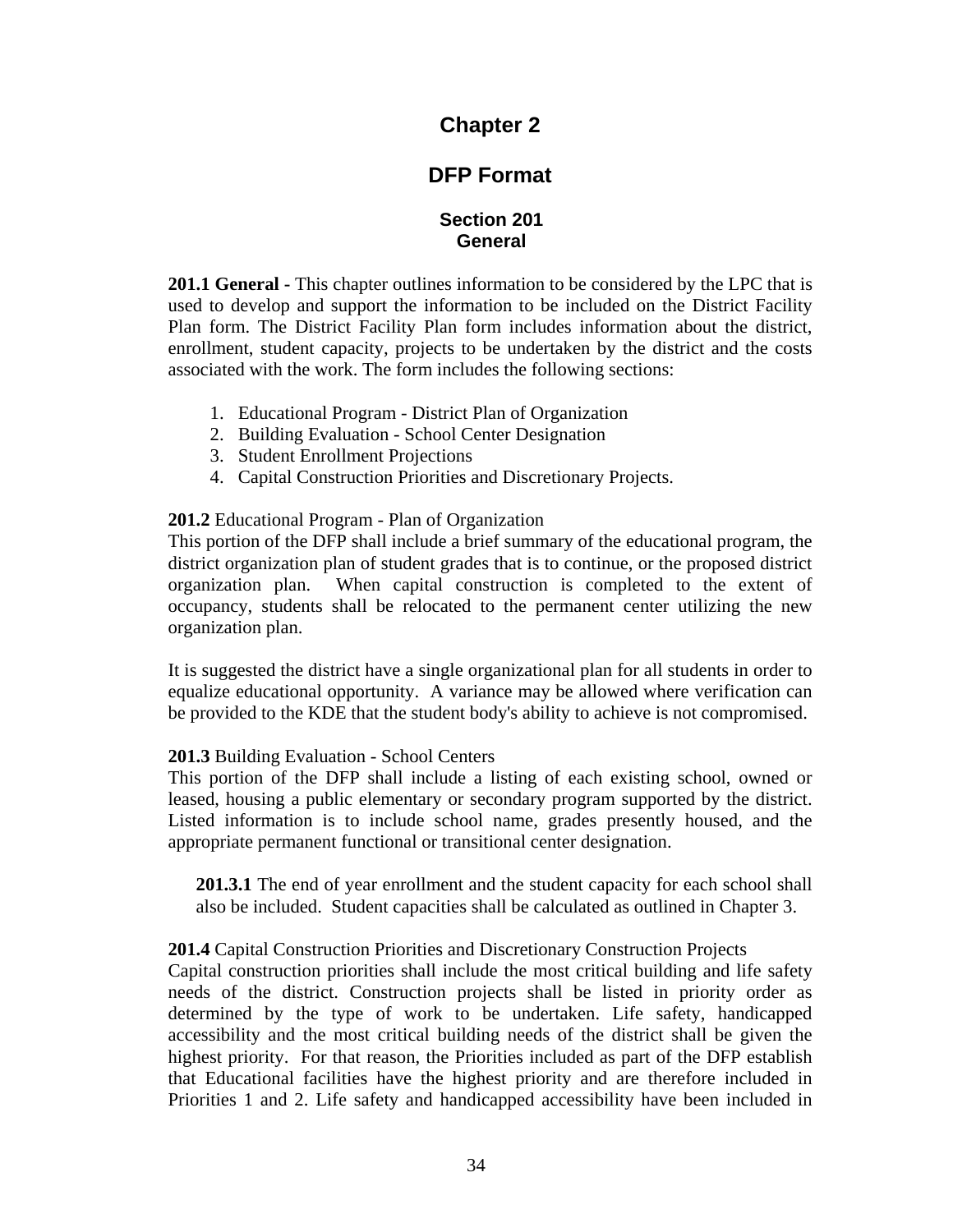separate Priorities 1e, 1f and 2e, 2f. Non-educational additions and expansions to educational facilities are given the next order of importance and are included in Priority 3. Management support areas such as District Central Offices, Bus Garages and Storage Facilities are listed in Priority 4. Projects included in Priorities 1 through 4 are used to determine a districts need for needs based funding (SFCC). Discretionary Projects are those noted by the LPC for inclusion in the DFP, but do not meet the requirements to be placed in Priorities 1 through 4. These include; athletic projects, minor renovations, major renovation to facilities that are less than 30 years old or additions that are in excess of the regulatory requirements.

**201.4.1** Projects utilizing needs based funding (SFCC funds) shall be completed in priority order; for example, priority 1 projects shall be completed prior to priority 2 projects. All priorities within a numbered category (i.e., 1a through 1d) are considered equivalent and can be selected by the LEA in any order desired, subject to KDE approval.

**201.4.2** Projects utilizing funding other than needs based funding (SFCC) may be selected by the LEA without regard to scheduled priority, subject to KDE approval.

**201.4.3** Multiple projects may be included under one priority number. When the district deviates from the order recommended in the guidelines, explanation must be provided to the KDE.

**201.4.4** The highest priority projects (scheduled to begin within the biennium directly following the DFP's approval) shall be identified by the LPC with consideration to bonding potential and the financial capability of the district.

**201.4.5** When the LPC recommends a new facility on a new campus; the LPC may identify a vicinity for the local board to consider for site consideration. Consideration shall be given to the student distribution within the district, availability of adequately sized sites, site development costs, and acquisition costs prior to designation of vicinity location in the priority. The final decision shall be made by the local board of education.

**201.4.6** When a new building or building expansion is proposed in the DFP, this work shall be supported by demographic and other information as noted in Chapter 4-Facilities Analysis. The LPC shall prepare a narrative explaining the need for additional space. The LPC shall investigate the availability of space in adjoining districts as well as other options that may be available. The results of this investigation, including the advantages and disadvantages of contracting students to adjoining districts, shall be set forth in the narrative.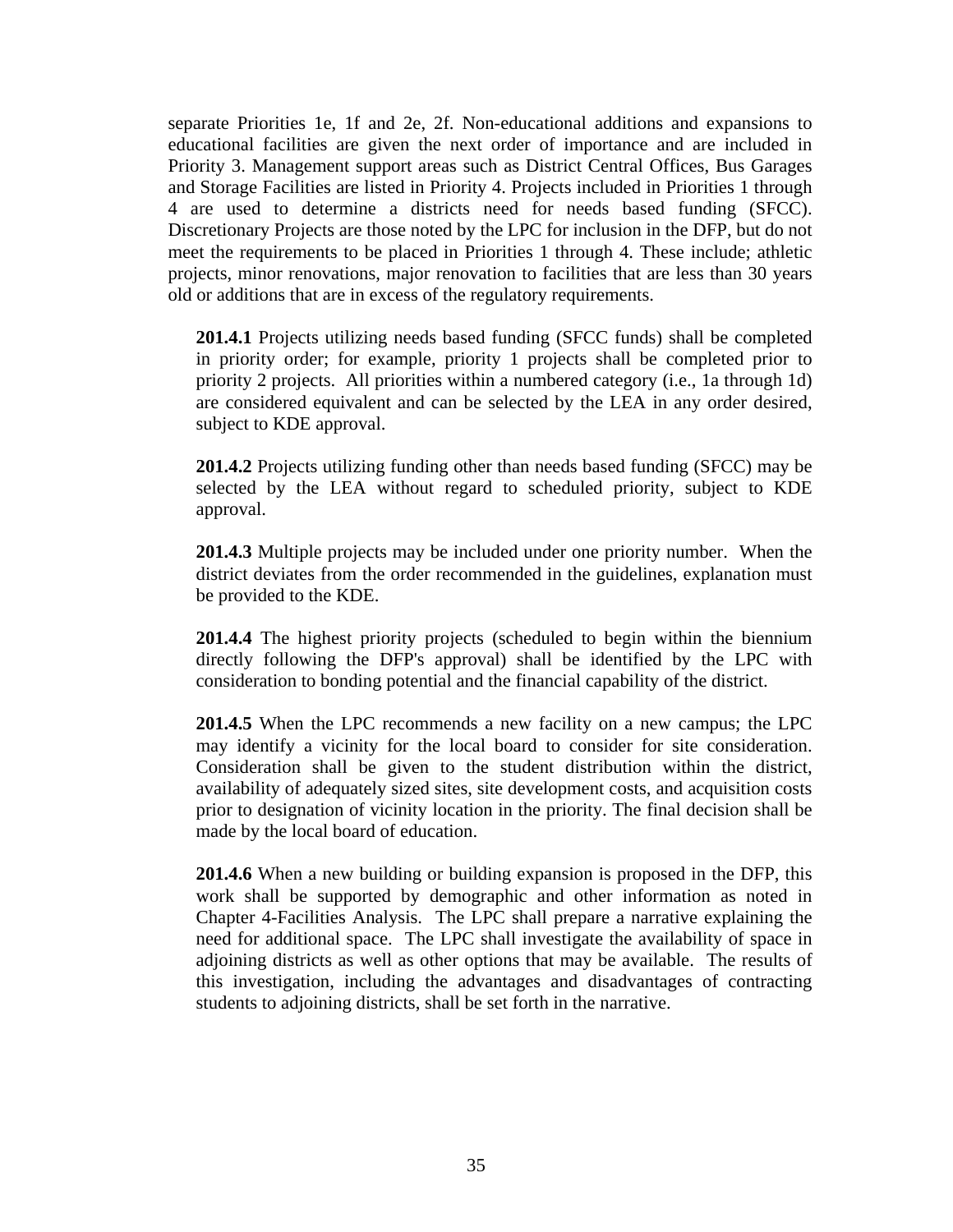#### **Section 202 Priority Listings**

#### **202.1 Priority 1 – Educational Projects to Begin within the Biennium**

 **202.1.1 Priority 1a.** New construction to meet student capacity; further implementation of established programs; or complete approved projects constructed in phases.

 **202.1.2 Priority 1b.** New construction to replace inadequate spaces; expand existing or new buildings for educational purposes; consolidate schools; or replace deteriorated facilities.

 **202.1.3 Priority 1c.** Major renovation of educational facilities including: construction of additions or expansions, classrooms, kitchens, cafeterias, libraries, administrative areas, auditoriums, and gymnasiums. Additions shall be clearly listed by number, space, type and size of proposed added space.

 **202.1.4 Priority 1d.** KERA strands - new additions: Preschool, School Based Decision Making Meeting Area, Family Resource and fixed technology systems.

**202.1.5 Priority 1e.** Renovation to upgrade all existing facilities to meet the most current life safety requirements of the Kentucky Building Code.

**202.1.6 Priority 1f.** Renovation to upgrade all existing facilities to meet the most current handicapped accessibility requirements of the Kentucky Building Code.

#### **202.2 Priority 2 – Educational Projects Not Scheduled within the Biennium**

**202.2.1 Priority 2a.** New construction to meet student capacity; further implementation of established programs; or complete approved projects constructed in phases.

**202. 2.2 Priority 2b.** New construction to replace inadequate spaces; expand existing or new buildings for educational purposes; consolidate schools; or replace deteriorated facilities.

**202. 2.3 Priority 2c.** Major renovation of educational facilities, including construction of additions or expansions, classrooms, kitchens, cafeterias, libraries, administrative areas, auditoriums, and gymnasiums. Additions shall be clearly listed by number, space, type and size of proposed added space.

**202. 2.4 Priority 2d.** KERA strands - new additions: Preschool, SBDM meeting space, Family Resource and Youth Services Centers and fixed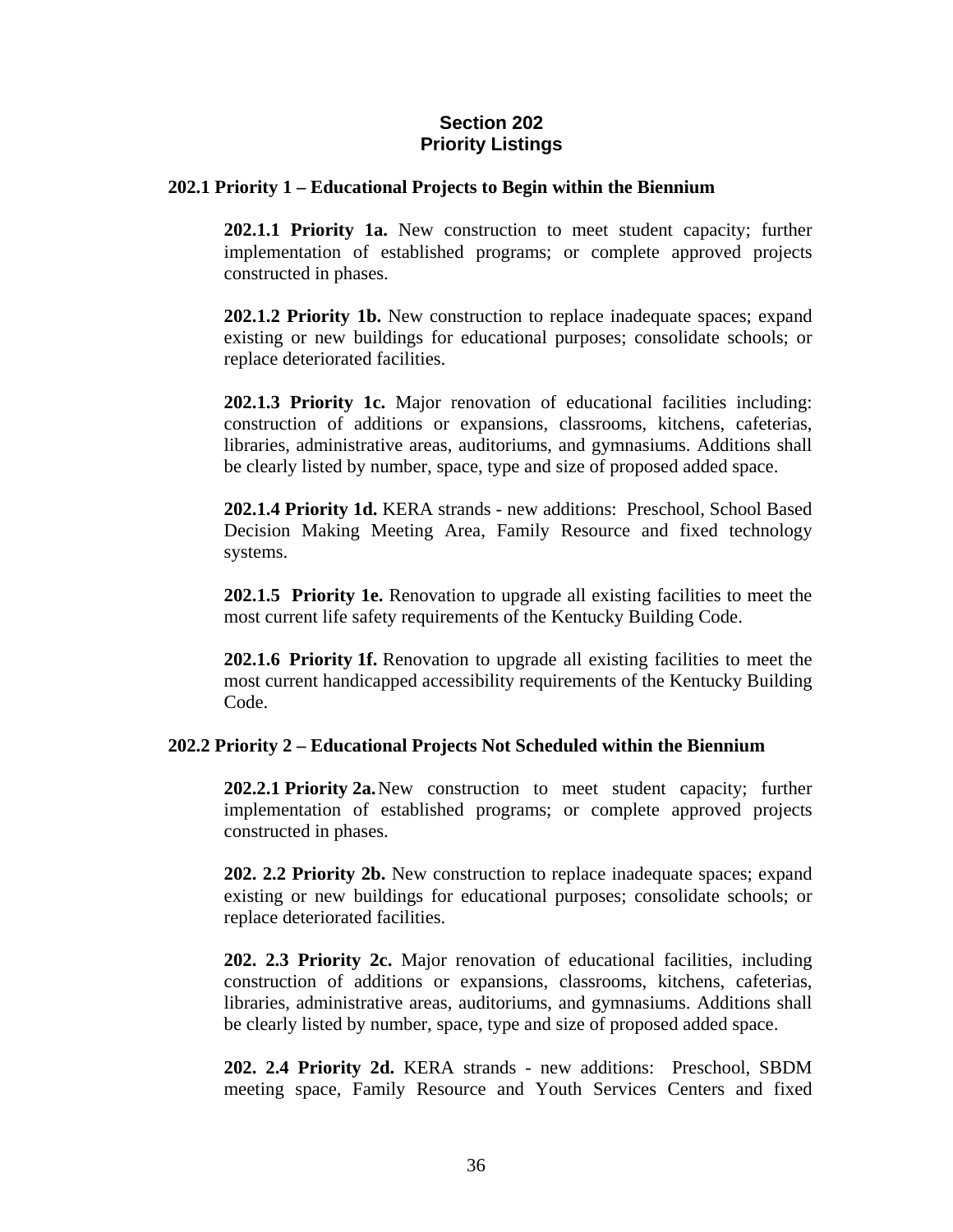technology systems.

**202.2.5 Priority 2e.** Renovation to upgrade all existing facilities to meet the most current life safety requirements of the Kentucky Building Code.

**202.2.6 Priority 2f.** Renovation to upgrade all existing facilities to meet the most current handicapped accessibility requirements of the Kentucky Building Code.

#### **202.3 Priority 3 – Non-Educational Additions or Expansions**

**202.3.1 Priority 3.** Construction of non-educational additions or expansions including kitchens, cafeterias, administrative areas, auditoriums and gymnasiums not associated with major renovations. Additions shall be clearly listed by number, space, type and size of proposed added space.

## **202.4 Priority 4 – Management Support Facilities**

**202.4.1 Priority 4.** Management support areas - Construction, acquisition, or renovation of central offices, bus garages, or central stores.

## **202.5 Priority 5 – Discretionary Construction Projects**

**202.5.1** This Priority shall be used to list projects by school or building that do not qualify for inclusion in the DFP in the first four (4) priorities. These shall include;

- 1. The addition of space within existing buildings that are in excess of those allowed for each individual building type as noted in Chapter 4.
- 2. Renovation of spaces and buildings that are too new or minor in nature [(less than 3 systems to be replaced, except those systems specifically noted as exceptions to the definition of Major Renovation( HVAC, roofing, life safety and ADA compliance)] to meet the definition for Major Renovation.
- 3. Extracurricular Facilities Construction of field houses; stadiums; sports field facilities; or any athletic facility.

**202.5.2** Projects listed in this priority do not count toward the district's needs assessment.

**202.5.3** Restricted construction funding shall not be used for projects noted in this Priority unless all projects noted in Priorities 1 through 4 have been completed and the district shows no need that qualifies under the terms of this regulation.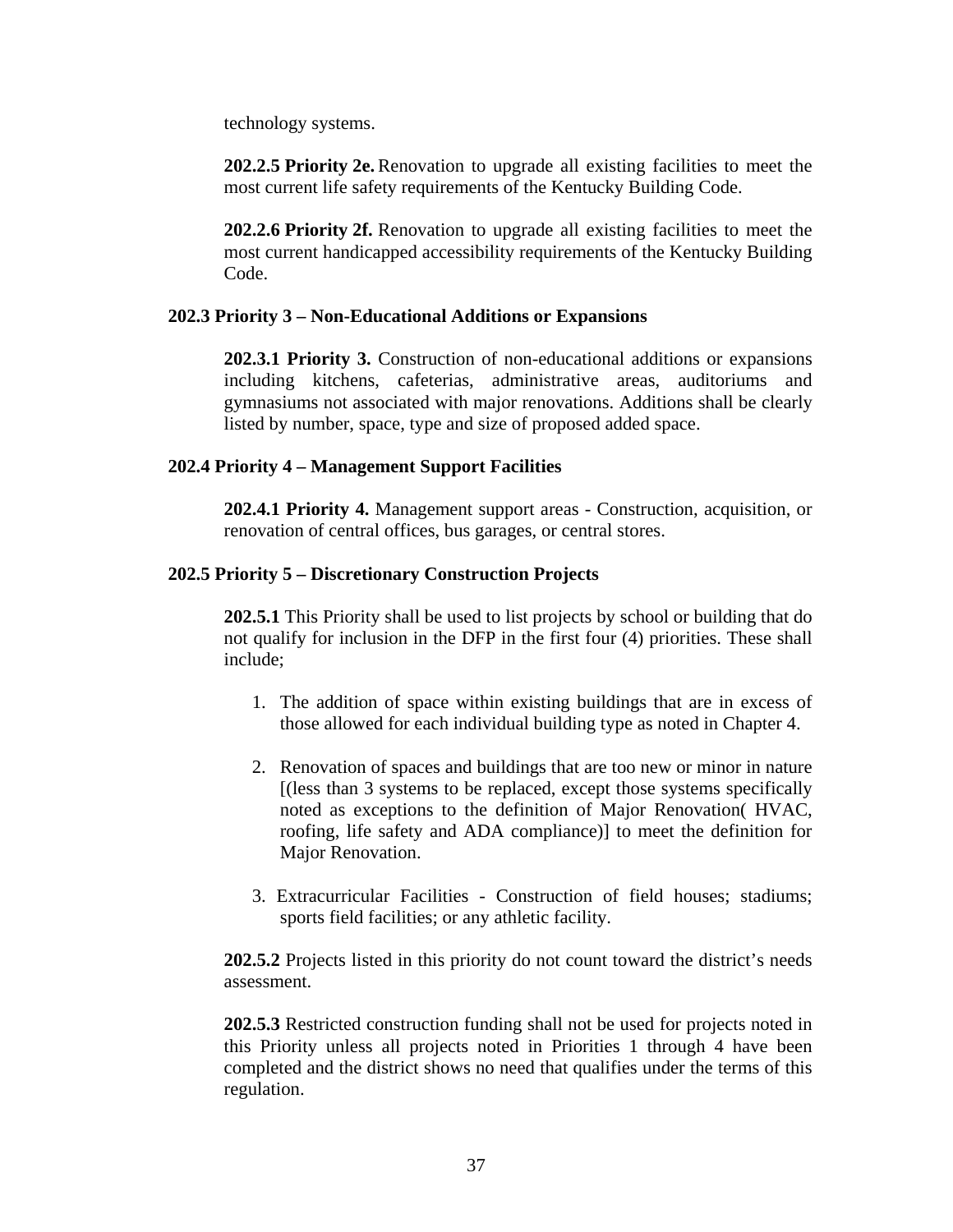**202.5.4** The local district opting not to participate in SFCC funding may request all projects to be listed in this priority.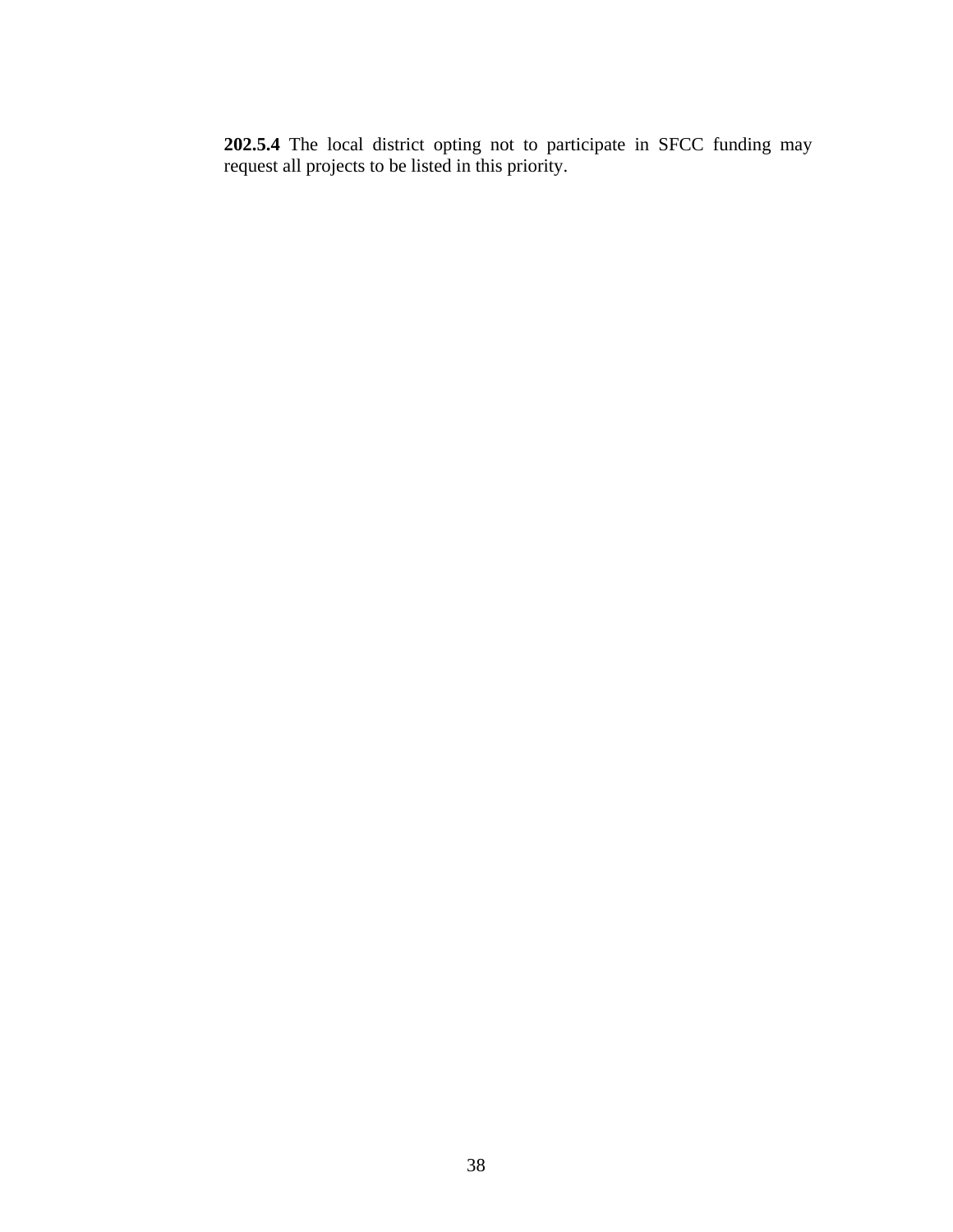## **Chapter 3**

## **Facilities Analysis**

#### **Section 301 General**

**301.1 General –** the information gathered by the LPC shall be used to determine facility needs of the district as they are governed by this regulation. The determination of projects that qualify for inclusion on the District Facilities Plan shall be based on the district's enrollment needs and the condition and size of the facilities. A careful analysis of the conditions and the regulatory requirements shall be undertaken as part of the LPC's task.

### **Section 302 School Capacity**

**302.1 School Capacity Calculations -** Maximum class sizes provided by KRS 157.360 are as follows; Primary (24 students), Grade 4 (28 students), Grades 5-6 (29 students) and Grades 7-12 (31 students).

**302.1.1** The maximum sizes noted are used in the establishment of a school "capacity" as defined in herein. Only the standard classrooms are used when calculating student capacity. Classrooms for special education, music, art, science, computer labs, Career and Technical Center/KY Tech Area Technology Center spaces, etc. are not used in the capacity calculation. These spaces are determined separately within the regulation based upon the number of students served in each school center.

**302.2 Elementary Schools -** Since the student grade level of elementary school classrooms can change from year to year, based upon the number of students in each grade level, an approximate average of 25 students per classroom for grades K-6 is used to determine maximum capacity for a full size classroom. To determine the capacity for an elementary school, multiply the number of standard classrooms by 25 students per full sized classroom. [For example, an elementary school with 20 standard 800 sf. classrooms would have a capacity of 500 students (20 classrooms x 25 students/classroom  $=$  500 students).

> **302.2.1** Since only standard classrooms are used in this calculation, it is critical that the spaces and their use be accurately noted on the building inventories prepared by the district during the District Facilities Planning process.

> **302.2.2** If standard classrooms are being used for purposes other than classroom use or if the number of specialty classrooms is inflated as noted in the inventory, these spaces may be adjusted to meet the number of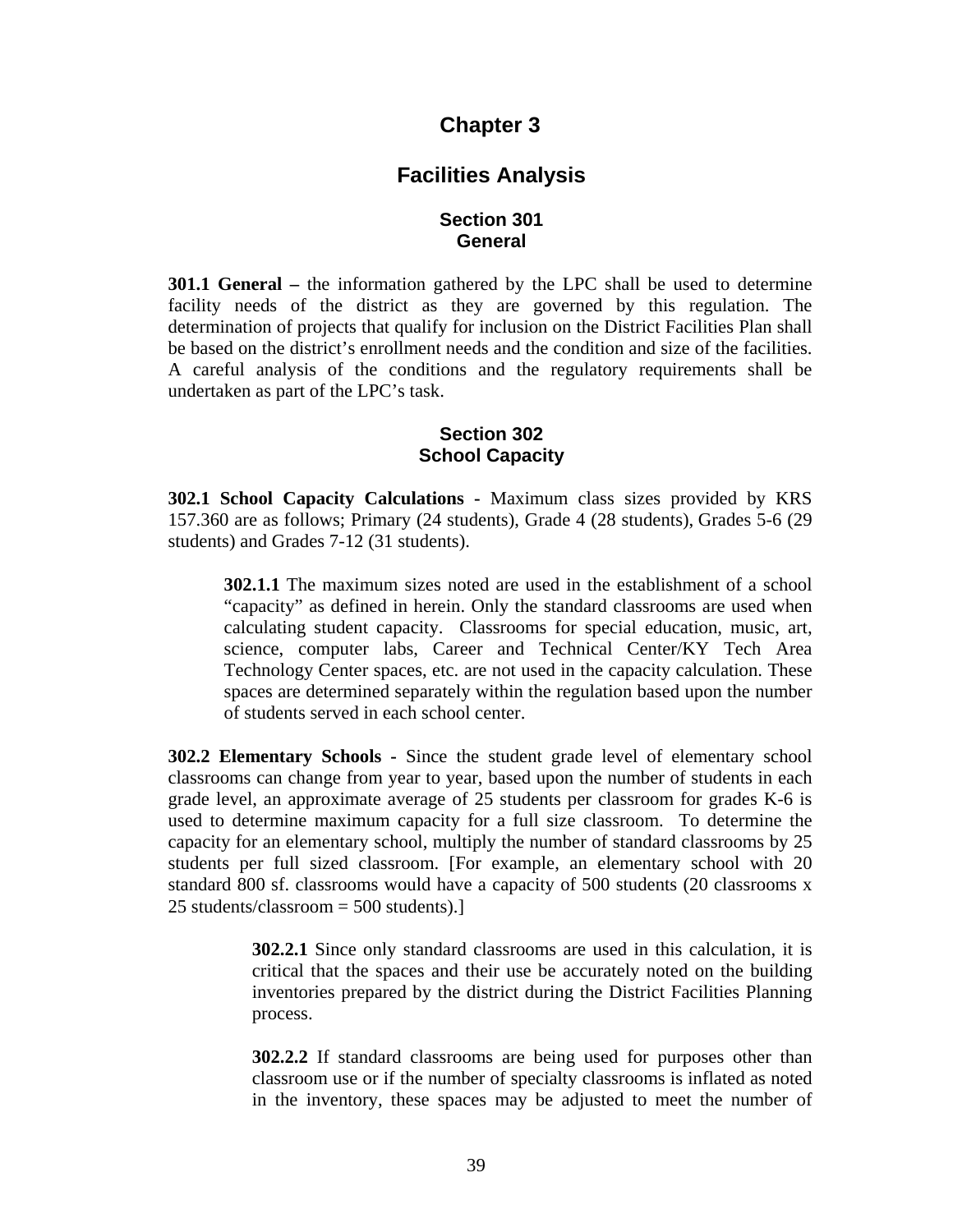spaces required in the regulation. Different use of the facility spaces shall not reduce the capacity of the facility.

**302.2.3** The model size for an elementary classroom shall be 800 square feet. However, an elementary classroom with 721 sf. or more will be considered to have a capacity of 25 students. A classroom with 651 to 720 sf. will have a capacity of 22 students and a classroom with 600 to 650 sf. will have a capacity of 20 students. A classroom with less than 600 sf. may not be utilized as a standard classroom, but may be considered for other uses for which its size is appropriate. [For example; an elementary school with 20 standard classrooms at 800 sf. ea. would have a capacity of 500 students (20 x 25=500). A similar school with 10 standard classrooms at 750 sf. each and 10 standard classrooms at 625 sf. ea. would have a capacity of 450 students  $(10 \times 25)+(10 \times 20)=450$  students].

**302.3 Middle and High Schools –** Only standard classrooms such as English, History, Language Arts, Languages and Math shall be used in the calculation of student capacity. Like elementary schools, the use of middle and high school classrooms can change from year to year, which shall not reduce the building's capacity.

**302.3.1** It is critical that the spaces and their use be accurately noted on the building inventories prepared by the district during the District Facilities Planning process. Different use of the facility spaces shall not reduce the capacity of the facility.

**302.3.1.1** If standard classrooms are being used for purposes other than classroom use or if the number of specialty classrooms is inflated in the inventory, these spaces may be adjusted to meet the number of spaces required in the regulation.

**302.3.2** The model size for middle and high school classrooms shall be 750 square feet. However, a middle or high school classroom with 701 sf. or more will be considered to have a "base capacity" of 25 students. A classroom with 651 to 700 sf. will have a "base capacity" of 23 students and a classroom with 563 to 650 sf. will have a "base capacity" of 21 students. A classroom with less than 563 sf. may not be utilized as a standard classroom, but may be considered for other uses for which its size is appropriate. [For example; a middle or high school with 20 standard classrooms at 750 sf. ea. would have a "base capacity" of 500 students (20 x 25=500). A similar school with 10 standard classrooms at 750 sf. ea. and 10 standard classrooms at 625 sf. ea. would have a "base capacity" of 460 students  $(10 \times 25)+(10 \times 21) = 460$ students].

**302.3.3** The "base capacity" is modified to reflect the unique nature of middle and high school design.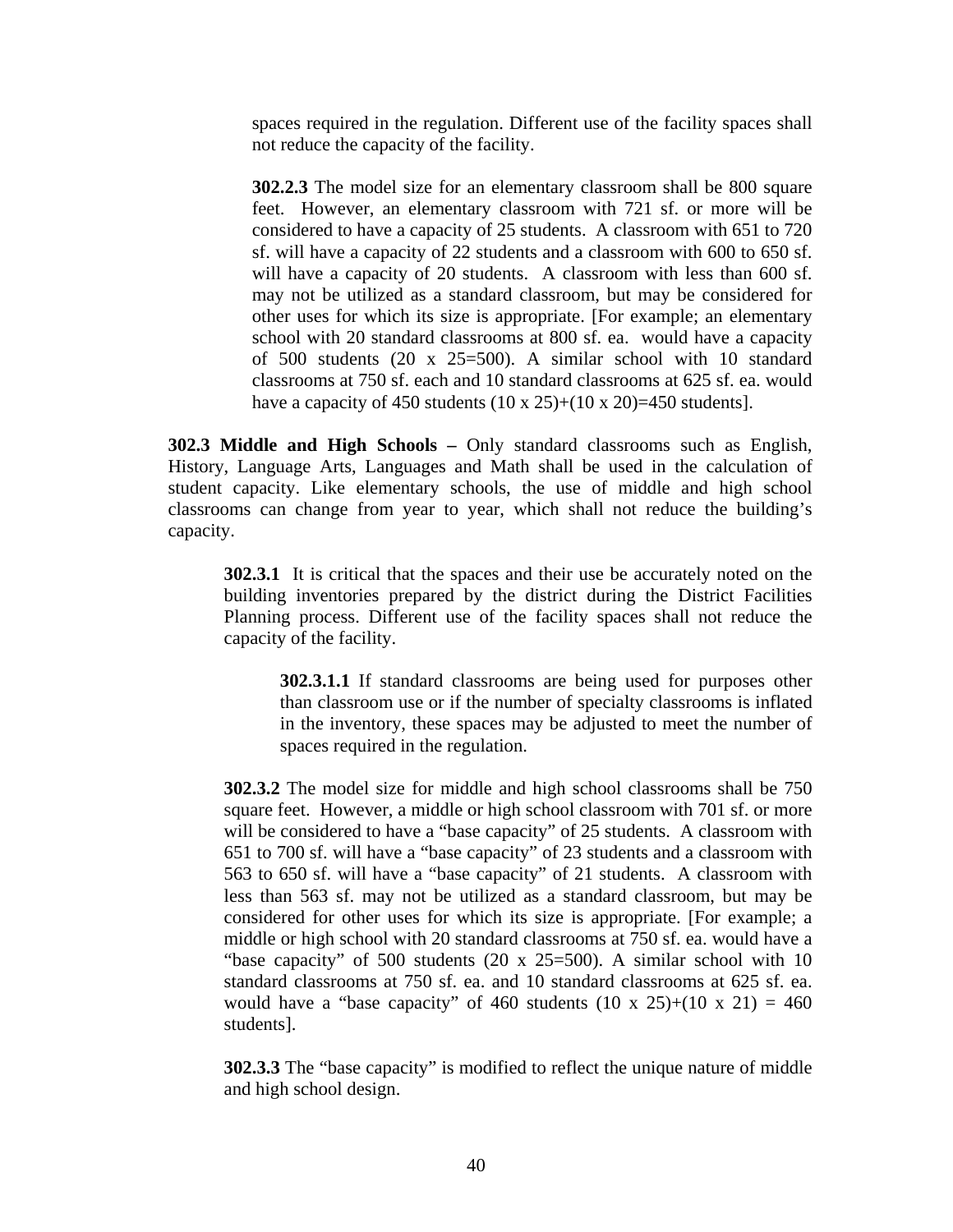302.3.3.1 It is assumed that 25% of the student time will be spent in spaces outside standard classrooms in spaces such as Special Education, Music, Art, Science Labs, Computers Labs, Career and Technical Centers/KY Tech Area Technology Centers, etc. These spaces are not used in the "base capacity" calculation.

302.3.3.2 To determine the "calculated capacity" for a middle or high school, the base capacity of standard classrooms is divided by .75 in order to account for the time spent outside standard classrooms. [For example, a middle school with a "base capacity" of 700 students will have a "calculated capacity" of 933 students (700 divided by .75 = 633 students)].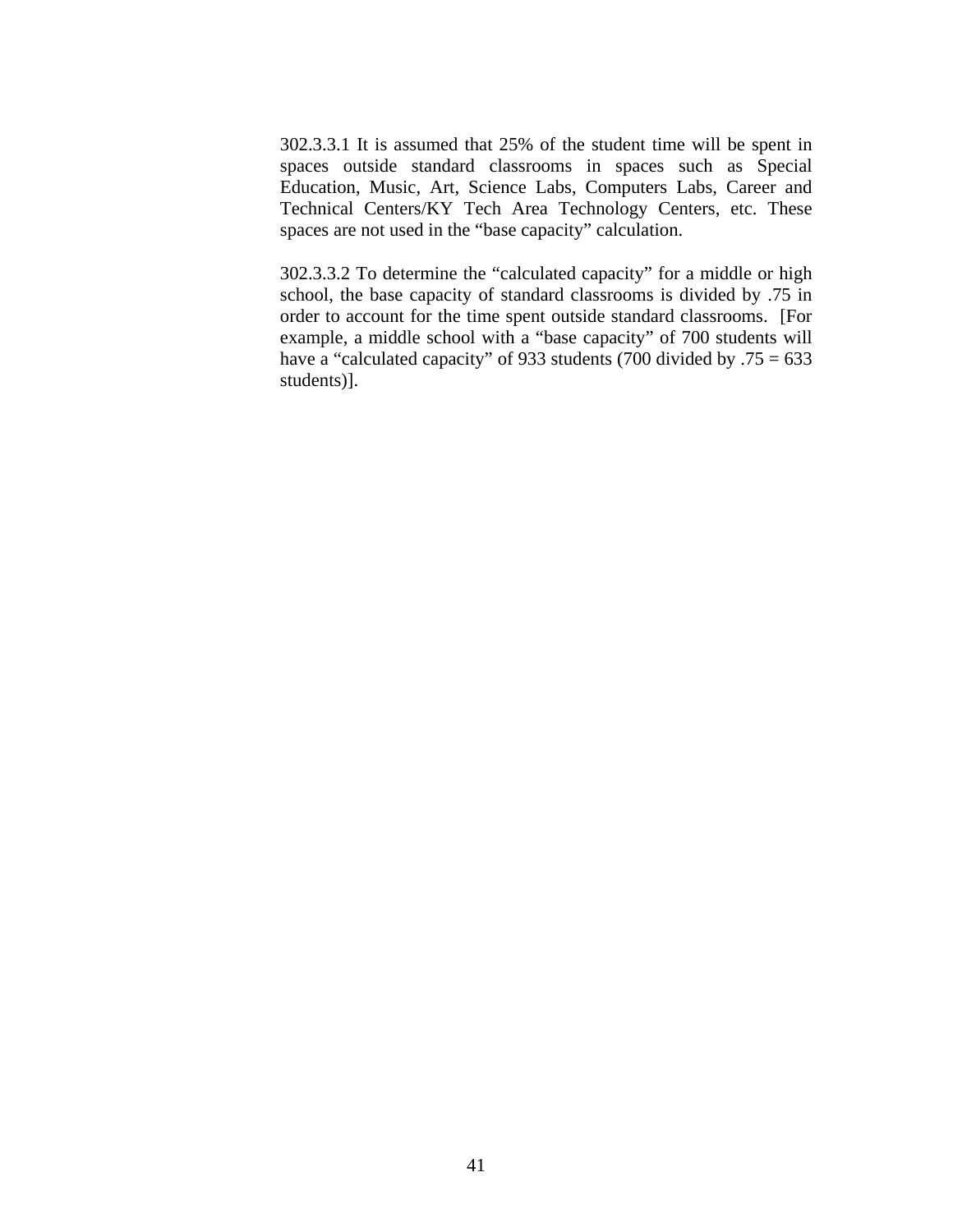#### **Section 303 Facility Cost Analysis**

**303.**1 To provide a consistent baseline for the monies allocated to districts for capital construction, the costs that are used to establish pricing are specified herein. The costs used for new construction are the most current  $\frac{3}{4}$  costs noted in the national price guide published by the R. S. Means Company. This guide is an industry standard that is used by Architects and Engineers for budgeting purposes.

**303.2** The costs used by R. S. Means for "square foot" cost data does not include "soft costs" such as A/E fees, CM fees, contingencies and equipment. An analysis of Kentucky school construction projects by KDE staff has concluded that the "soft costs" for a project will total approximately 18% of the total costs. The site development costs noted in the guide are actually those costs associated with footing and foundation excavation. A study of the site cost in the new projects built in the Commonwealth indicates that about 12% is a reasonable estimate for site development.

**303.3** The maximum project budget for any project designated by priority in the district's most recent DFP shall be established by the KDE, using the established space and financial allotments as set forth in this regulation. Included in such a budget are the following items: construction funds to meet the approved program, required fixed equipment, professional fees (including design, construction, financial, administrative and supervisory), a five percent (5%) contingency, and other normal costs of selling revenue bonds. Site acquisition, site development, site utilities and moveable equipment as approved by the KDE are included to the extent of the maximum project budget plus investment income and any additional local funds committed by the local board of education. The maximum project budget shall be determined by the base cost as established by the ¾ mean price noted in the most current R. S. Means Pricing Guide, adding 12% for site acquisition and site development for new building projects adding 18% for costs and fees not included in the construction cost. This cost per square foot shall be multiplied by the net area of the building (as established in the Maximum Program Budget) and divided by the conversion factor noted in Table 304.8.1.

**303.4** Site development shall include, but not be limited to, the preparation of the site for the facility including water, electricity, fuel, sewage disposal, and any other utility, road access, earth removal, earth installation and compaction or special footing requirements.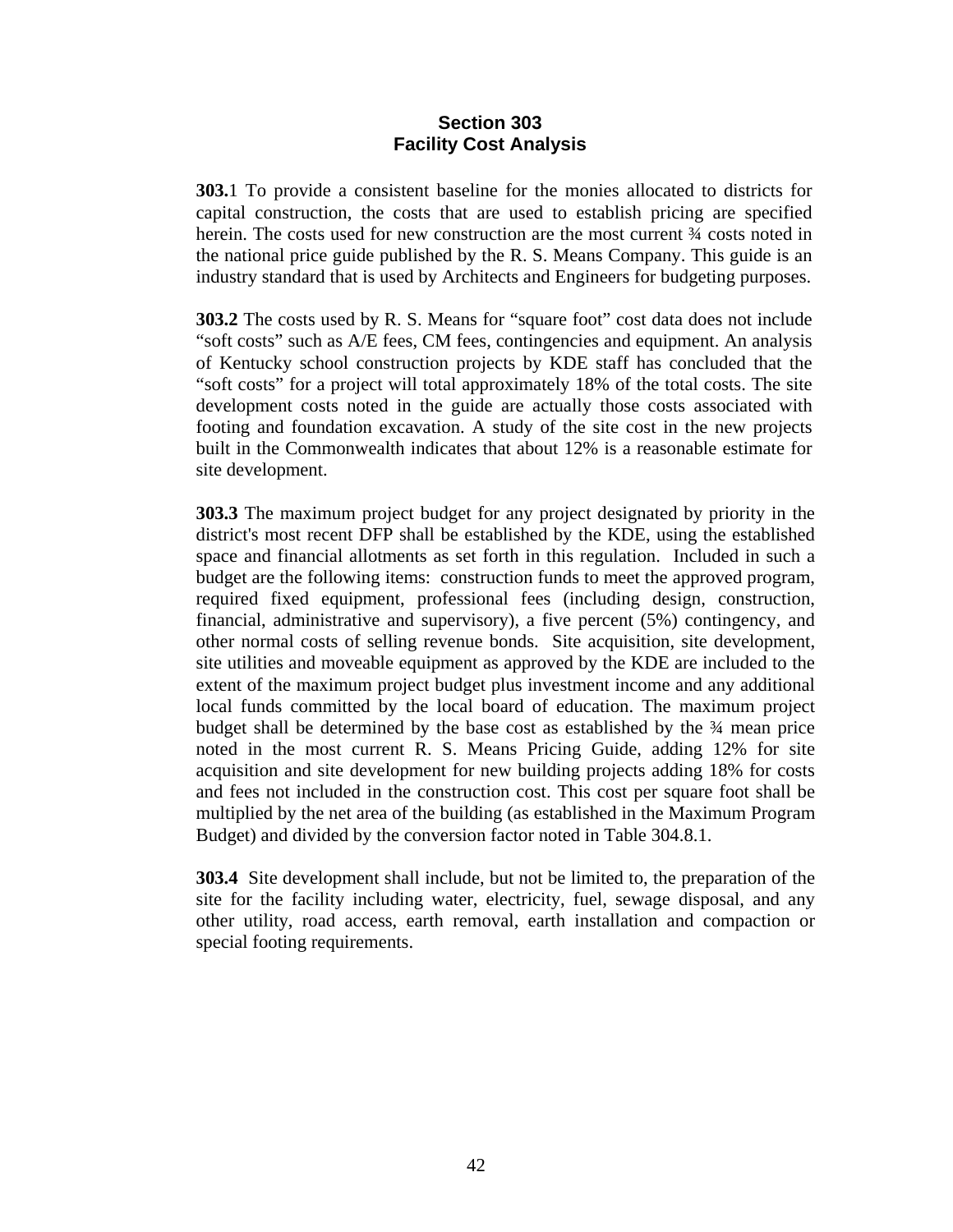### **Section 304 New Facilities**

**304.1 General -** This section focuses on the requirements for new facilities. It includes the use of demographic projections to justify new facilities. It also includes discussions about replacement of old facilities and the rationale and justification for doing so. The "Model Program of Spaces" is defined.

**304.2 Demographics –** The construction of a new facility shall be supported by the district's need to accommodate student enrollment, to replace facilities that are deficient educationally or are in poor condition.

**304.2.1** The four (4) year District Facility Plan is intended to anticipate future needs including enrollment changes. To support new facilities, a district shall project enrollment six (6) years from the date of DFP approval.

**304.2.1.1** To support the construction of a new facility based on enrollment increases;

- 1. The projected enrollment of the facility must exceed the existing building's capacity by 25% within a six (6) year period following the submission of the plan.
- 2. The projected enrollment for the proposed new facility must meet the minimum enrollment standards as noted herein.
- 3. The resulting movement from the existing facility to the new facility shall not reduce the enrollment of the existing facility to less than 85% of its projected capacity. If individual circumstance warrants, a district may apply to the KBE for a waiver of this requirement.
- 4. For a new facility to be approved, the district must show a proposed General Fund balance to support the operation of the additional facility.

**304.2.1.2** To support the construction of a new facility based on educational deficiency or poor condition of existing facilities the following requirements shall be met;

- 1. A statement from the district must be provided that outlines the educational deficiency based on the school center criteria in this regulation.
- 2. An Architect's statement and cost analysis that supports the replacement.
- 3. Verification that the cost of renovation of the existing facility would exceed 80% of the cost of new construction.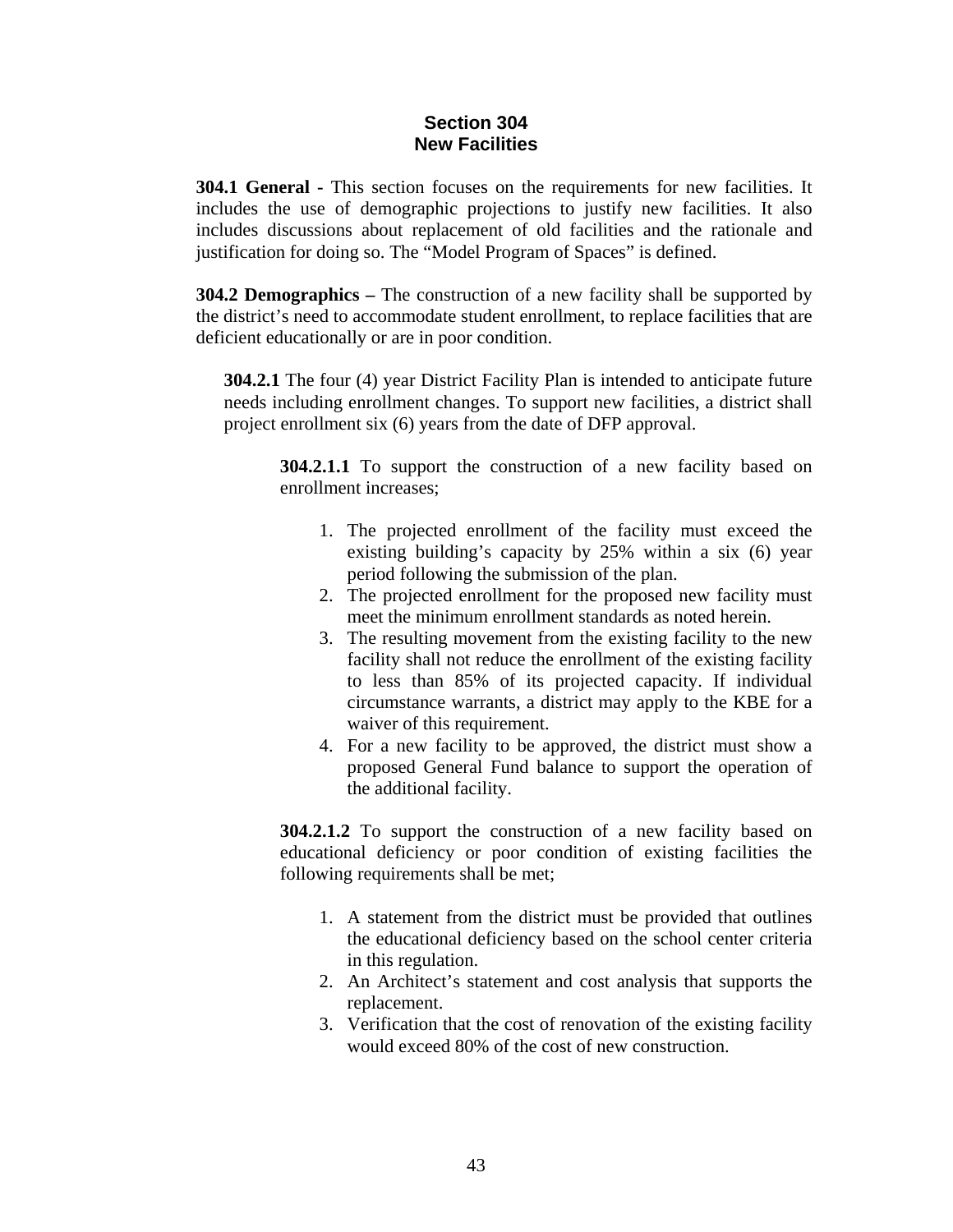**304.3 Minimum Enrollment** - For a new facility to be identified as a construction priority, it shall have a projected minimum enrollment of the following number of students;

| 1. Preschool | 100 Students |
|--------------|--------------|
|--------------|--------------|

- 2. Elementary 300 Students
- 3. Middle 400 Students
- 4. High 500 Students
- 5. Alternative 50 Students

**304.3.1** The actual enrollment to be served by a new facility shall not be inflated to meet the minimum requirements by redistricting students from other schools if such redistricting will result in those schools having their student enrollment decrease to below 85% of the school's capacity.

**304.4 Maximum Enrollment -** For a new facility identified as a construction priority, SFCC needs based funding shall be limited to serve a maximum number of students as follows;

| 1. Preschool  |                          | 300 Students   |
|---------------|--------------------------|----------------|
| 2. Elementary | $\overline{\phantom{0}}$ | 600 Students   |
| 3. Middle     |                          | 900 Students   |
| 4. High       |                          | 1,500 Students |

**304.4.1** These maximum limits are suggested by the KDE as guidelines for the LPC to use when reviewing population projections. Deviating from these guidelines is at the discretion of the LPC. To provide for an increase in student enrollment, it is appropriate to construct a new facility to accommodate facility needs once the maximum limit has been reached.

**304.5 Elementary Schools** - Basic classrooms to accommodate the student enrollment at a ratio of one (1) classroom per twenty-five 25 students. One (1) additional classroom each shall be provided for art, music and computer lab. In the area of special needs, a full classroom shall be provided for self-contained instruction and a half classroom provided for each resource room when students are mainstreamed during part of the day.

**304.6 Middle and High Schools -** Student capacities shall be determined by the provision of classrooms to accommodate seventy-five percent (75%) of the projected student enrollment in (1) classroom per twenty-five (25) students. The KDE may give special consideration for additional classrooms, from seventy-five percent (75%) to a maximum of ninety percent (90%) where the LPC can justify the need for these classrooms to meet the school based decision making council approved curriculum.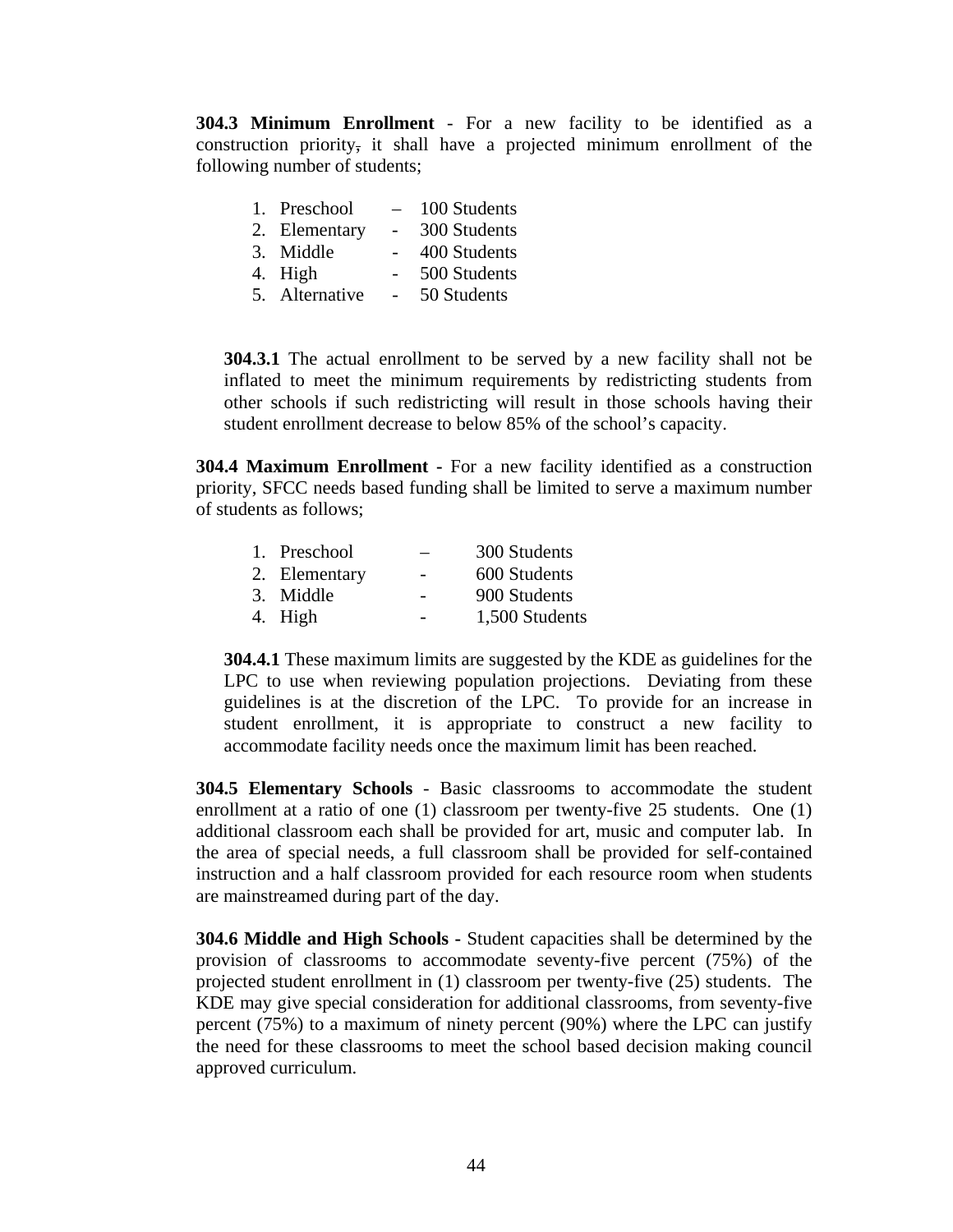**304.7 Model Program Spaces -** For the purpose of establishing a statewide, equitable system of "efficient common schools" that responds to the directive given in Article 183 in the Constitution of the Commonwealth of Kentucky, Model Programs of Spaces for each type of school in Kentucky are established herein. The programs establish the spaces to be provided within each school building based on projected student enrollment. These Model Programs outline the spaces that can be included in the District Facilities Plan and help to establish the district Needs Calculation. When a school has an enrollment in excess of the suggested maximums, the maximum projected square feet per student shall be interpolated using the Maximum Program of spaces as a basis for the projected increase.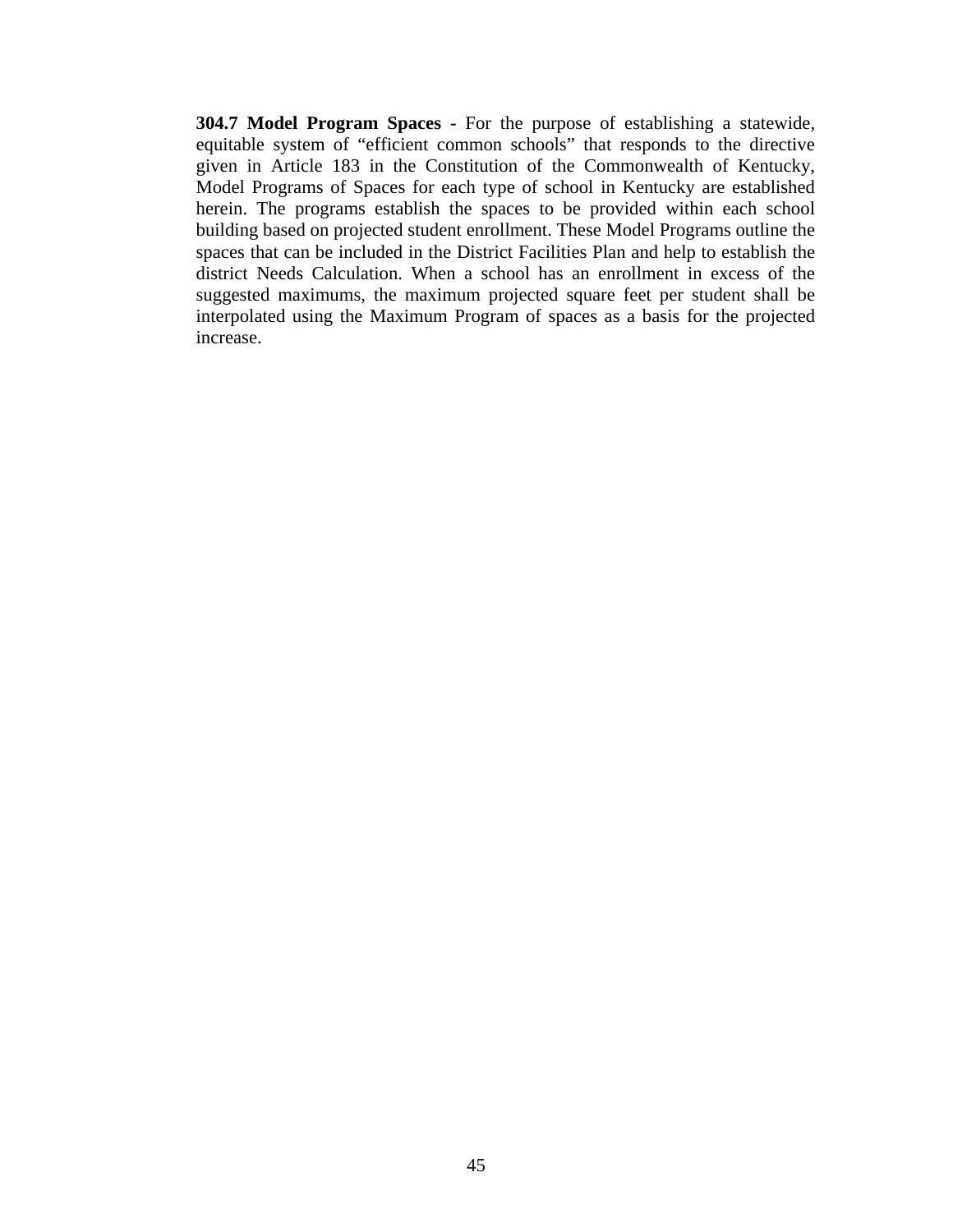## **Table 304.7.1 MODEL PROGRAM OF SPACES ELEMENTARY SCHOOLS**

|                                                     | <b>Elementary School Enrollment</b> |             |                |              |
|-----------------------------------------------------|-------------------------------------|-------------|----------------|--------------|
| <b>Program Space</b>                                | 300                                 | 400         | 500            | 600          |
|                                                     |                                     |             |                |              |
| Number of standard classrooms @ 800 sf              | 12                                  | 16          | 20             | 24           |
| Standard Classroom Net Area Subtotal:               | 9,600                               | 12,800      | 16,000         | 19,200       |
|                                                     |                                     |             |                |              |
| Special Education (self-contained)                  | 825                                 | 825         | 825            | 825          |
| Number of Resource Rooms @ 400 sf                   | 4                                   | 5           | 6              | 6            |
| Resource Rooms Net Area Subtotal                    | 1,600                               | 2,000       | 2,400          | 2,400        |
|                                                     |                                     |             |                |              |
| Number of Preschool classrooms @ 825 sf             |                                     | 1           | $\overline{2}$ | 2            |
| Preschool Classroom Net Area Subtotal               | 825                                 | 825         | 1,650          | 1,650        |
|                                                     |                                     |             |                |              |
| Elementary art classroom                            | 800                                 | 800         | 80             | 800          |
| Elementary music classroom                          | 800                                 | 800         | 800            | 800          |
| Elementary computer classroom                       | 800                                 | 800         | 800            | 800          |
| Locally Identified Program Space Allowance          | 1,500                               | 2,000       | 2,500          | 3,000        |
|                                                     |                                     |             |                |              |
| <b>Total Classroom Net Area:</b>                    | 16,750                              | 20,850      | 41,870         | 29,475       |
|                                                     |                                     |             |                |              |
| Library/Media Center                                | 2,100                               | 2,600       | 3,125          | 3,650        |
| Kitchen                                             | 2,200                               | 2,200       | 2,200          | 3,000        |
| Cafeteria                                           | 3,000                               | 3,000       | 3,000          | 4,600        |
| Physical Education                                  | 5,500                               | 5,500       | 5,500          | 5,500        |
| Administrative area                                 | 1,720                               | 1,720       | 1,720          | 1,870        |
| Family Resource area                                | 300                                 | 300         | 300            | 300          |
| <b>Custodial Receiving</b>                          | 250                                 | 250         | 250            | 250          |
|                                                     |                                     |             |                |              |
| Total Net Area:                                     | 31,820                              | 36,420      | 41,870         | 48,645       |
|                                                     |                                     |             |                |              |
| Elementary building assignable space - 74%          |                                     |             |                |              |
| Total Gross Area (SFA):                             | 43,000                              | 49,216      | 56,581         | 65,736       |
| Area (square feet) per pupil                        | 143                                 | 123         | 113            | 110          |
|                                                     |                                     |             |                |              |
| 2008 elem. school unit cost - \$186/sf (see note 1) |                                     |             |                |              |
| Maximum 2008 Project Budget (see note 1):           | \$7,998,000                         | \$9,154,176 | \$10,524,066   | \$12,226,896 |
| Cost per pupil (see note 1)                         | \$26,660                            | \$22,885    | \$21,048       | \$20,378     |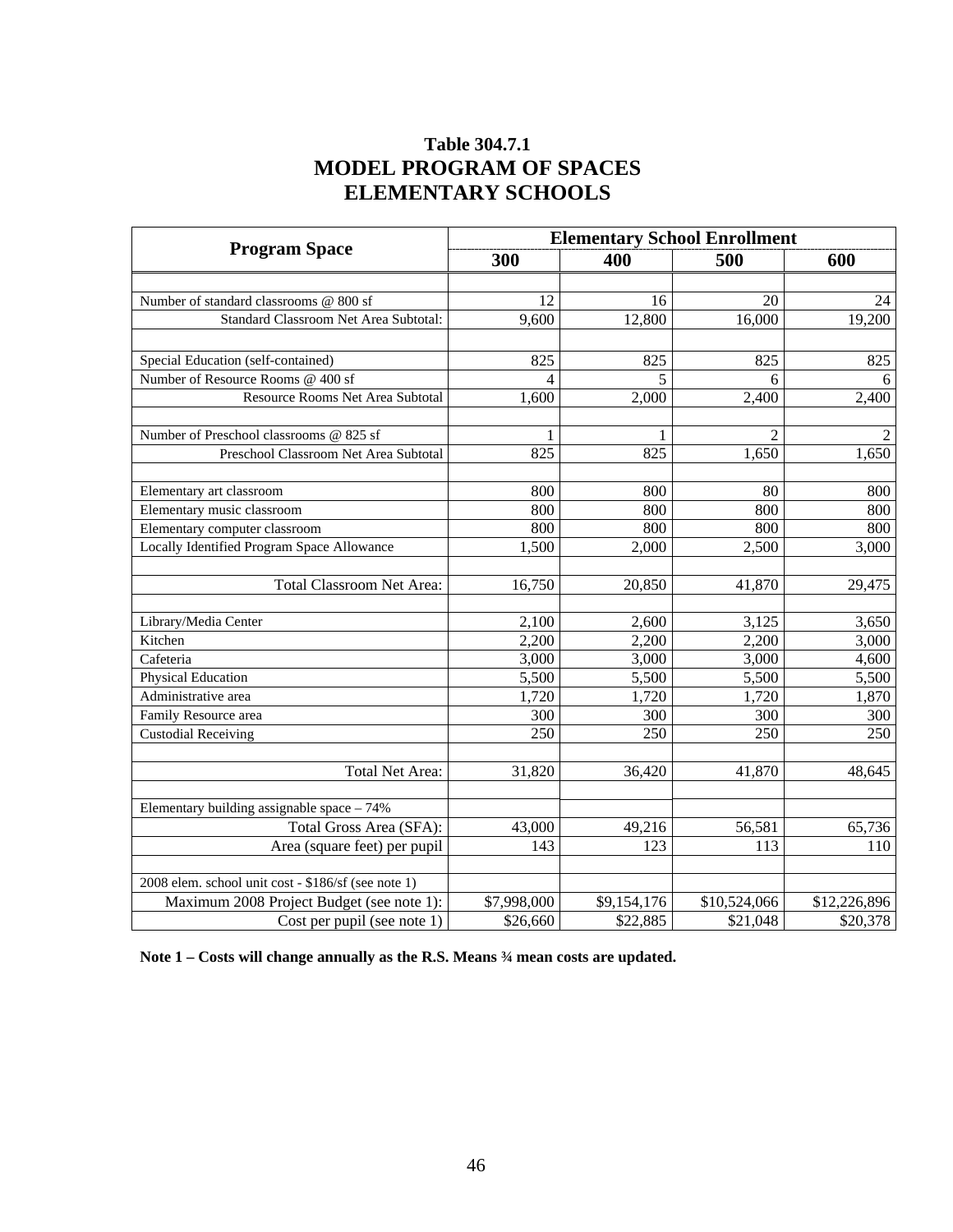## **Table 304.7.2 MODEL PROGRAM OF SPACES MIDDLE SCHOOLS**

|                                                      | <b>Middle School Enrollment</b> |              |              |                |              |
|------------------------------------------------------|---------------------------------|--------------|--------------|----------------|--------------|
| <b>Program Space</b>                                 | 400                             | 500          | 600          | 750            | 900          |
|                                                      |                                 |              |              |                |              |
| Number of standard classrooms @ 750 sf               | 12                              | 15           | 18           | 23             | 27           |
| Standard Classroom Net Area Subtotal:                | 9,000                           | 11,250       | 13,500       | 17,250         | 20,250       |
|                                                      |                                 |              |              |                |              |
| Special Education (self-contained)                   | 825                             | 825          | 825          | 825            | 825          |
| Number of Resource Rooms @ 375 sf                    | 6                               | 6            | 8            | 8              | 12           |
| Resource Rooms Net Area Subtotal                     | 2,250                           | 2,250        | 3,000        | 3,000          | 4,500        |
|                                                      |                                 |              |              |                |              |
| Number of Science Classrooms @ 1,000 sf              | 3                               | 3            | 4            | 5              | 5            |
| Science Classrooms Net Area Subtotal                 | 3,000                           | 3,000        | 4,000        | 5,000          | 5,000        |
| Enrichment/Fine Arts                                 |                                 |              |              |                |              |
| Art classroom                                        | 1,200                           | 1,200        | 1,200        | 1,200          | 1,200        |
| Band or band/vocal classrooms                        | 2,500                           | 2,500        | 2,500        | 2,500          | 2,500        |
| Vocal music classroom                                | 900                             | 900          | 900          | 900            | 900          |
|                                                      |                                 |              |              |                |              |
| Number of Computer classrooms @ 900 sf               | 1                               | 1            | 2            | $\overline{c}$ | 3            |
| Computer Classrooms Net Area Subtotal                | 900                             | 900          | 1,800        | 1,800          | 2,700        |
|                                                      |                                 |              |              |                |              |
| Locally Identified Career and Technical Education    | 3,650                           | 3,650        | 3,650        | 3,650          | 3,650        |
| Allowance                                            |                                 |              |              |                |              |
| Locally Identified Program Space Allowance           | 3,000                           | 3,750        | 4,500        | 5,625          | 6,750        |
|                                                      |                                 |              |              |                |              |
| <b>Total Classroom Net Area:</b>                     | 27,225                          | 30,225       | 35,875       | 41,750         | 48,275       |
|                                                      |                                 |              |              |                |              |
| Library/Media Center                                 | 2,600                           | 3,125        | 3,650        | 4,700          | 5,225        |
| Kitchen                                              | 2,200                           | 2,200        | 3,000        | 3,000          | 3,800        |
| Cafeteria                                            | 3,000                           | 3,000        | 4,600        | 4,600          | 6,200        |
| Physical Education<br>Administrative area            | 10,375                          | 10,375       | 10,775       | 11,975         | 12,400       |
|                                                      | 1,720                           | 1,720        | 1,870        | 1,870          | 2,020        |
| Family Resource area                                 | 300                             | 300          | 300          | 300            | 300          |
| <b>Custodial Receiving</b>                           | 250                             | 250          | 250          | 250            | 250          |
| <b>Total Net Area:</b>                               | 47,670                          | 51,195       | 60,320       | 68,445         | 78,470       |
|                                                      |                                 |              |              |                |              |
| Middle school building assignable space $-71%$       |                                 |              |              |                |              |
| Total Gross Area (SFA):                              | 67,141                          | 72,106       | 84,958       | 96,401         | 110,521      |
| Area (square feet) per pupil                         | 169                             | 144          | 142          | 129            | 123          |
|                                                      |                                 |              |              |                |              |
| 2008 middle school unit cost - \$190/sf (see note 1) |                                 |              |              |                |              |
| Maximum 2008 Project Budget (see note 1):            | \$12,756,790                    | \$13,700,140 | \$16,142,020 | \$18,316,190   | \$20,998,990 |
| Cost per pupil (see note 1)                          | \$31,892                        | \$27,400     | \$26,903     | \$24,422       | \$23,332     |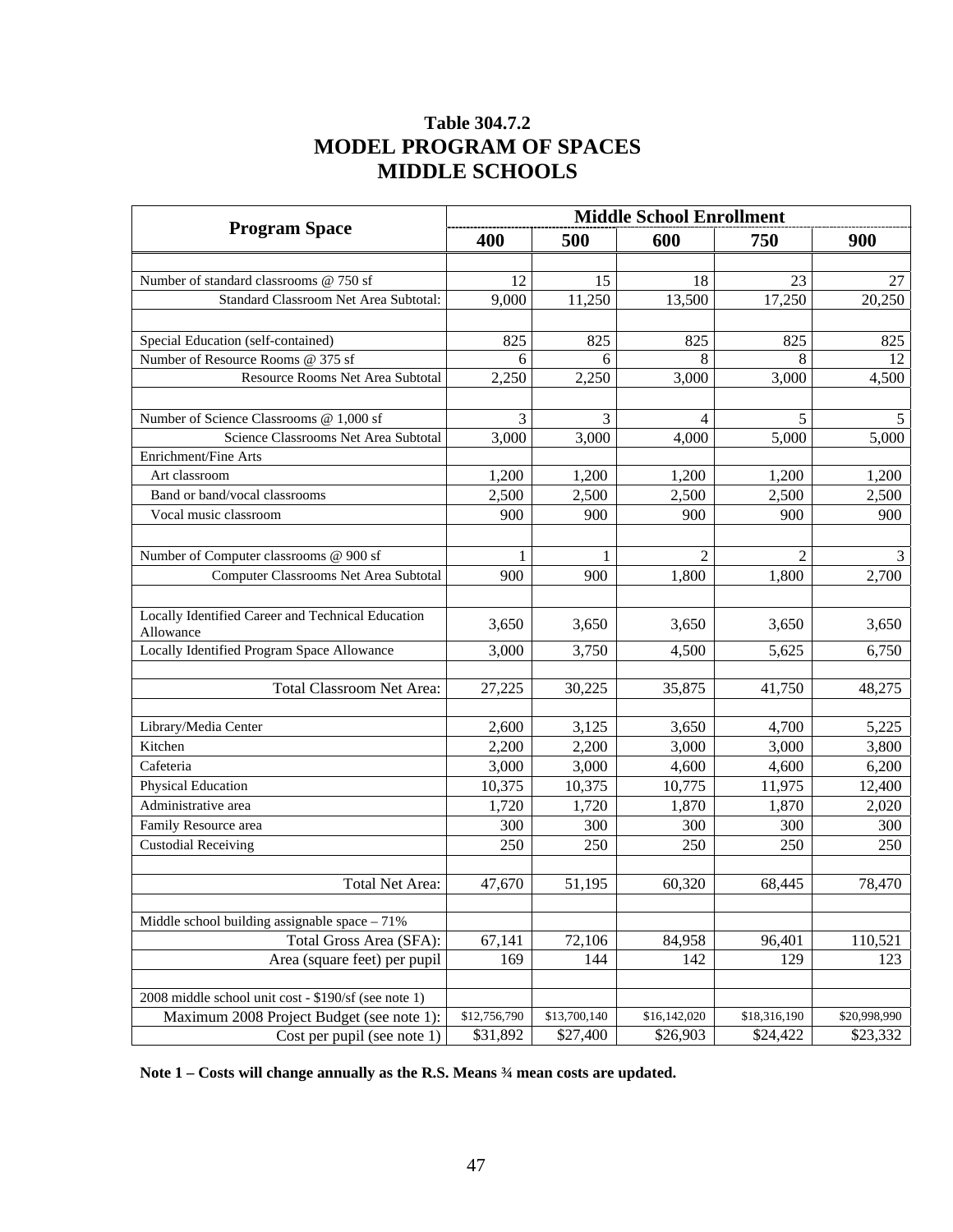## **Table 304.7.3 MODEL PROGRAM OF SPACES HIGH SCHOOLS**

|                                                   | <b>High School Enrollment</b> |              |              |              |              |
|---------------------------------------------------|-------------------------------|--------------|--------------|--------------|--------------|
| <b>Program Space</b>                              | 500                           | 750          | 1000         | 1250         | <b>1500</b>  |
|                                                   |                               |              |              |              |              |
| Number of standard classrooms @ 750 sf            | 15                            | 23           | 30           | 38           | 45           |
| Standard Classroom Net Area Subtotal:             | 11,250                        | 17,250       | 22,500       | 28,500       | 33,750       |
|                                                   |                               |              |              |              |              |
| Special Education (self-contained)                | 825                           | 825          | 825          | 825          | 825          |
| Number of Resource Rooms @ 375 sf                 | 4                             | 4            | 6            | 8            | 10           |
| Resource Rooms Net Area Subtotal                  | 1,500                         | 1,500        | 2,250        | 3,000        | 3,750        |
|                                                   |                               |              |              |              |              |
| Number of Science classrooms @ 1,000 sf           | $\overline{2}$                | 3            | 4            | 5            | 6            |
| Science Classroom Net Area Subtotal               | 2,000                         | 3,000        | 4,000        | 5,000        | 6,000        |
| Number of Science Lecture Labs @ 1,625 sf         |                               |              | 2            | 2            |              |
| Science Lecture Labs Net Area Subtotal            | 1,625                         | 1,625        | 3,250        | 3,250        | 4,875        |
| Enrichment/Fine Arts                              |                               |              |              |              |              |
| Art classroom                                     | 1,200                         | 1,200        | 1,200        | 1,200        | 1,200        |
| Band or band/vocal classrooms                     | 2,500                         | 2,500        | 2,500        | 2,500        | 2,500        |
| Vocal music classroom                             | ---                           |              | 900          | 900          | 900          |
| Computer classrooms @ 1,280 sf                    | 1,280                         | 1,280        | 2,560        | 2,560        | 3,840        |
| Locally Identified Career and Technical Education | 2,750                         | 5,900        | 5,900        | 7,900        | 7,900        |
| Allowance                                         |                               |              |              |              |              |
| Locally Identified Program Space Allowance        | 7,040                         | 8,540        | 13,540       | 15,040       | 17,040       |
|                                                   |                               |              |              |              |              |
| <b>Total Classroom Net Area:</b>                  | 31,970                        | 43,620       | 59,425       | 70,675       | 82,580       |
|                                                   |                               |              |              |              |              |
| Library/Media Center                              | 3,125                         | 4,700        | 5,720        | 7,325        | 8,375        |
| Auditorium/Theater                                | 3,500                         | 4,000        | 4,500        | 5,000        | 5,500        |
| Kitchen                                           | 2,200                         | 3,000        | 3,800        | 4,700        | 4,700        |
| Cafeteria                                         | 3,000                         | 4,600        | 6,200        | 7,800        | 7,800        |
| Physical Education                                | 14,400                        | 14,400       | 16,000       | 16,000       | 17,100       |
| Administrative Area                               | 1,720                         | 1,870        | 2,020        | 2,170        | 2,320        |
| Family Resource Area                              | 300                           | 300          | 300          | 300          | 300          |
| <b>Custodial Receiving</b>                        | 250                           | 250          | 250          | 250          | 250          |
|                                                   |                               |              |              |              |              |
| Total Net Area:                                   | 60,465                        | 76,740       | 98,215       | 114,220      | 128,925      |
| High school building assignable space - 68%       |                               |              |              |              |              |
| Total Gross Area (SFA):                           | 88,919                        | 112,853      | 144,434      | 167,971      | 189,596      |
| Area (square feet) per pupil                      | 178                           | 151          | 144          | 134          | 126          |
|                                                   |                               |              |              |              |              |
| 2008 high school unit cost - \$203/sf             |                               |              |              |              |              |
| Maximum 2008 Project Budget:                      | \$18,050,557                  | \$22,909,159 | \$29,320,102 | \$34,098,113 | \$38,487,988 |
| Cost per pupil                                    | \$36,101                      | \$30,546     | \$29,320     | \$27,279     | \$25,659     |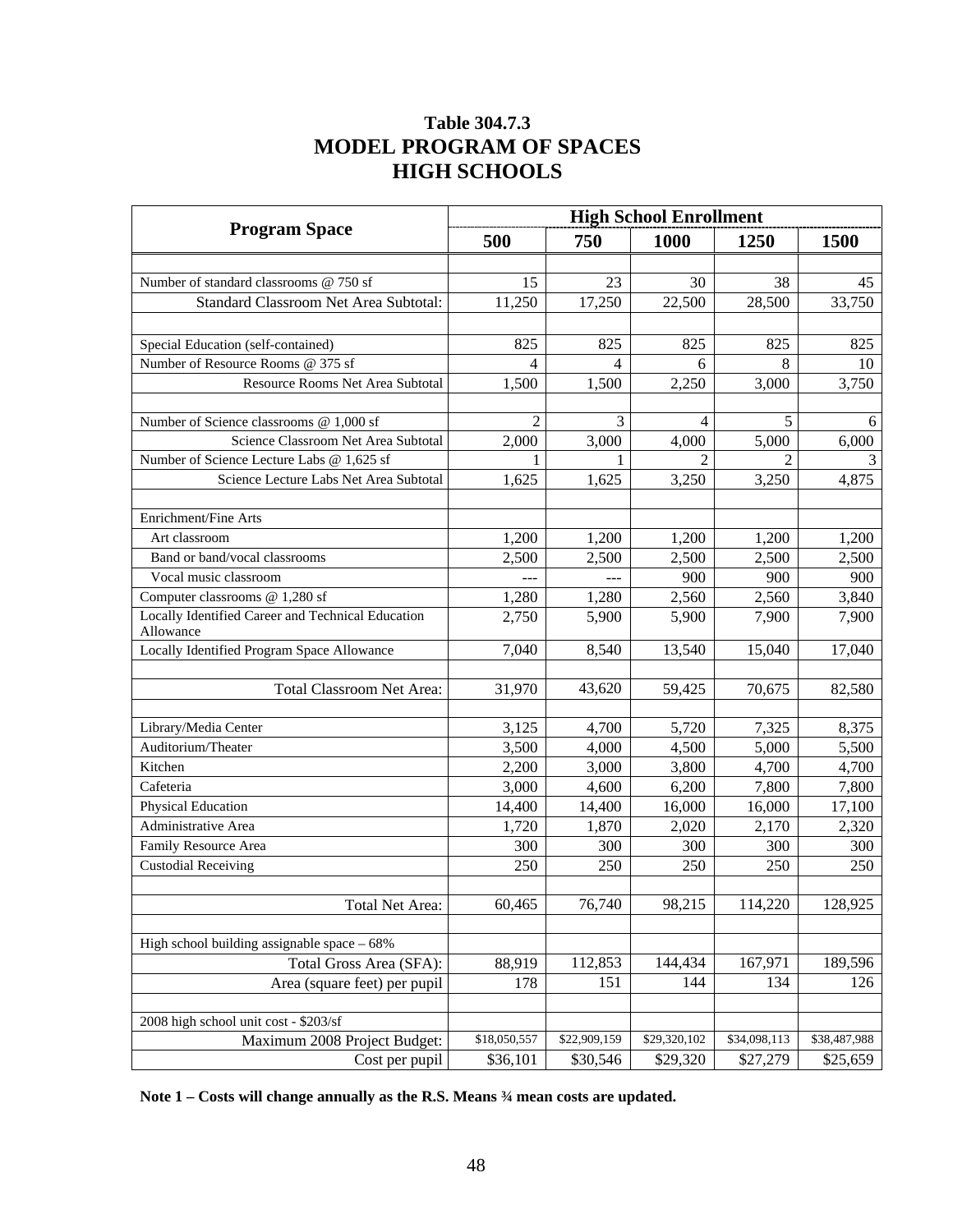|                                                    | K-12 School Enrollment |              |                |               |
|----------------------------------------------------|------------------------|--------------|----------------|---------------|
| Program Space                                      | 400(216/184)           | 500(270/230) | 600 (324/276)  | 700 (378/322) |
|                                                    |                        |              |                |               |
| Number of standard classrooms @ 800 sf             | 9                      | 11           | 13             | 15            |
| Number of standard classrooms @ 750 sf             | 6                      | 7            | 9              | 10            |
| Standard Classroom Net Area Subtotal:              | 11,700                 | 14,050       | 17,150         | 19,500        |
|                                                    |                        |              |                |               |
| Special Education (self-contained)                 | 825                    | 825          | 825            | 825           |
| Number of Resource Rooms @ 400 sf                  | 4                      | 5            | 6              |               |
| Resource Rooms Net Area Subtotal                   | 1,600                  | 2,000        | 2,400          | 2,800         |
|                                                    |                        |              |                |               |
| Number of Preschool classrooms @ 825 sf            |                        | 1            |                |               |
| Preschool Classroom Net Area Subtotal              | 825                    | 825          | 825            | 825           |
| Number of Science Lecture Labs @ 1,000 sf          |                        |              |                |               |
| Science Lecture Labs Net Area Subtotal             | 1,000                  | 1,000        | 1,000          | 1,000         |
| Number of Science Lecture Labs @ 1,625 sf          |                        |              |                |               |
| Science Lecture Labs Net Area Subtotal             | 1,625                  | 1,625        | 1,625          | 1,625         |
|                                                    |                        |              |                |               |
| Enrichment/Fine Arts                               |                        |              |                |               |
| Elementary Art classroom                           | 800                    | 800          | 800            | 800           |
| High School Art classroom                          | 1,200                  | 1,200        | 1,200          | 1,200         |
| <b>Elementary Music classrooms</b>                 | 800                    | 800          | 800            | 800           |
| Band or band/vocal classrooms                      | 2,000                  | 2,000        | 2,000          | 2,000         |
| Elementary Computer classrooms @ 800 sf            | 800                    | 800          | 800            | 800           |
| High School Computer classrooms @ 1,280 sf         | 1,280                  | 1,280        | 1,280          | 1,280         |
| Locally Identified Career/Technical Educ. Allow.   | 2,750                  | 2,750        | 2,750          | 5,500         |
| Locally Identified Program Space Allowance         | 4,000                  | 4,750        | 5,500          | 6,625         |
|                                                    |                        |              |                |               |
| Total Classroom Net Area:                          | 31,205                 | 34,705       | 38,955         | 45,580        |
| Library/Media Center                               | 2,100                  | 3,125        | 3,650          | 4,000         |
| Kitchen                                            | 2,200                  | 2,200        | 3,000          | 3,000         |
| Cafeteria                                          | 3,000                  | 3,000        | 4,600          | 4,600         |
| Physical Education                                 | 12,400                 | 12,400       | 14,400         | 14,400        |
| Administrative area                                | 1,870                  | 1,870        | 2,170          | 2,170         |
| Family Resource area                               | 300                    | 300          | 300            | 300           |
| <b>Custodial Receiving</b>                         | 250                    | 250          | 250            | 250           |
| <b>Total Net Area:</b>                             | 55,325                 | 57,850       | 67,325         | 74,300        |
|                                                    |                        |              |                |               |
| K-12 building assignable space $-71%$              |                        |              |                |               |
| Total Gross Area (SFA):                            | 71,923                 | 81,479       | 94,824         | 104,648       |
| Area (square feet) per pupil                       | 195                    | 163          | 158            | 150           |
| 2008 K-12 school unit cost - \$203/sf (see note 1) |                        |              |                |               |
| Maximum 2008 Project Budget (see note 1):          | \$14,600,369           | \$16,540,237 | \$\$19,249,272 | \$21,243,544  |
| Cost per pupil (see note 1)                        | \$36,501               | \$33,081     | \$32,082       | \$30,348      |

## **Table 304.7.4 MODEL PROGRAM OF SPACES for K-12 SCHOOLS**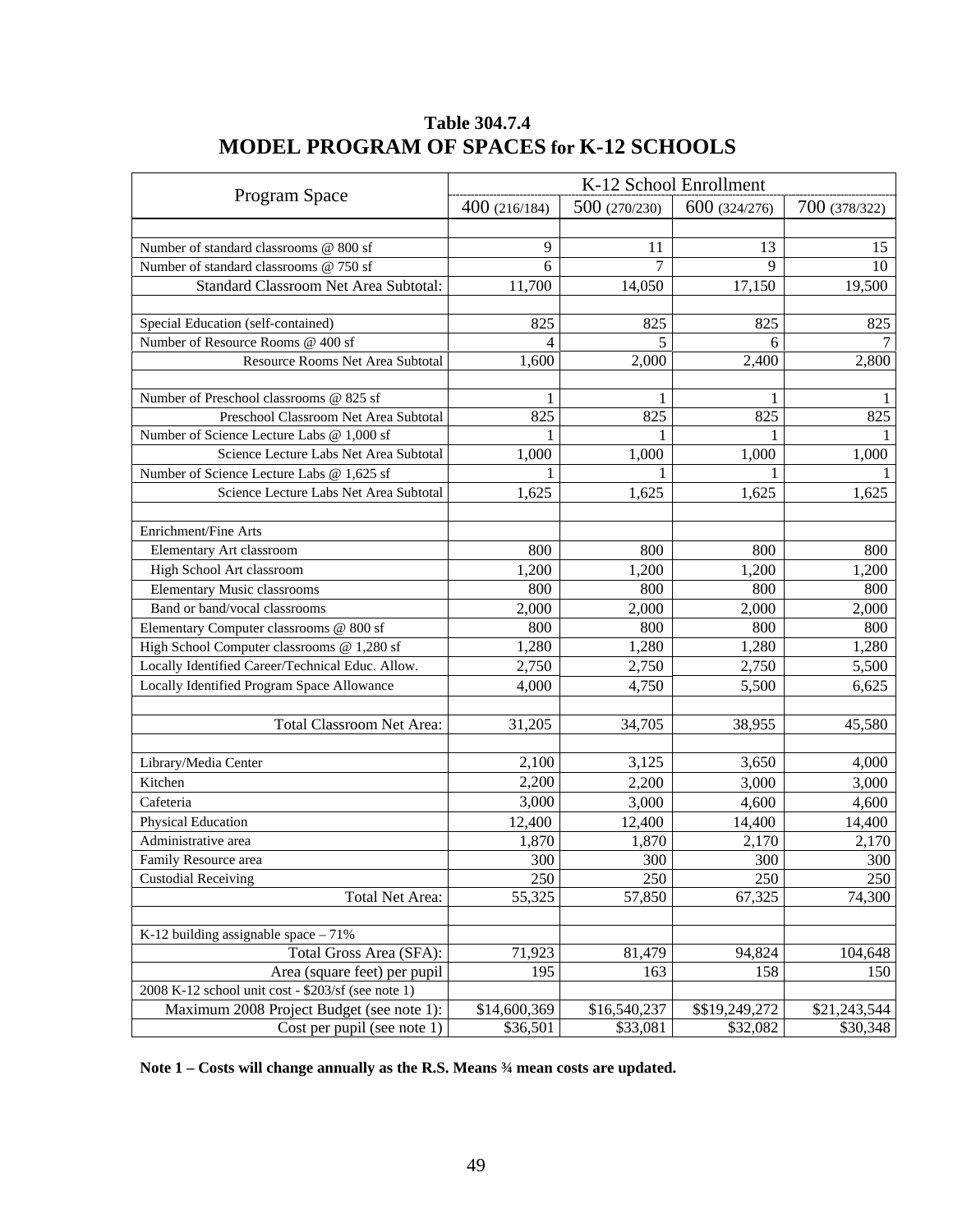|                                                    |             |                | <b>Alternative School Enrollment</b> |             |
|----------------------------------------------------|-------------|----------------|--------------------------------------|-------------|
| Program Space                                      | 50          | 100            | 150                                  | 200         |
|                                                    |             |                |                                      |             |
| Number of standard classrooms @ 825 sf             | 4           | 8              | 12                                   | 16          |
| Standard Classroom/Toilet Net Area Subtotal:       | 3,300       | 6,600          | 9,900                                | 13,200      |
| Number of Resource Rooms @ 375 sf                  | 1           | $\overline{c}$ | $\overline{c}$                       | 3           |
| Resource Rooms Net Area Subtotal                   | 375         | 750            | 750                                  | 1,125       |
|                                                    |             |                |                                      |             |
| Allowance for locally identified instr. progs.     | 500         | 1,000          | 1,500                                | 1,500       |
| <b>Total Classroom Net Area:</b>                   | 4.175       | 8,350          | 12,150                               | 15,825      |
| Media Center/Computer classroom                    | 750         | 750            | 1,050                                | 1,400       |
| Kitchen                                            | 500         | 500            | 750                                  | 750         |
| Multi-Purpose Room                                 | 2,600       | 2,600          | 2,600                                | 2,600       |
| Administrative area                                | 750         | 750            | 750                                  | 750         |
| <b>Custodial Receiving</b>                         | 250         | 250            | 250                                  | 250         |
| <b>Total Net Area:</b>                             | 9,025       | 13,200         | 17,550                               | 21,575      |
| Alternative building assignable space - 74%        |             |                |                                      |             |
| Total Gross Area (SFA):                            | 12,196      | 17,838         | 23,716                               | 29,155      |
| Area (square feet) per pupil                       | 244         | 178            | 158                                  | 146         |
| 2008 Alt. school unit cost - \$190/sf (see note 1) |             |                |                                      |             |
| Maximum 2008 Project Budget (see note 1):          | \$2,317,240 | \$3,389,220    | \$4,506,040                          | \$5,539,450 |
| Cost per pupil (see note 1)                        | \$46,345    | \$33,892       | \$30,040                             | \$27,697    |

## **Table 304.7.5 MODEL PROGRAM OF SPACES FOR ALTERNATIVE SCHOOLS**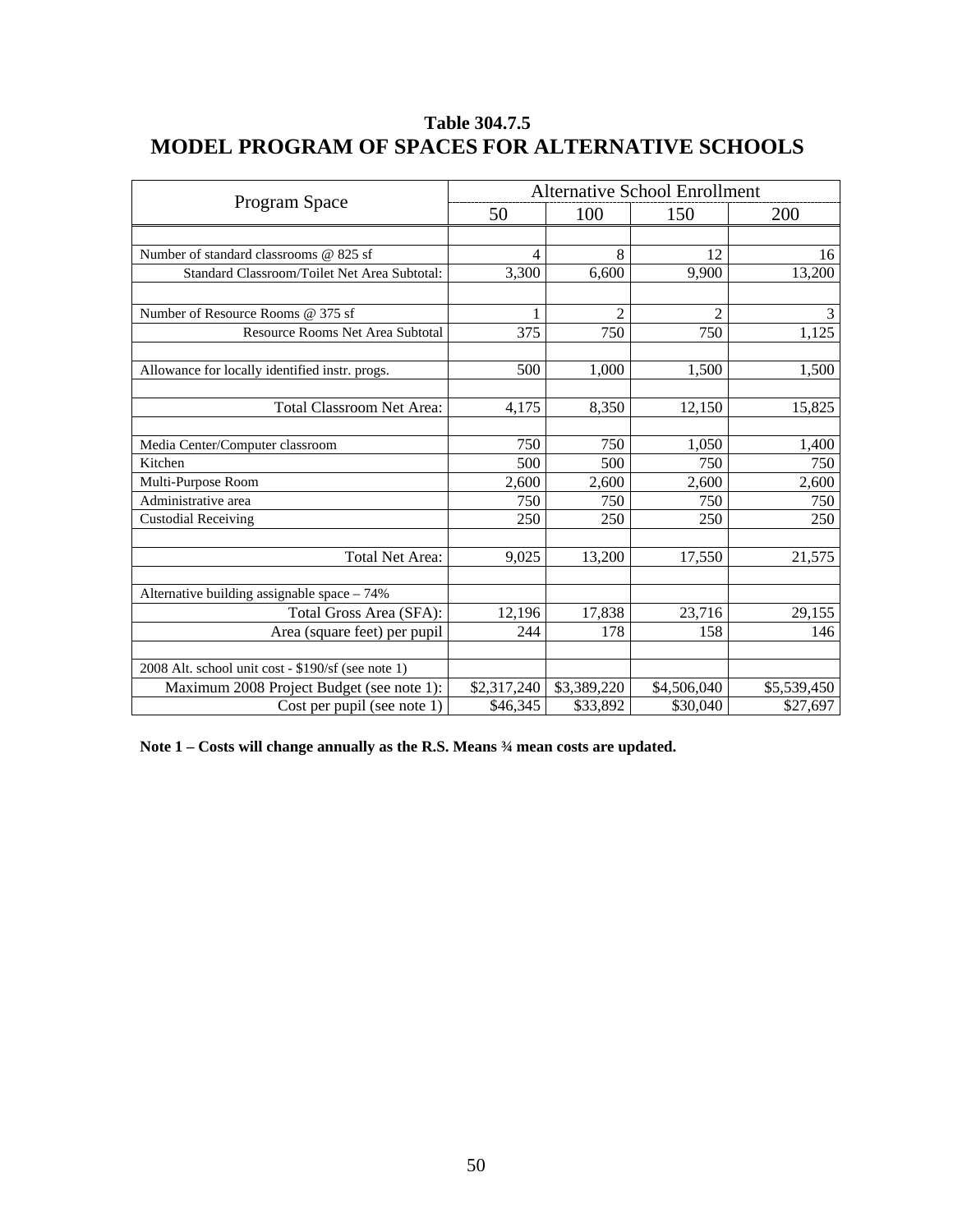## **Table 304.7.6 MODEL PROGRAM OF SPACES FOR EARLY CHILDHOOD CENTERS**

|                                                          | <b>Early Childhood Centers Enrollment</b> |                |             |             |
|----------------------------------------------------------|-------------------------------------------|----------------|-------------|-------------|
| Program Space                                            | 100                                       | 150            | 200         | 300         |
|                                                          |                                           |                |             |             |
| Number of standard classrooms @ 825 sf                   | 5                                         | 8              | 10          | 15          |
| Standard Classroom/Toilet Net Area Subtotal:             | 4,125                                     | 6,600          | 8,250       | 12,375      |
| Number of Resource Rooms @ 400 sf                        | 2                                         | $\overline{2}$ | 3           | 3           |
| Resource Rooms Net Area Subtotal                         | 800                                       | 800            | 1200        | 1200        |
| Allowance for locally identified instr. progs.           | 1.000                                     | 1,500          | 1.500       | 2,000       |
| <b>Total Classroom Net Area:</b>                         | 5,925                                     | 8,900          | 10,950      | 15,575      |
| Media Center/Computer classroom                          | 825                                       | 1,050          | 1,400       | 2,100       |
| Kitchen                                                  | 500                                       | 750            | 750         | 1,000       |
| Multi-Purpose Room                                       | 2,600                                     | 2,600          | 2,600       | 5,000       |
| Administrative area                                      | 750                                       | 750            | 750         | 750         |
| <b>Custodial Receiving</b>                               | 250                                       | 250            | 250         | 250         |
| <b>Total Net Area:</b>                                   | 10.850                                    | 14,300         | 16,700      | 24,675      |
| Early Childhood Center assignable space - 74%            |                                           |                |             |             |
| Total Gross Area (SFA):                                  | 14,662                                    | 19,324         | 22,568      | 33,345      |
| Area (square feet) per pupil                             | 147                                       | 129            | 113         | 111         |
| 2008 Early Child. Ctr. unit cost - \$186/sf (see note 1) |                                           |                |             |             |
| Maximum 2008 Project Budget (see note 1):                | \$2,727,132                               | \$3,594,264    | \$4,197,648 | \$6,202,170 |
| Cost per pupil (see note 1)                              | \$27,271                                  | \$23,962       | \$20,988    | \$20,674    |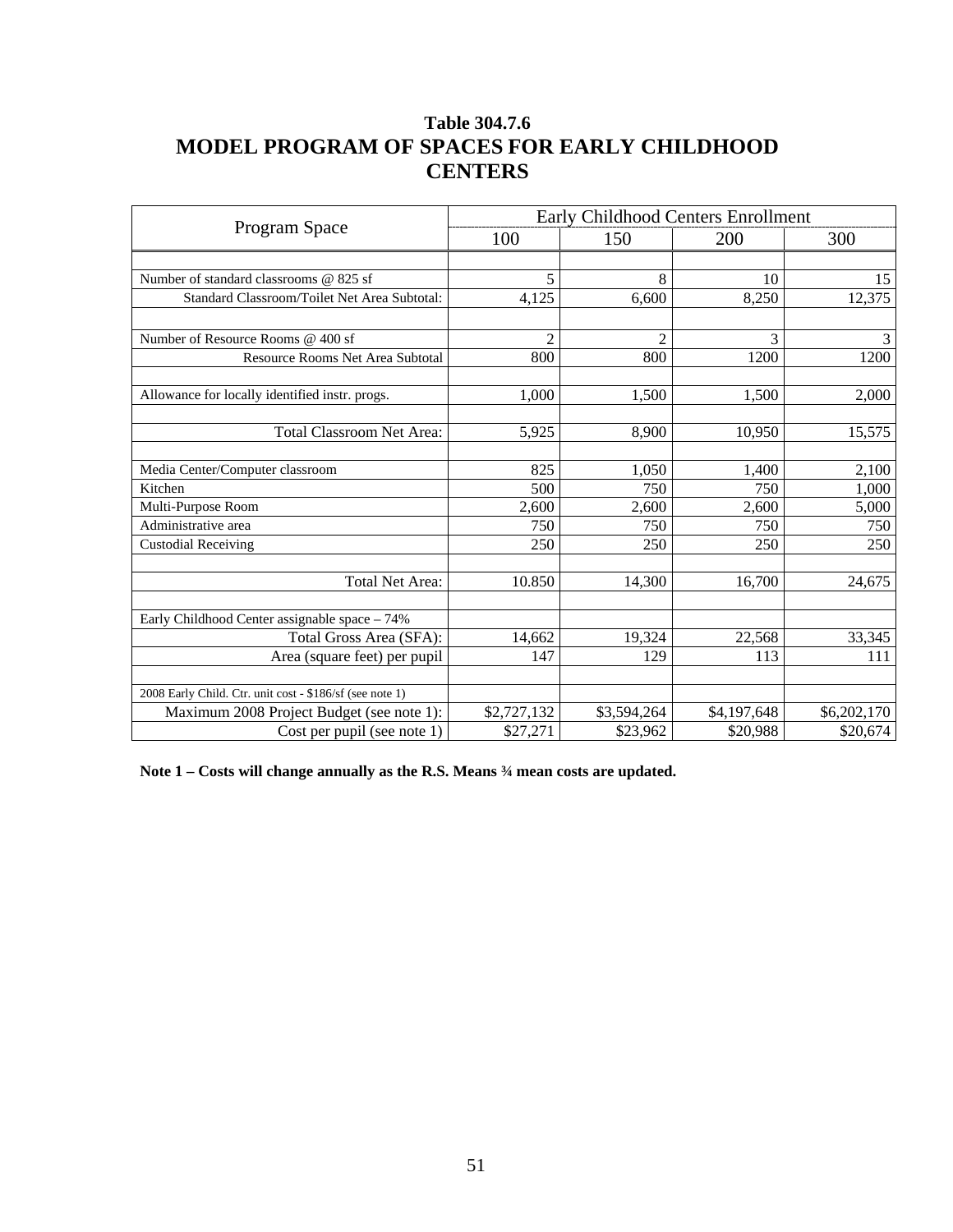**304.8. Assignable/Unassignable Space -** The square footage allocation for priority projects shall be calculated with the following assignable and unassignable space percentages:

| <b>Facility Type</b>                                                   | Assignable Space<br>(% ) | Unassignable<br>Space $(\%)$ |
|------------------------------------------------------------------------|--------------------------|------------------------------|
| <b>Elementary and Support Buildings</b>                                | 74%                      | 26%                          |
| Middle and Junior High Schools                                         | 71%                      | 29%                          |
| <b>High Schools</b>                                                    | 68%                      | 32%                          |
| K-12 Schools                                                           | 71%                      | 29%                          |
| <b>Alternative Schools</b>                                             | 74%                      | 26%                          |
| <b>Preschool Centers</b>                                               | 74%                      | 26%                          |
| Career and Technical Centers/KY Tech Area<br><b>Technology Centers</b> | 74%                      | 26%                          |
| <b>Central Offices</b>                                                 | 74%                      | 26%                          |
| <b>Central Bus Garages</b>                                             | 74%                      | 26%                          |
| Central Storage                                                        | 90%                      | 10%                          |

## **Table 304.8.1**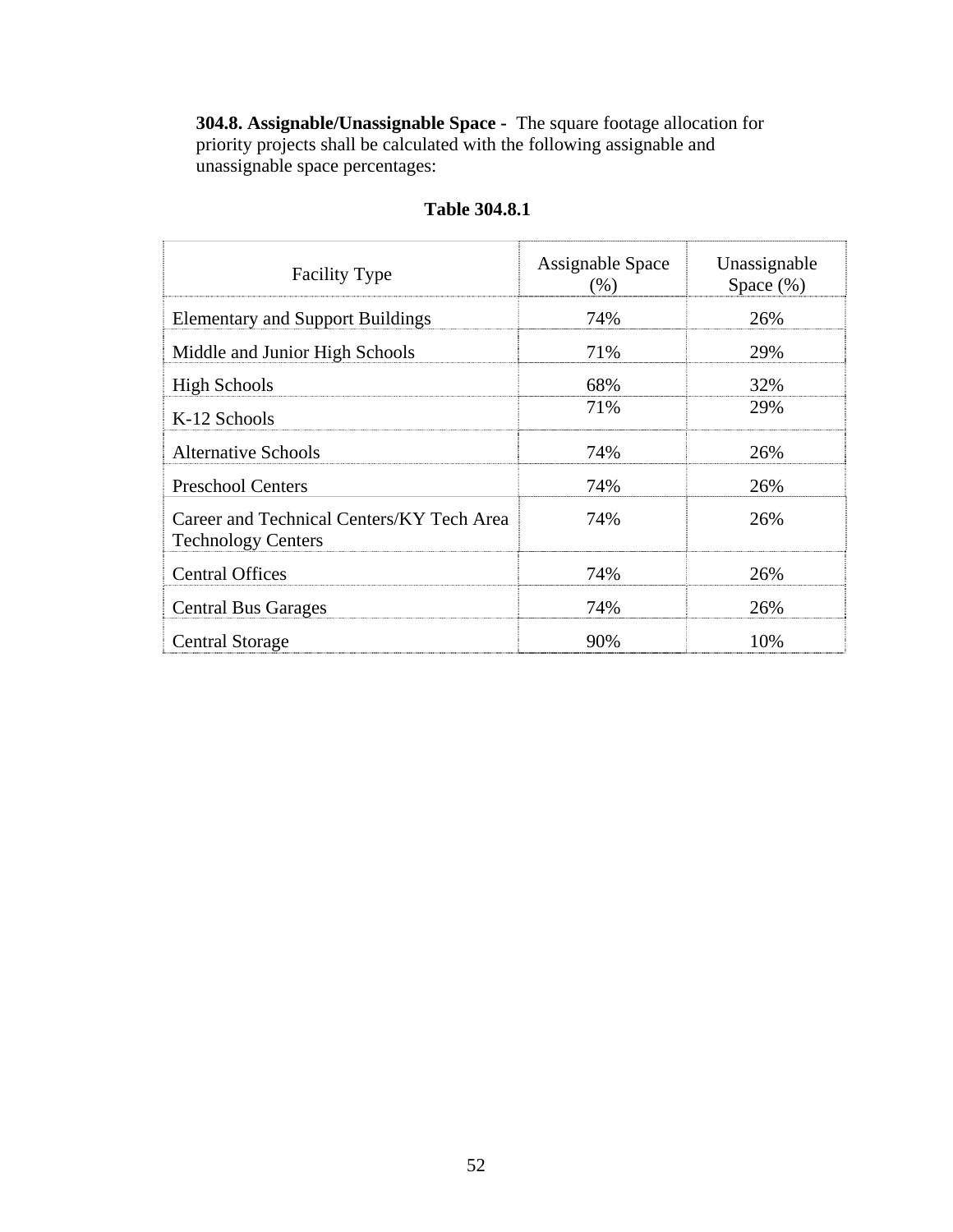| Space Code             | Program (Capacity)                     | Minimum Square Footage  |
|------------------------|----------------------------------------|-------------------------|
| E                      | <b>Elementary Classroom</b>            | 800                     |
| <b>KT</b>              | Kindergarten Toilet                    | (Incl. in conv. factor) |
| $\mathbf{K}\mathbf{S}$ | Kindergarten Storage                   | (Incl. in conv. factor) |
| KX                     | Kindergarten Auxiliary                 | (Incl. in conv. factor) |
| MH                     | Middle/High Classroom                  | 750                     |
| SE                     | Special Education (self-contained)     | 825                     |
| <b>SET</b>             | Special Education Changing Room/Toilet | (Incl. in conv. factor) |
| <b>SES</b>             | <b>Special Education Storage</b>       | (Incl. in conv. factor) |
| <b>SEO</b>             | <b>Special Education Office</b>        | (Incl. in conv. factor) |
| ER                     | <b>Elementary Resource Classroom</b>   | 400                     |
| <b>MHR</b>             | Middle/High Resource Classroom         | $\overline{375}$        |
| $\overline{P}$         | Preschool Classroom                    | 825                     |
| PS                     | Preschool Storage                      | (Incl. in conv. factor) |
| <b>PSO</b>             | Preschool Office                       | (Incl. in conv. factor) |
| ${\cal PT}$            | Preschool Toilet                       | (Incl. in conv. factor) |
| <b>SCR</b>             | Science Room                           | 1,000                   |
| <b>SCL</b>             | Science Lecture Lab                    | 1,625                   |
| SCP                    | <b>Science Preparation Room</b>        | (Incl. in conv. factor) |
| SCS                    | Science Storage Room                   | (Incl. in conv. factor) |
| <b>ARE</b>             | <b>Elementary Art</b>                  | 800                     |
| AR                     | Middle/High Art                        | 1,200                   |
| AO                     | Art Office                             | (Incl. in conv. factor) |
| $\overline{AS}$        | Art Storage                            | (Incl. in conv. factor) |
| BA                     | Band                                   | 2,500                   |
| <b>BAS</b>             | <b>Band Storage</b>                    | (Incl. in conv. factor) |
| <b>BAO</b>             | <b>Band Office</b>                     | (Incl. in conv. factor) |
| <b>BAP</b>             | <b>Band Practice Room</b>              | (Incl. in conv. factor) |
| <b>BAV</b>             | Band/Vocal                             | 2,500                   |
| <b>MUV</b>             | <b>Vocal Music</b>                     | 900                     |
| <b>MUE</b>             | <b>Elementary Music</b>                | 800                     |
| <b>MUS</b>             | Music Storage                          | (Incl. in conv. factor) |
| <b>MUO</b>             | Music Office                           | (Incl. in conv. factor) |
| <b>MUP</b>             | Music Practice Room                    | (Incl. in conv. factor) |
| COE                    | <b>Elementary Computer</b>             | 800                     |
| COM                    | Middle Computer                        | 900                     |
| COH                    | <b>High Computer</b>                   | 1,280                   |
| L30                    | Library (300) - minimum                | 2,100                   |
| L40                    | Library (400)                          | 2,600                   |
| L50                    | Library (500)                          |                         |
|                        | Library (600)                          | 3,125<br>3,650          |
| L60                    |                                        |                         |
| L70                    | Library $(700)$                        | 4,175                   |
| L80                    | Library (800)                          | 4,700                   |
| L90                    | Library (900)                          | 5,225                   |
| L100                   | Library $(1,000)$                      | 5,720                   |
| L110                   | Library $(1,100)$                      | 6,275                   |
| L120                   | Library $(1,200)$                      | 6,800                   |
| L130                   | Library (1,300)                        | 7,325                   |
| L140                   | Library $(1,400)$                      | 7,850                   |
| L150                   | Library (1,500) - maximum              | 8,375                   |
| LS                     | Library Storage                        | (Incl. in conv. factor) |
| LO                     | Library Office                         | (Incl. in conv. factor) |
| ${\rm LW}$             | Library Workroom                       | (Incl. in conv. factor) |
| LP                     | Library Periodical Storage             | (Incl. in conv. factor) |

## Table 304.8.2 Program Space Square Footage – General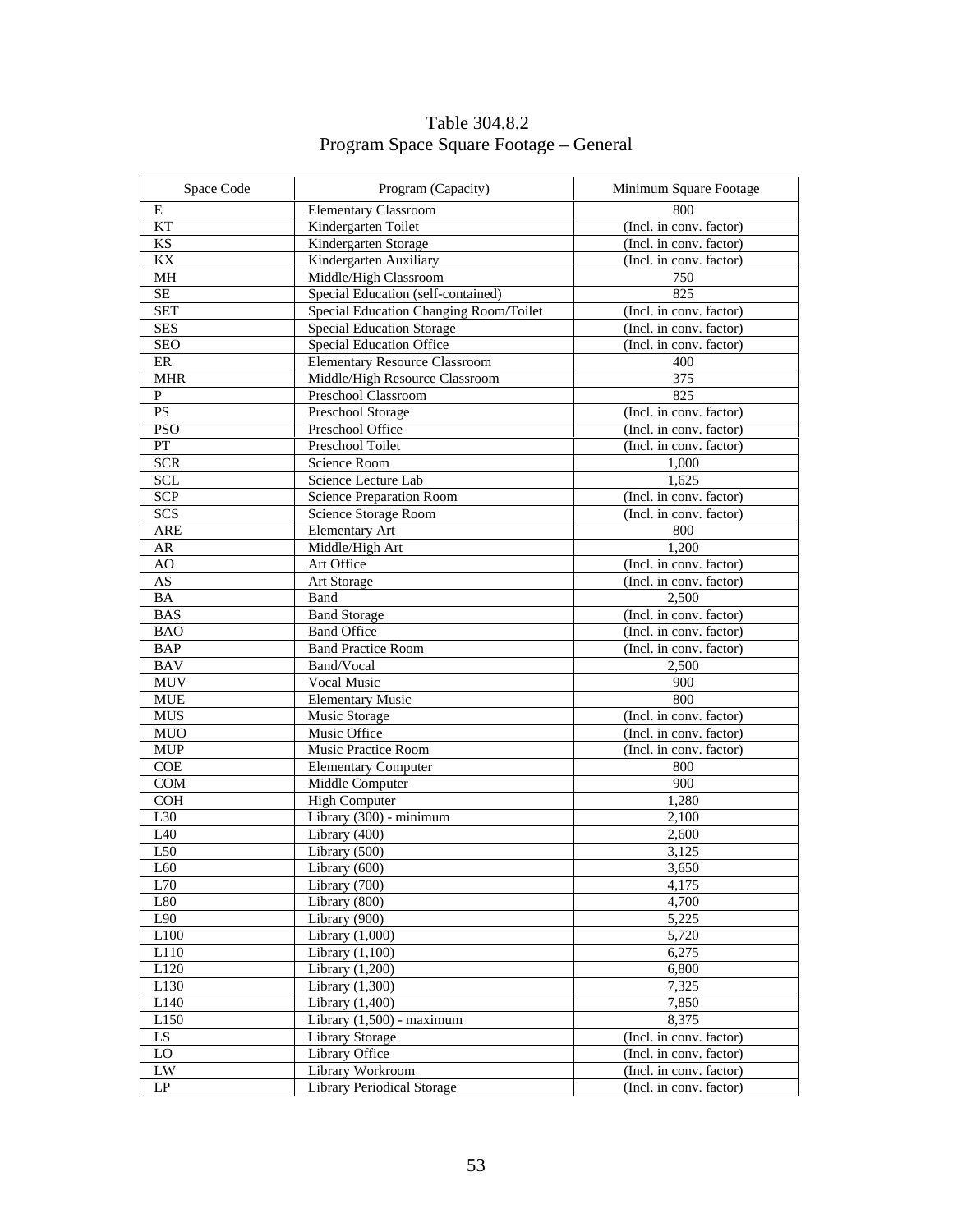| Space Code                                      | Program (Capacity)                                                              | Minimum Square Footage                             |
|-------------------------------------------------|---------------------------------------------------------------------------------|----------------------------------------------------|
| AU50                                            | Auditorium (500) - 300 Seats                                                    | 3,500                                              |
| AU75                                            | Auditorium (750) - 350 Seats                                                    | 4,000                                              |
| AU100                                           | Auditorium (1,000) - 400 Seats                                                  | 4,500                                              |
| AU125                                           | Auditorium (1,250) - 450 Seats                                                  | 5,000                                              |
| AU150                                           | Auditorium (1,500) - 500 Seats                                                  | 5,500                                              |
| <b>AUGR</b>                                     | Green Room                                                                      | (Incl. in conv. factor)                            |
| $\mathbf{AULS}$                                 | Lighting and Sound Room                                                         | (Incl. in conv. factor)                            |
| AUT                                             | Auditorium Toilet<br><b>Auditorium Storage</b>                                  | (Incl. in conv. factor)                            |
| $\mathbf{A}\mathbf{U}\mathbf{S}$<br><b>AUMH</b> | Drama Classroom                                                                 | (Incl. in conv. factor)<br>(Incl. in conv. factor) |
| <b>AUDR</b>                                     | <b>Auditorium Dressing Room</b>                                                 | (Incl. in conv. factor)                            |
| $\overline{\text{STG}}$                         | Stage                                                                           | (Incl. in conv. factor)                            |
| <b>STO</b>                                      | <b>Stage Storage</b>                                                            | (Incl. in conv. factor)                            |
| K30                                             | Kitchen (300-599)                                                               | 2,200                                              |
| K60                                             | Kitchen (600-899)                                                               | 3,000                                              |
| K90                                             | Kitchen (900-1,199)                                                             | 3,800                                              |
| K120                                            | Kitchen (1,200-1,500)                                                           | 4,700                                              |
| KS                                              | Kitchen Serving Area                                                            | (Incl. in conv. factor)                            |
| <b>DW</b>                                       | Dishwashing                                                                     | (Incl. in conv. factor)                            |
| KO                                              | Kitchen Office                                                                  | (Incl. in conv. factor)                            |
| NF                                              | Non Food Storage                                                                | (Incl. in conv. factor)                            |
| <b>DFS</b>                                      | Dry Food Storage                                                                | (Incl. in conv. factor)                            |
| <b>CFS</b>                                      | Cold Food Storage                                                               | (Incl. in conv. factor)                            |
| CS                                              | Cafeteria Storage                                                               | (Incl. in conv. factor)                            |
| <b>KLB</b>                                      | Kitchen Locker and Break Room                                                   | (Incl. in conv. factor)                            |
| C30                                             | Cafeteria (300-599)                                                             | 3,000                                              |
| C60                                             | Cafeteria (600-899)                                                             | 4,600                                              |
| C90                                             | Cafeteria (900-1,199)                                                           | 6,200                                              |
| C120                                            | Cafeteria (1,200-1,500)                                                         | 7,800                                              |
| PE                                              | <b>Elementary Physical Education</b>                                            | 5,500                                              |
| <b>PM45</b>                                     | Middle PE (450) - 8,175' playing floor                                          | 10,375                                             |
| <b>PM60</b>                                     | Middle PE (600) - 8,575' playing floor                                          | 10,775                                             |
| <b>PM75</b><br><b>PM90</b>                      | Middle PE (750) - 9,175' playing floor                                          | 11,975                                             |
| PH75                                            | Middle PE (900) - 9,600' playing floor<br>High PE (750) - 10,600' playing floor | 12,400<br>14,400                                   |
| PH100                                           | High PE (1,000) - 10,600' playing                                               | 16,000                                             |
|                                                 | floor                                                                           |                                                    |
| PH150                                           | High PE (1,500) - 11,700' playing<br>floor                                      | 17,100                                             |
| PESH                                            | <b>Physical Education Shower</b>                                                | (Incl. in conv. factor)                            |
| PEO                                             | <b>Physical Education Office</b>                                                | (Incl. in conv. factor)                            |
| PET                                             | <b>Physical Education Toilet</b>                                                | (Incl. in conv. factor)                            |
| PES                                             | <b>Physical Education Storage</b>                                               | (Incl. in conv. factor)                            |
| PEL                                             | Physical Education Locker Room                                                  | (Incl. in conv. factor)                            |
| PEX                                             | <b>Physical Education Auxiliary</b>                                             | (Incl. in conv. factor)                            |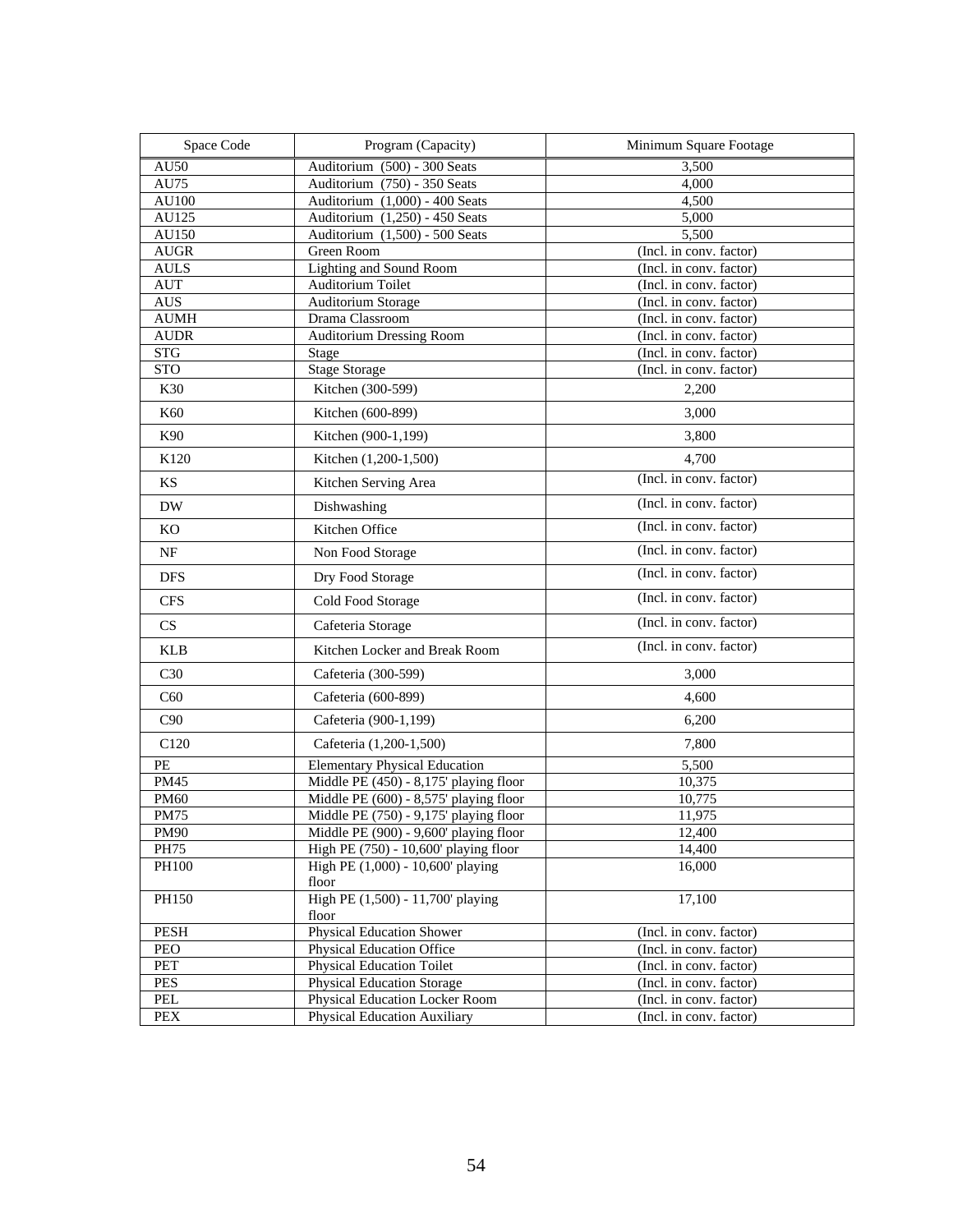| Space Code              | Program (Capacity)                        | Minimum Square Footage  |
|-------------------------|-------------------------------------------|-------------------------|
| AD1                     | Administrative Area (300-599)             | 1,720                   |
| AD2                     | Administrative Area (600-899)             | 1,870                   |
| AD3                     | Administrative Area (900-1,199)           | 2,020                   |
| AD4                     | Administrative Area (1,200-1,499)         | 2,170                   |
| AD5                     | Administrative Area (1500+)               | 2,320                   |
| ARP                     | Administrative Reception                  |                         |
| GO                      | General Office                            | 200                     |
| $\overline{PQ}$         | Principal Office                          | $\overline{150}$        |
| SO <sub>1</sub>         | <b>Staff Office</b>                       | 150                     |
| <b>SBO</b>              | <b>School Based Office</b>                | 150                     |
| <b>SBC</b>              | School Conference                         | 270                     |
| <b>FA</b>               | <b>First Aid</b>                          | 200                     |
| <b>FAT</b>              | First Aid toilet                          | 36                      |
| <b>RR</b>               | Records Room                              | 150                     |
| <b>WR</b>               | Workroom                                  | 150                     |
| <b>GUO</b>              | Guidance Office                           | 150                     |
| <b>GUR</b>              | Guidance Reception                        | 150                     |
| <b>GUT</b>              | <b>Guidance Testing</b>                   |                         |
| <b>FRA</b>              | Family Resource Area/Youth Service Center | 300                     |
| <b>ADX</b>              | <b>Administrative Auxiliary</b>           |                         |
| $\overline{\mathbf{K}}$ | Kitchenette                               |                         |
| CR                      | <b>Custodial Receiving</b>                | 250                     |
| <b>JC</b>               | Janitor or Custodial Closet or Storage    | (Incl. in conv. factor) |
| $\overline{L}$          | Lobby                                     | (Incl. in conv. factor) |
| <b>COR</b>              | Corridor                                  | (Incl. in conv. factor) |
| ${\rm LOU}$             | Lounge                                    | (Incl. in conv. factor) |
| <b>ST</b>               | Storage                                   | (Incl. in conv. factor) |
| $\overline{M}$          | Mechanical Room                           | (Incl. in conv. factor) |
| <b>MDF</b>              | Data Room                                 | (Incl. in conv. factor) |
| PUT                     | <b>Public Toilet Room</b>                 | (Incl. in conv. factor) |
| <b>PRT</b>              | Private Toilet Room                       | (Incl. in conv. factor) |
| $\mathbf U$             | Unassigned                                | (Incl. in conv. factor) |
|                         |                                           |                         |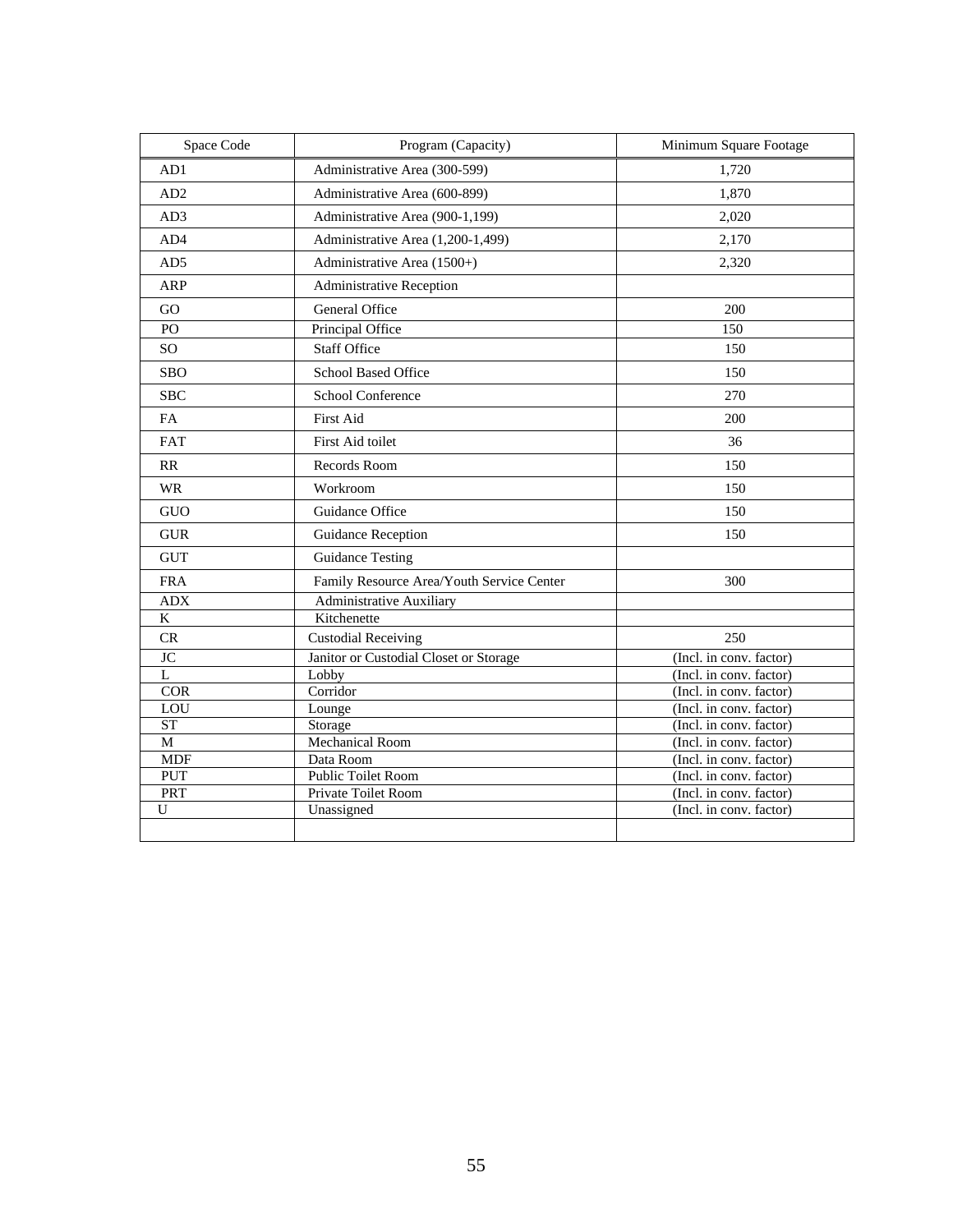**304.9 Career and Technical Centers/KY Tech Area Technology Centers** - new Career and Technical Centers/KY Tech Area Technology Centers and proposed additions shall be included in the District Facilities Plan. The need for these facilities and the individual programs therein shall be approved by;

- 1. Education Cabinet, Department of Workforce Investment, Office of Career and Technical Education.
- 2. The Kentucky Department of Education, Division of Career and Technical Education.

**304.9.1 Submittals –** Districts shall submit a written request for a new facility to the agencies noted in 304.9. This request shall include the programs to be developed.

**304.9.1.1** Upon approval of the facility and the program, the district shall submit copies of the approval letters and the narrative submittal to KDE Facilities Management, Planning Branch. The program spaces will then be included in the DFP using the spaces and sizes noted in table 304.9.1.1.

| Table 304.9.1.1                                                          |
|--------------------------------------------------------------------------|
| Program Space Square Footage – Career and Technical Centers/KY Tech Area |
| Toohnology Contour                                                       |

| Space Code   | Program (Capacity)                                   | Minimum Square Footage |
|--------------|------------------------------------------------------|------------------------|
| <b>ADV</b>   | <b>Administrative Area</b>                           | 750                    |
| AG1          | Agriculture Education (1 teacher)                    | 3,120                  |
| AG2          | Agriculture Education (2 teacher)                    | 3,900                  |
| AG3          | Agriculture Education (3 teacher)                    | 4,680                  |
| <b>AGMH</b>  | <b>Agricultural Education Classroom</b>              | 750                    |
| AGS          | <b>Agricultural Education Storage</b>                | (Incl. in suite total) |
| AGL          | <b>Agricultural Education Laboratory/Shop</b>        | (Incl. in suite total) |
| <b>AGES</b>  | <b>Agricultural Education Equipment Storage Room</b> | (Incl. in suite total) |
| <b>AGO</b>   | <b>Agricultural Education Office</b>                 | (Incl. in suite total) |
| <b>HOR</b>   | Agricultural/Horticulture                            | 3,120                  |
| <b>HORMH</b> | Agricultural/Horticulture Classroom                  | 750                    |
| <b>HORS</b>  | Agricultural/Horticulture Storage                    | (Incl. in suite total) |
| <b>HORL</b>  | Agricultural//Horticulture Laboratory                | (Incl. in suite total) |
| <b>HORG</b>  | Agricultural/Horticulture Greenhouse                 | 1,800                  |
| <b>HORO</b>  | Agricultural/Horticulture Office                     | (Incl. in suite total) |
| <b>BEMH</b>  | <b>Business Education Classroom</b>                  | 900                    |
| <b>BEL</b>   | <b>Business Education Computer Lab</b>               | 1,600                  |
| <b>BES</b>   | <b>Business Education Storage</b>                    | (Incl. in suite total) |
| <b>BEO</b>   | <b>Business Education Office</b>                     | 150                    |
| PC           | Pathways to Careers                                  | 2.000                  |
| <b>PCMH</b>  | Pathways to Careers Classroom                        | 750                    |
| PCL          | Pathways to Careers Lab                              | (Incl. in suite total) |
| <b>PCS</b>   | Pathways to Careers Storage                          | (Incl. in suite total) |
| PCO          | Pathways to Careers Office                           | (Incl. in suite total) |

**Table 304.9.1.1** 

# **Technology Centers**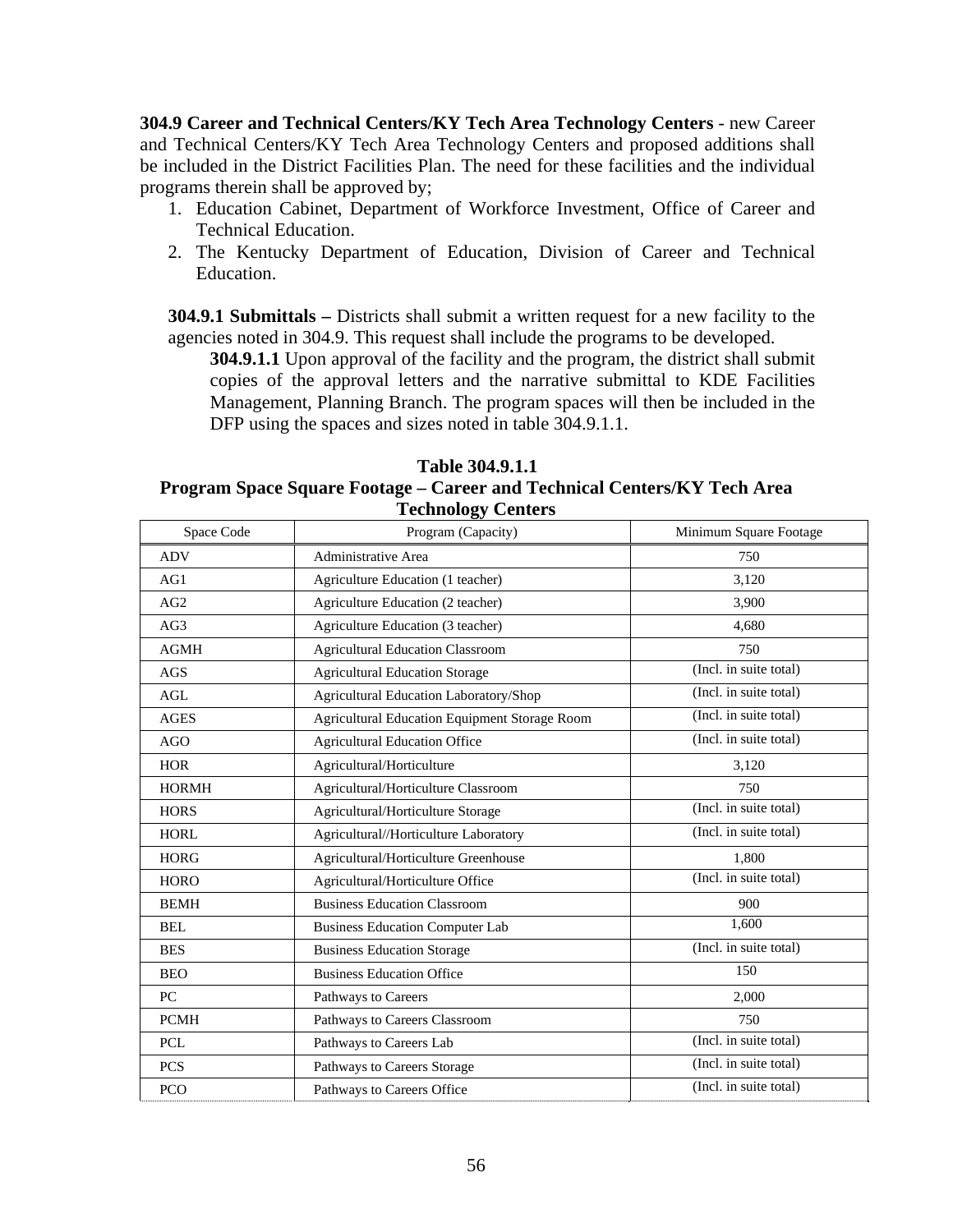| Space Code       | Program (Capacity)                                                       | Minimum Square Footage              |
|------------------|--------------------------------------------------------------------------|-------------------------------------|
| ME               | Marketing Education 1 Lab                                                | 1,600                               |
| <b>MEMH</b>      | Marketing Education Classroom                                            | 900                                 |
| <b>MEL</b>       | Marketing Education Lab                                                  | (Incl. in suite total)              |
| <b>MES</b>       | <b>Marketing Education Storage</b>                                       | (Incl. in suite total)              |
| <b>MEO</b>       | Marketing Education Office                                               | (Incl. in suite total)              |
| FCS <sub>1</sub> | Family and Consumer Sciences (1 teacher)                                 | 2,700                               |
| FCS <sub>2</sub> | Family and Consumer Sciences (2 teacher)                                 | 3,350                               |
| FCS3             | Family and Consumer Sciences (3 teacher)                                 | 4,000                               |
| <b>FCSMH</b>     | Family and Consumer Sciences Classroom                                   | 750                                 |
| <b>FCSCFS</b>    | Family and Consumer Sciences - Culinary and Food<br>Service <sup>[</sup> | 3,350                               |
| <b>FCSFID</b>    | Family and Consumer Sciences - Fashion and<br><b>Interior Design</b>     | 3,350                               |
| <b>FCSCFM</b>    | Family and Consumer Sciences - Consumer and<br>Family Management         | 2,700                               |
| <b>FCSCD</b>     | Family and Consumer Sciences - Child<br>Development                      | 3,350                               |
| <b>FCSHS</b>     | Family and Consumer Sciences - Hospitality<br>Servicer                   | 3,350                               |
| <b>FCSE</b>      | Family and Consumer Sciences - Education                                 | 2,700                               |
| <b>FCSWR</b>     | Family and Consumer Sciences Work Room                                   | (Incl. in suite total)              |
| <b>FCSS</b>      | Family and Consumer Sciences Storage                                     | (Incl. in suite total)              |
| <b>FCSO</b>      | Family and Consumer Sciences Office                                      | (Incl. in suite total)              |
| ET1              | Engineering and Technology (1 teacher)                                   | 2,750                               |
| ET <sub>2</sub>  | Engineering and Technology (2 teacher)                                   | 4,750                               |
| <b>ETMH</b>      | Engineering and Classroom                                                | 750                                 |
| <b>ETL</b>       | Engineering and Technology Lab                                           | (Incl. in suite total)              |
| <b>ETS</b>       | Engineering and Technology Storage                                       | (Incl. in suite total)              |
| <b>ETO</b>       | Engineering and Technology Office                                        | (Incl. in suite total)              |
| <b>HSAH</b>      | Health Services/Allied Health                                            | 1,280                               |
| <b>HSAHMH</b>    | <b>Health Services/Allied Health Classroom</b>                           | 900                                 |
| <b>HSAHL</b>     | Health Services/Allied Health Lab                                        | (Incl. in suite total)              |
| <b>HSAHS</b>     | Health Services/Allied Health Storage                                    | (Incl. in suite total)              |
| <b>HSAHO</b>     | Health Services/Allied Health Office                                     | (Incl. in suite total)              |
| IT               | <b>Information Technology Suite</b>                                      | 3,250                               |
| <b>ITMH</b>      | <b>Information Technology Classroom</b>                                  | 750 sf. (included in Suite total)   |
| ITL              | Information Technology Computer Lab                                      | 1,200 sf. (included in Suite total) |
| <b>ITW</b>       | <b>Information Technology Wiring</b>                                     | 100 sf. (included in Suite total)   |
| <b>ITTS</b>      | <b>Information Technology Tool Room</b>                                  | 400 sf. (included in Suite total)   |
| <b>ITS</b>       | <b>Information Technology Storage Room</b>                               | 400 sf. (included in Suite total)   |
| <b>ITO</b>       | <b>Information Technology Office</b>                                     | 400 sf. (included in Suite total)   |
| <b>DRF</b>       | Drafting                                                                 | 1,800                               |
| <b>DRFMH</b>     | Drafting Classroom                                                       | 750                                 |
| <b>DRFL</b>      | Drafting Lab                                                             | (Incl. in suite total)              |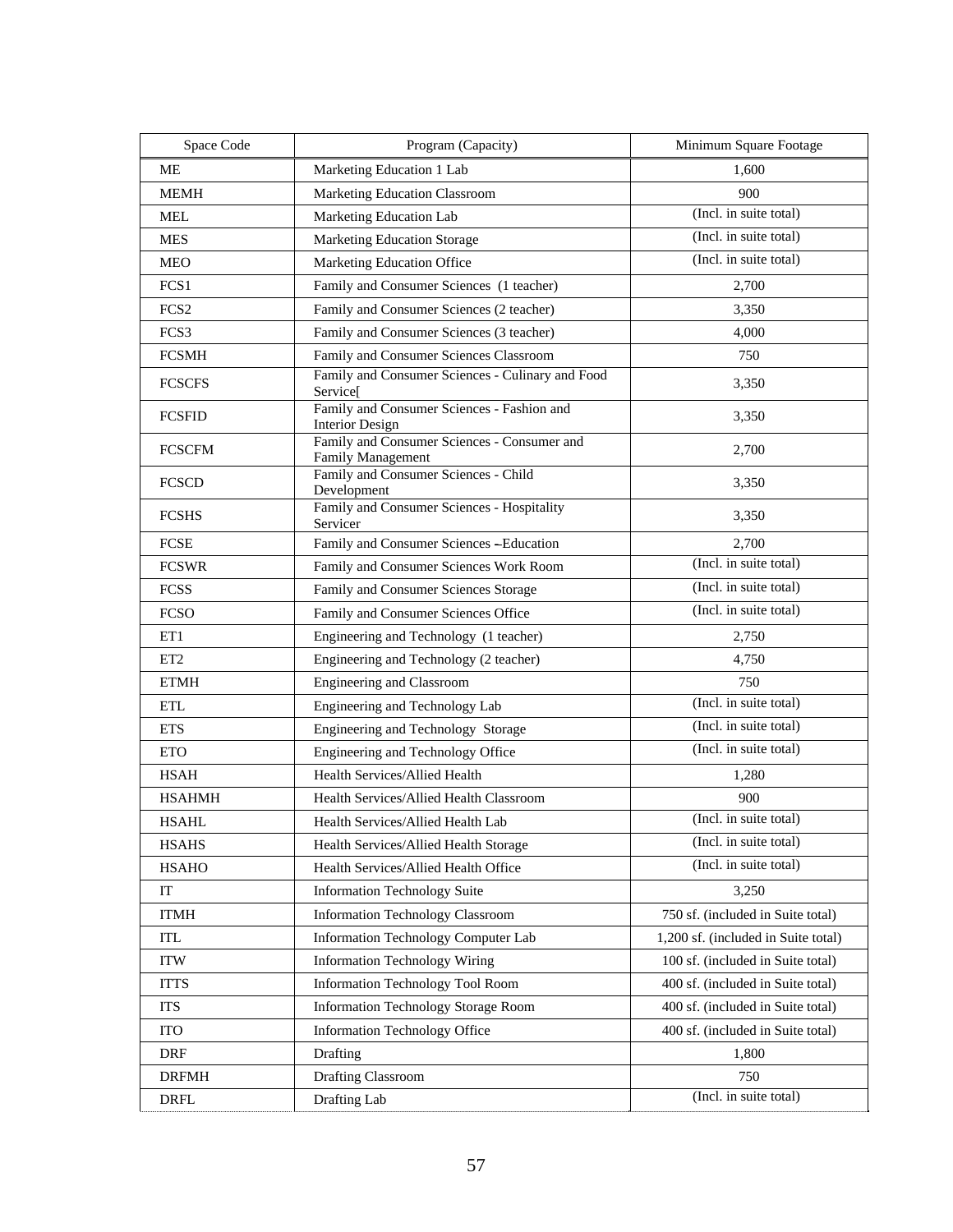| <b>DRFS</b>  | <b>Drafting Storage</b>                                                                                                        | (Incl. in suite total) |
|--------------|--------------------------------------------------------------------------------------------------------------------------------|------------------------|
| <b>DRFO</b>  | Drafting Office                                                                                                                | (Incl. in suite total) |
| MAC          | Auto Parts, Commercial Art, Mine Equipment<br>Operator, Meat Cutting, Office Machine Repair,<br>Small Engine Repair, Tailoring | 3.000                  |
| <b>MACMH</b> | <b>MAC Classroom</b>                                                                                                           | 750                    |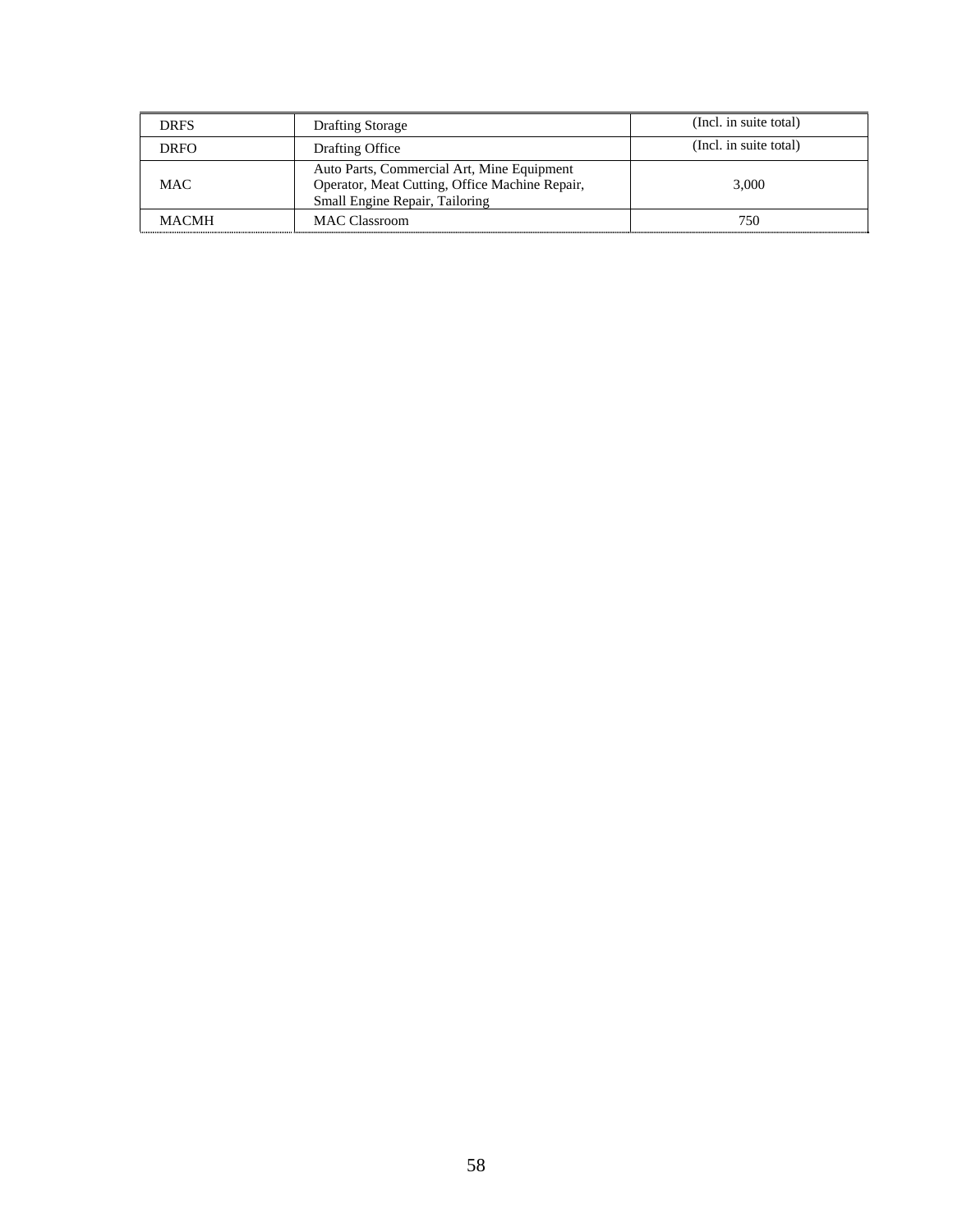| Space Code   | Program (Capacity)                                                                                                                                                                                                                                                            | Minimum Square Footage |
|--------------|-------------------------------------------------------------------------------------------------------------------------------------------------------------------------------------------------------------------------------------------------------------------------------|------------------------|
| <b>MACL</b>  | <b>MAC</b> Lab                                                                                                                                                                                                                                                                | (Incl. in suite total) |
| <b>MACS</b>  | <b>MAC</b> Storage                                                                                                                                                                                                                                                            | (Incl. in suite total) |
| <b>MACO</b>  | <b>MAC</b> Office                                                                                                                                                                                                                                                             | (Incl. in suite total) |
| <b>MNT</b>   | Building Maintenance, Commercial Sewing,                                                                                                                                                                                                                                      | 2,400                  |
| <b>MNTMH</b> | Maintenance Classroom                                                                                                                                                                                                                                                         | 750                    |
| <b>MNTL</b>  | Maintenance Lab                                                                                                                                                                                                                                                               | (Incl. in suite total) |
| <b>MMTS</b>  | Maintenance Storage                                                                                                                                                                                                                                                           | (Incl. in suite total) |
| <b>MNTO</b>  | Maintenance Office                                                                                                                                                                                                                                                            | (Incl. in suite total) |
| <b>TVRP</b>  | TV and Radio Production                                                                                                                                                                                                                                                       |                        |
| <b>TVRS</b>  | Television and Radio Studio                                                                                                                                                                                                                                                   |                        |
| <b>TVRC</b>  | Television and Radio Studio Control Room                                                                                                                                                                                                                                      |                        |
| <b>TVRMH</b> | Television and Radio Classroom                                                                                                                                                                                                                                                | 750                    |
| <b>TVRL</b>  | Television and Radio Lab                                                                                                                                                                                                                                                      | 1,500                  |
| <b>TVRS</b>  | Television and Radio Storage                                                                                                                                                                                                                                                  |                        |
| <b>TVRO</b>  | Television and Radio Office                                                                                                                                                                                                                                                   |                        |
| <b>IND</b>   | Industrial Air Conditioning, Appliance<br>Repair, Cabinet Making, Carpentry,<br>Electricity, Electronics, Technology, Heavy<br>Equipment Repair, Industrial Machine Maintenance,<br>Interior Finishing, Masonry,<br>Maintenance, Radio and TV Repair, Sheet Metal,<br>Welding | 3,000                  |
| <b>PLM</b>   | Plumbing                                                                                                                                                                                                                                                                      | 3,500                  |
| <b>PLMMH</b> | Plumbing Classroom                                                                                                                                                                                                                                                            | 750                    |
| <b>PLML</b>  | Plumbing Lab                                                                                                                                                                                                                                                                  | (Incl. in suite total) |
| <b>PLMS</b>  | <b>Plumbing Storage</b>                                                                                                                                                                                                                                                       | (Incl. in suite total) |
| <b>PLMO</b>  | Plumbing Office                                                                                                                                                                                                                                                               | (Incl. in suite total) |
| <b>AUB</b>   | Auto Body                                                                                                                                                                                                                                                                     | 3,600                  |
| <b>AUBMH</b> | Auto Body Classroom                                                                                                                                                                                                                                                           | 750                    |
| <b>AUBL</b>  | Auto Body Lab                                                                                                                                                                                                                                                                 | (Incl. in suite total) |
| <b>AUBPT</b> | Auto Body Paint Room                                                                                                                                                                                                                                                          | (Incl. in suite total) |
| <b>AUBS</b>  | Auto Body Storage                                                                                                                                                                                                                                                             | (Incl. in suite total) |
| <b>AUBO</b>  | Auto Body Office                                                                                                                                                                                                                                                              | (Incl. in suite total) |
| <b>MEC</b>   | Aircraft, Auto, Diesel and Truck<br>Mechanics, Graphic Arts                                                                                                                                                                                                                   | 4.000                  |
| <b>MECMH</b> | Mechanics Classroom                                                                                                                                                                                                                                                           | 750                    |
| <b>MECL</b>  | Mechanics Lab                                                                                                                                                                                                                                                                 | (Incl. in suite total) |
| <b>MECS</b>  | Mechanics Storage                                                                                                                                                                                                                                                             | (Incl. in suite total) |
| <b>MECO</b>  | Mechanics Office                                                                                                                                                                                                                                                              | (Incl. in suite total) |
| <b>RTCMH</b> | <b>ROTC Classroom</b>                                                                                                                                                                                                                                                         |                        |
| <b>RTCO</b>  | ROTC Office                                                                                                                                                                                                                                                                   |                        |
| <b>RTCS</b>  | <b>ROTC</b> Storage                                                                                                                                                                                                                                                           |                        |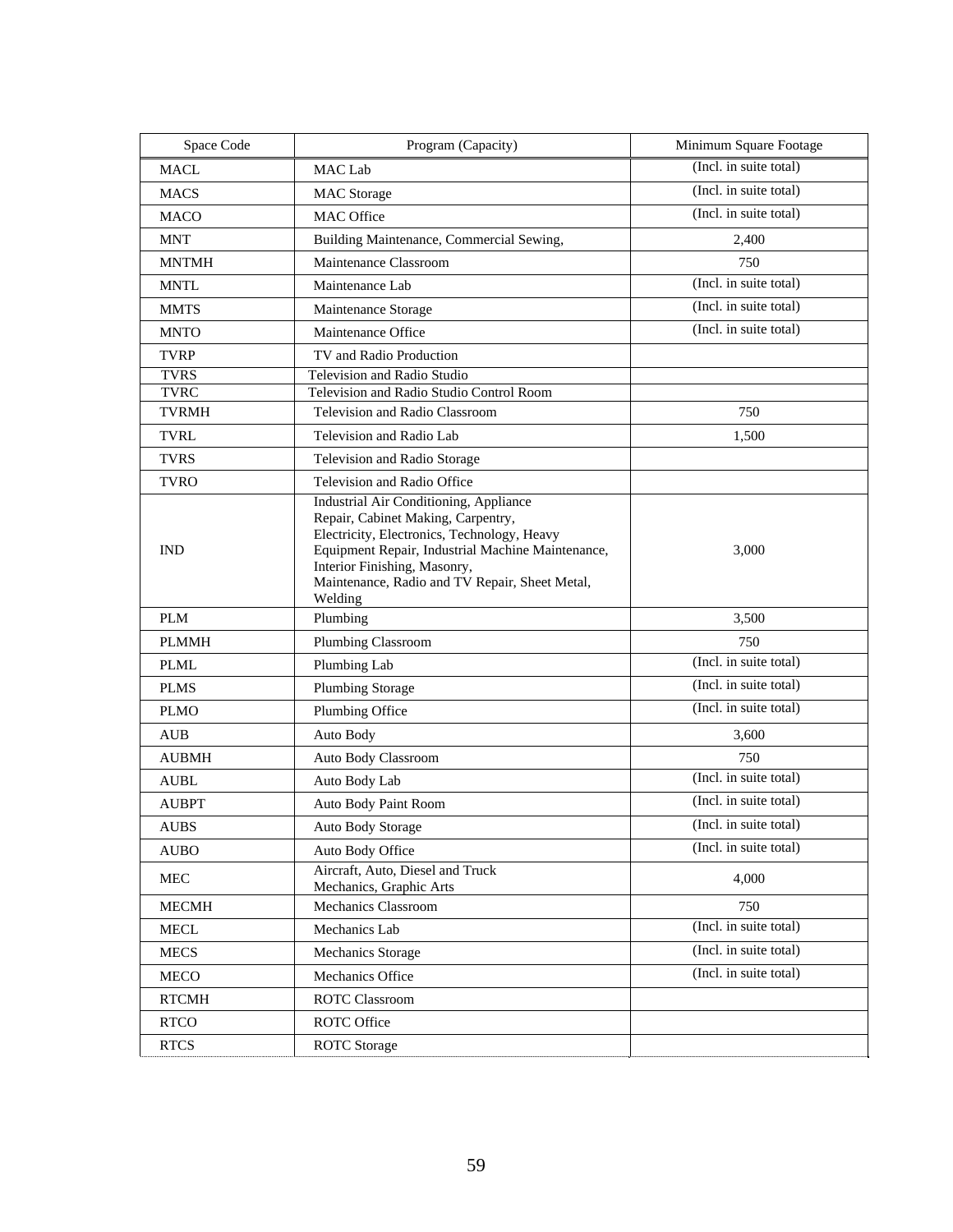**304.10** Unique programs including cooperative partnerships with business, industry, government agencies, or programs that utilize innovative teaching and learning techniques that cause special facility needs shall be viewed as separate items within the Planning process. Examples of these programs include: studios to teach School Stores, School Banks, Theatre and television production, and mock coalmines designed for teaching coal mining techniques. To include these program spaces in the District Facilities Plan, the district shall provide a narrative description of the program and anticipated space needs for review by KDE.

## **Table 304.11 Program Space Square Footage – Other Buildings**

| Space Code       | Program (Capacity)                                                                                                                                                               | Minimum Square Footage  |
|------------------|----------------------------------------------------------------------------------------------------------------------------------------------------------------------------------|-------------------------|
|                  |                                                                                                                                                                                  |                         |
| BU1              | Bus Garage - 1 Bay                                                                                                                                                               | 2,400                   |
| BU <sub>2</sub>  | Bus Garage - 2 Bay                                                                                                                                                               | 3.600                   |
| BU <sub>3</sub>  | Bus Garage - 3 Bay                                                                                                                                                               | 4,800                   |
|                  | Each additional bay:                                                                                                                                                             | 1,200                   |
| <b>BUR</b>       | <b>Bus Garage Reception</b>                                                                                                                                                      | (Incl. in conv. factor) |
| <b>BUO</b>       | <b>Bus Garage Office</b>                                                                                                                                                         | (Incl. in conv. factor) |
| <b>BUL</b>       | <b>Bus Garage Lounge</b>                                                                                                                                                         | (Incl. in conv. factor) |
| <b>BUM</b>       | <b>Bus Garage Work Bay</b>                                                                                                                                                       | (Incl. in conv. factor) |
| <b>BUS</b>       | <b>Bus Garage Storage</b>                                                                                                                                                        | (Incl. in conv. factor) |
|                  |                                                                                                                                                                                  |                         |
| CO               | Central Office - (minimum <sup>*</sup> )                                                                                                                                         | 1,350                   |
| <b>BR</b>        | <b>Board Room</b>                                                                                                                                                                | 1,000                   |
| <b>RRF</b>       | <b>Fireproof Records Room</b>                                                                                                                                                    | 150                     |
|                  | Individual offices, storage rooms, conference rooms, etc.<br>within the Central Offices shall use the same Space<br>Codes as those designated for Office/Administration<br>Areas |                         |
|                  |                                                                                                                                                                                  |                         |
| CSF1             | Central Storage - (Enrollment < 1,000)                                                                                                                                           | 2,500                   |
| CSF <sub>2</sub> | Central Storage - (Enrollment 1,000-4,999)                                                                                                                                       | 5,000                   |
| CSF3             | Central Storage - (Enrollment 5,000-7,499)                                                                                                                                       | 7,500                   |
| CSF4             | Central Storage - (Enrollment > 7,500)                                                                                                                                           | 10,000                  |
|                  |                                                                                                                                                                                  |                         |
| <b>MR</b>        | Maintenance Reception                                                                                                                                                            |                         |
| <b>MS</b>        | Maintenance Shop                                                                                                                                                                 |                         |
|                  |                                                                                                                                                                                  |                         |
| <b>MBL</b>       | Mobile Unit (Educational or Other)                                                                                                                                               |                         |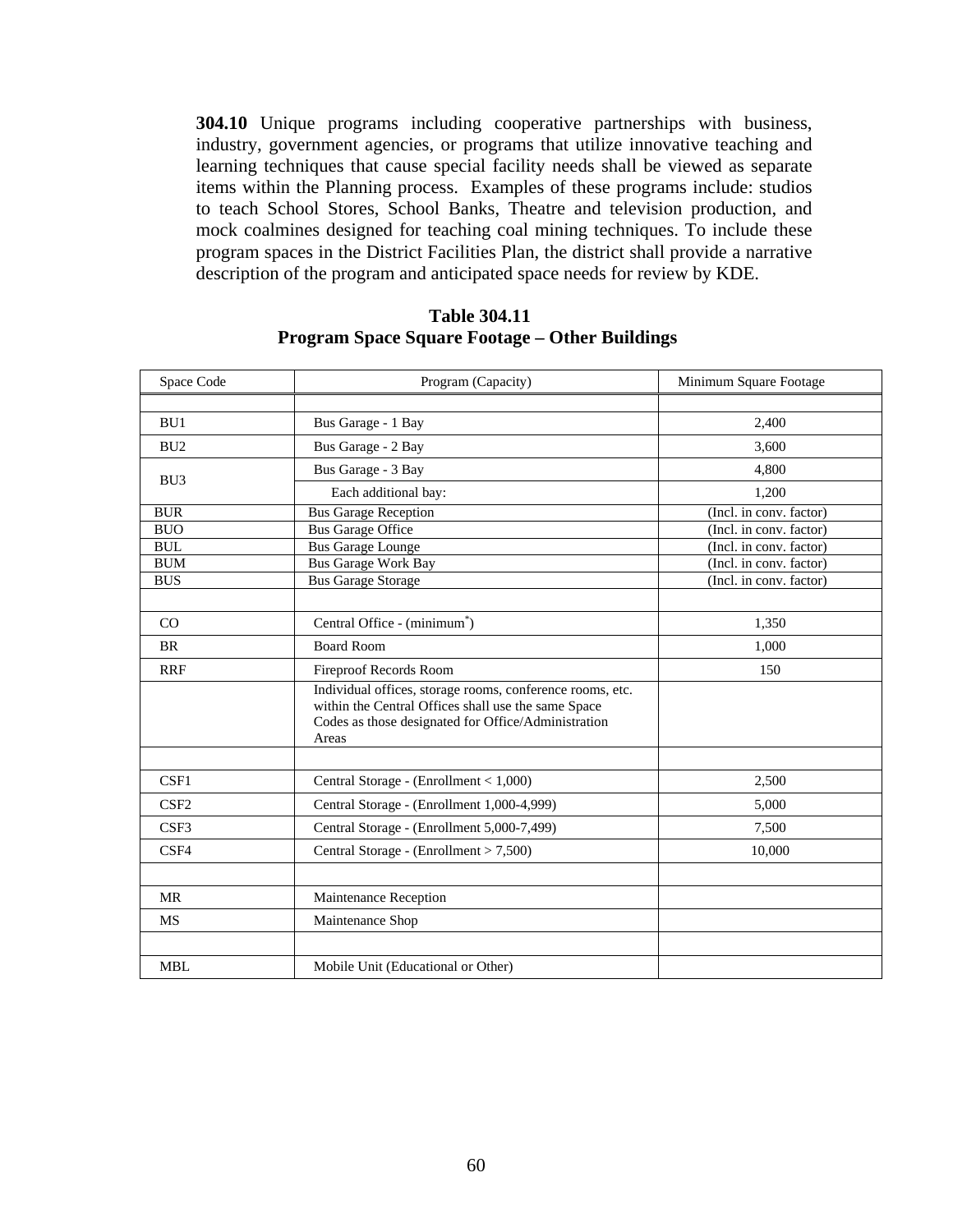#### **Section 305 Renovations and Additions**

**305.1 General -** This section focuses on the use of demographic projections to justify the additions to existing facilities. It will also include discussions about replacement of portions of old facilities and the rational and justification for doing so. The use of the "Model Program of Spaces" as an analysis tool for evaluating existing facilities to justify additions and R. S. Means costing will be explained.

**305.2** To support additions onto existing facilities, the spaces within the existing facility shall be compared to the spaces allowed in the "Model Project Program of Spaces" in this Chapter;

**305.2.1** Spaces other than those noted on the "Model Program of Spaces" are not to be included on the District Facilities Plan within Priority 1 through 5. These spaces may be included in Priority 5 - Discretionary.

**305.2.2** The projected enrollment of the facility must exceed the existing building's capacity for additional classrooms to be added.

**305.2.3** Additional spaces in excess of those noted on the "Model Program of Spaces" required for early childhood shall be justified by the district by a narrative and actual enrollment counts.

**305.2.4** Spaces that are within 75% of the size noted in the "Model Program of Spaces" for the 6-year projected enrollment for each school shall not be considered to be deficient and do not qualify for inclusion in the DFP within Priority 1 through 4. These spaces may be included in Priority 5 - Discretionary.

**305.3** To support the renovation of an existing facility based on educational deficiency or poor condition:

- **305.3.1** The project shall meet the definition for Major Renovation as it relates to building age and the time since the last major renovation, number of systems to be replaced and overall cost of renovation.
	- **305.3.1.1** In buildings that have been built in phases over several years, the portions of the building that meet the definition of Major Renovation shall be included on the DFP.
- **305.3.2** The cost of renovation shall not exceed 80% of the cost of replacement.

**305.4** When renovating an existing facility, it shall have a minimum of the following number of students in order to make full use of restricted facility funding:

| 1. Preschool | 100 Students |
|--------------|--------------|
|--------------|--------------|

- 2. Elementary 300 Students
- 3. Middle 400 Students
- 4. High 500 Students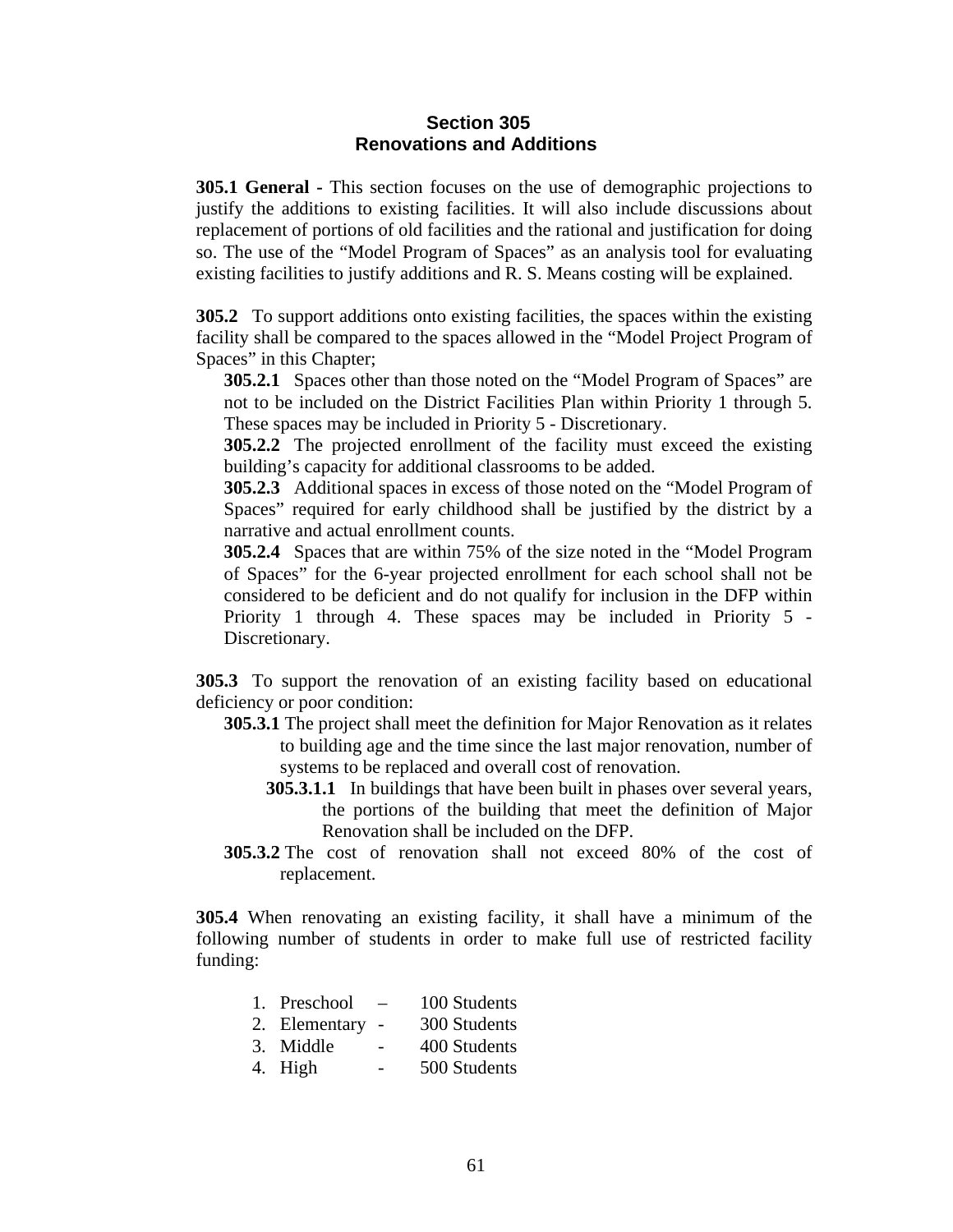**305.4.1** Should the local board of education choose to renovate a permanent center which has less than the minimum number of students specified above, and the cost of renovation, as noted on the District Facilities Plan, shall be limited based on a calculation of students served and 80% of the cost of replacement allowed under the previous subsection of this regulation. For example the maximum cost allowed for the renovation of a 200-student elementary school would be 67% of the cost of a new facility multiplied by the 80% maximum allowed for renovation.

**305.** When a building reaches one hundred and twenty-five percent (125%) of the projected gross square footage for that particular number of students, the facility no longer qualifies for additions of any type to be included on the District Facilities Plan in Priorities 1 through 4.

**305.6** When a school has a projected enrollment in excess of the suggested maximums, the maximum projected square foot per student multiplied by the enrollment shall be utilized to determine the maximum allowable area.

**305.7** The maximum project budget to be included on the DFP for renovation will be provided by the local district through their architect and/or engineer, not to exceed 80% percent of the replacement cost of a facility of comparable enrollment. Both the project budget and a minimum thirty (30) year life expectancy for the building shall be verified.

**305.8** Where budget allocations noted on the DFP may not complete the desired project of the local district, an evaluation, prior to placement upon the facility plan as a priority item, shall be made by the local board in order to assure completion of the project.

**305.9** The maximum project budget for building additions shall be determined by the base cost per square foot as established by the ¾ mean price noted in the most current R. S. Means Pricing Guide, adding 12% for site development for new building projects and adding 18% for costs and fees not included in the construction cost. This cost per square foot shall be multiplied by the net area of the space to be added (as established in the Maximum Program Budget) and divided by the conversion factor noted in Table 304.8.1.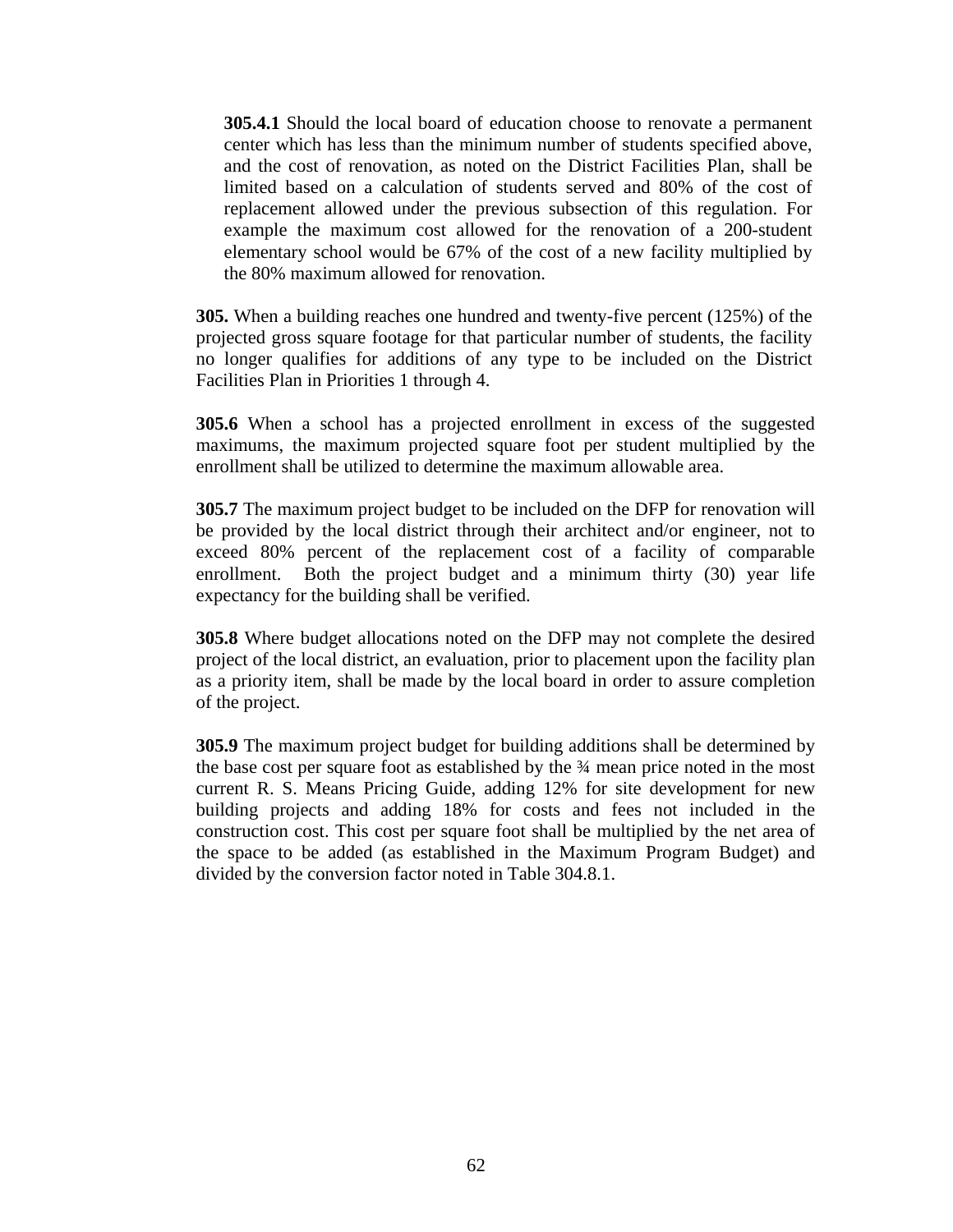## **Chapter 4**

## **Submission Requirements**

## **Section 401 Minimum Requirements**

**401.1** Prior to the initial LPC meeting and orientation session, the district shall submit the following information to KDE;

- 1. A complete list of the Local Planning Committee membership including name, address, telephone number, position, group represented, and school council representation (if applicable) of each member. All LPC members should be residents of the school district unless the superintendent has obtained a waiver from the Commissioner of Education.
- 2. A narrative explaining the selection process used in establishing the Local Planning Committee and how all criteria established in 702 KAR 4:180 have been met.
	- a. A photocopy of all advertisements for LPC business leaders.
	- b. A copy of the local board minutes approving the business leaders and local board member to serve on the LPC.
- 3. An Architect and Engineering Physical assessment of each facility on the required KDE assessments sheets - both electronic and hard copies.
- 4. A small scale drawing of each floor of each facility owned by the district.
	- a. The drawings shall be presented on 11" x 17" sheets.
	- b. Each drawing shall clearly show walls, door openings, window openings, room areas and room use.
	- c. The drawings shall have a title that identifies the district, building, floor (in the case of a multi-level building).
	- d. Drawings shall be submitted in electronic (in PDF format) and hard copy.
- 5. A building inventory for each facility on the required KDE inventory sheets submitted in electronic and hard copy.

**401.2** Prior to the last LPC meeting, the district shall submit the following information to KDE:

- 1. A photocopy of all advertisements for LPC Meetings and Forums clearly showing the date of the advertisement and the date of the event for which it is intended.
- 2. The minutes from all LPC meetings including a sign in sheet showing names of all of the LPC members that were present.
- 3. The Architect and Engineering Cost estimates for renovation of existing facilities on the required KDE assessments sheets.
- 4. Any changes to the building inventories both electronic and hard copies
- 5. The draft District Facilities Plan on the required KDE Draft District Facilities Plan sheet in electronic and hard copy.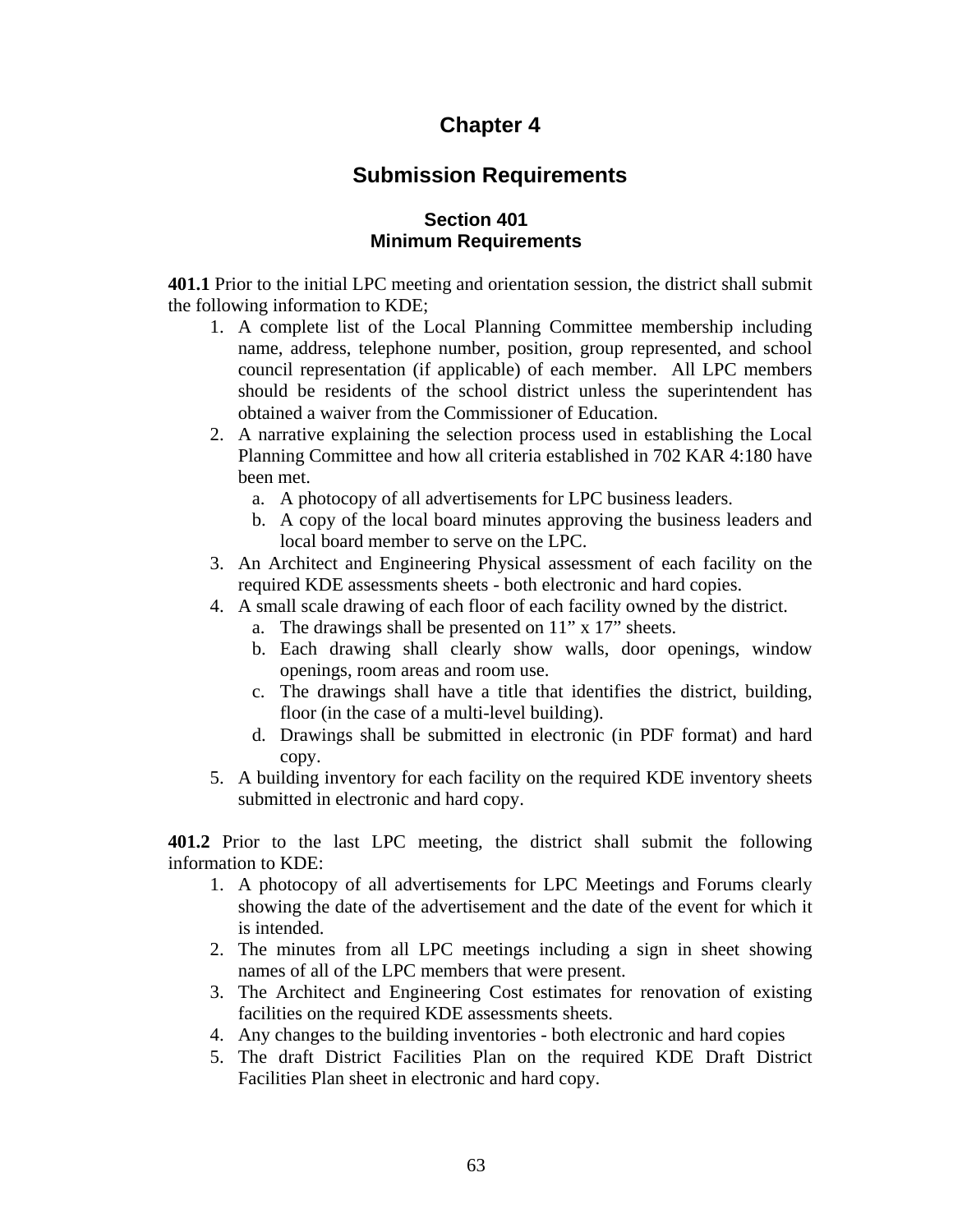**401.3** Prior to submission to the Kentucky Board of Education, the district shall submit the following information to KDE:

- 1. KDE Submittal Sheet to document the voting by the LPC and local board on the DFP reviewed by KDE.
- 2. Public Hearing Information, including:
	- a. Hearing Officers Report in electronic and hard copy.
	- b. Hearing sign-in sheet
	- c. Audio copy of the Hearing
- 3. Out of District Information in electronic and hard copy on the required KDE Out of District sheets.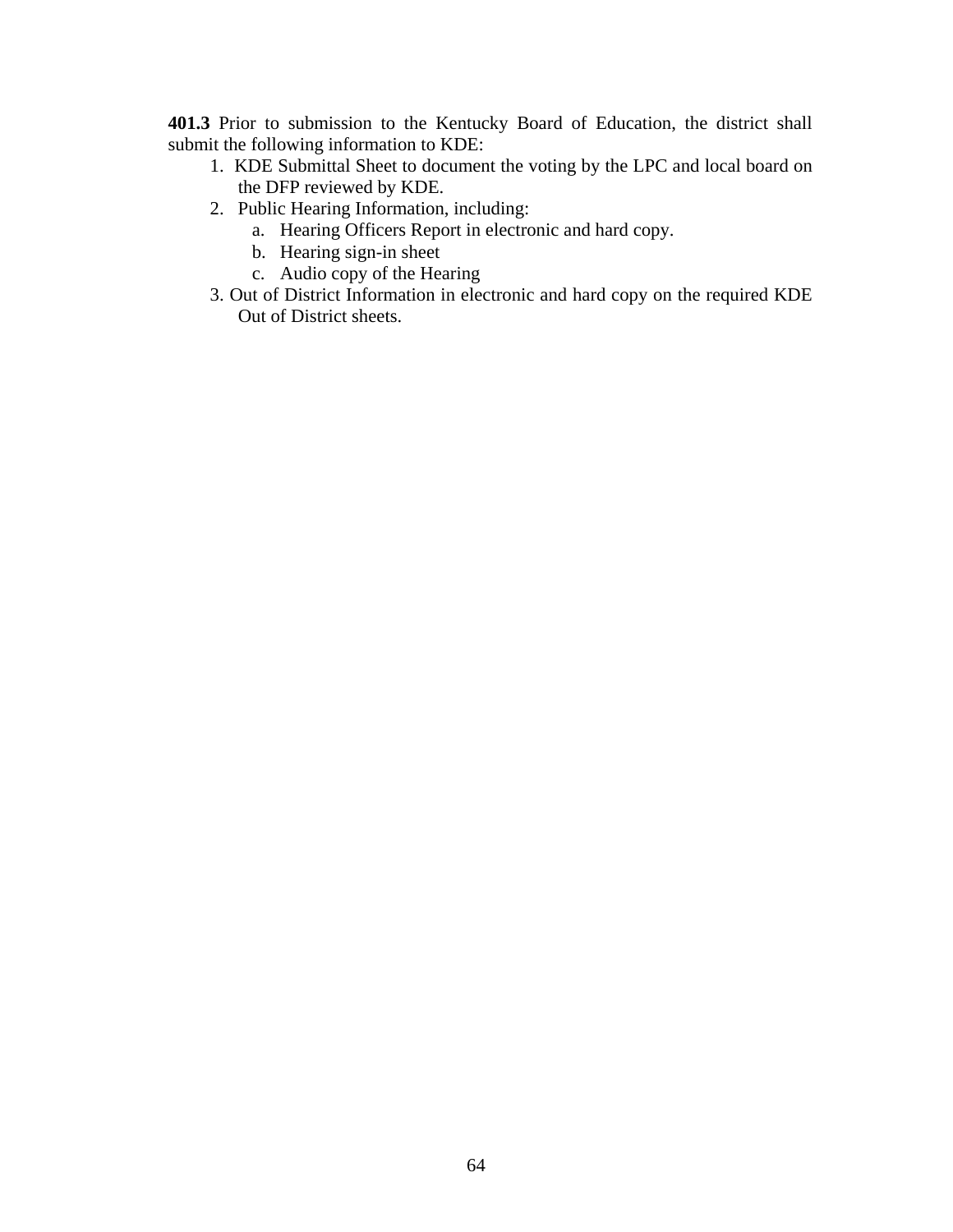## **Chapter 5**

## **District Facilities Plans Modification Procedures**

**General –** this section outlines the options open to each district if they choose to adjust their DFP before it expires in the four (4) year cycle. DFPs that have not been completed at the end of the four (4) year cycle shall remain in place until a new DFP is developed. All projects noted as priority projects that have been executed shall be removed from the districts needs assessment that is established by the DFP.

## **Section 501 Waiver Process**

**501.1 General –** when a district's planning cycle is complete, the district may want to extend the current DFP beyond its due date. A local school district may request a waiver of the requirement to complete the facility planning process for any of the following reasons:

- 1.It has been less than eight (8) years since a new DFP has been developed by the local planning committee and approved by the KBE, and
- 2.The district shows no significant change in enrollment, educational programs or building needs since the last district facility plan was developed.

**501.2** A local board may vote to request a waiver from the requirement to adopt a new DFP in a regular or special called meeting. This request shall be sent to KDE in electronic or hard copy with a copy of the Board Order.

**501.2.1** KDE shall review the request and send a letter to the district informing them if the waiver is approved.

**501.3** A newly constituted LPC shall conduct a scheduled, advertised public meeting to review the current DFP and the district's financial, demographic and physical condition. The LPC may determine that a new DFP is not necessary for their district based on the reasons noted above [501.1 (1 and 2.)].

**501.3.1 By** unanimous vote, the LPC may recommend that the local board of education request a waiver of the DFP from the Department of Education.

**501.4** The LPC request will be submitted to the local board in an advertised board meeting. The local board shall consider the request and supporting information from the LPC and shall vote on the request.

**501.5** If the local board votes unanimously to approve the request, the request for waiver and letter of explanation including supporting documentation must be submitted to KDE for review as specified in 501.2.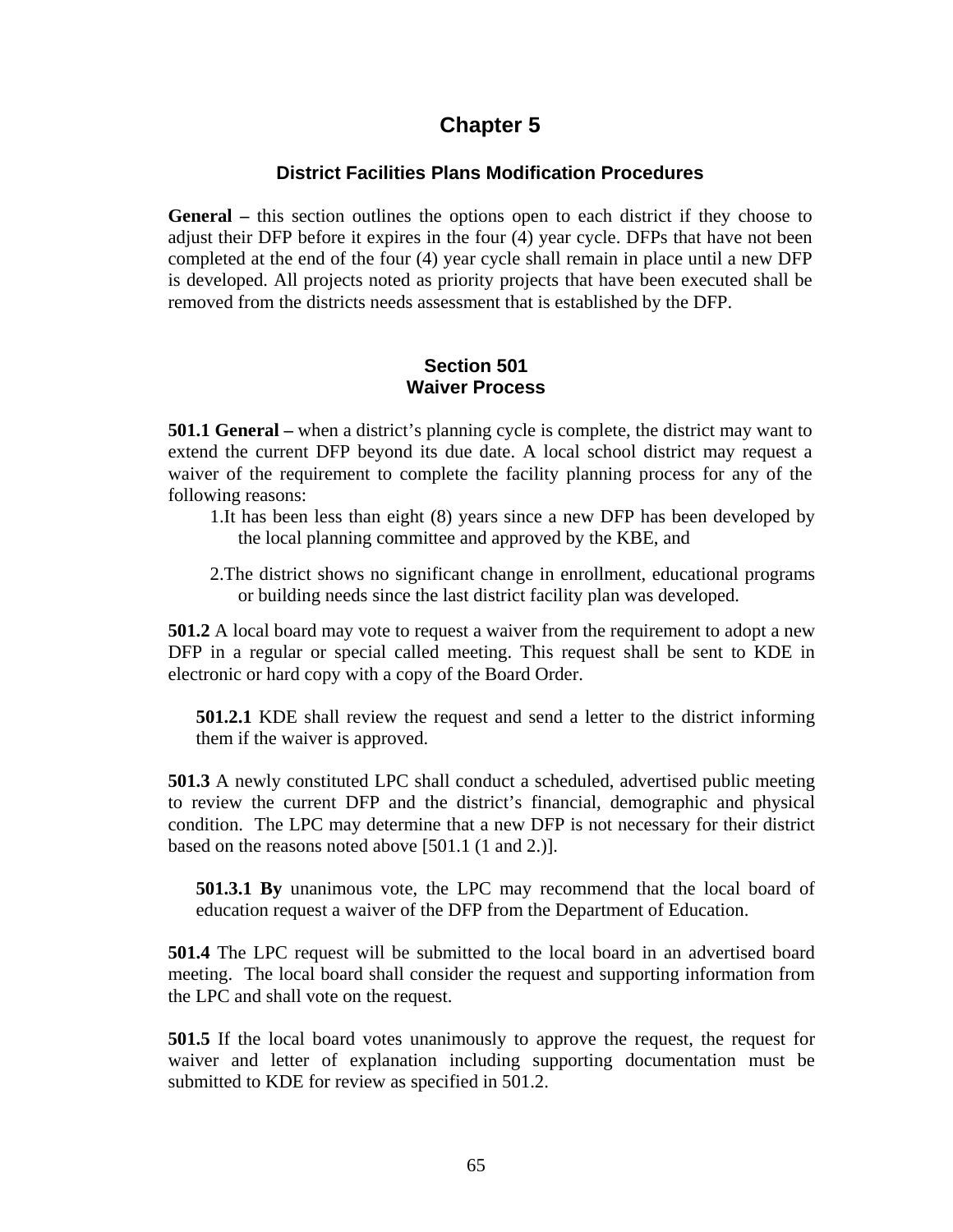**501.5.1** KDE may require additional information, such as updates to the district's building inventory, to be submitted prior to issuing a decision.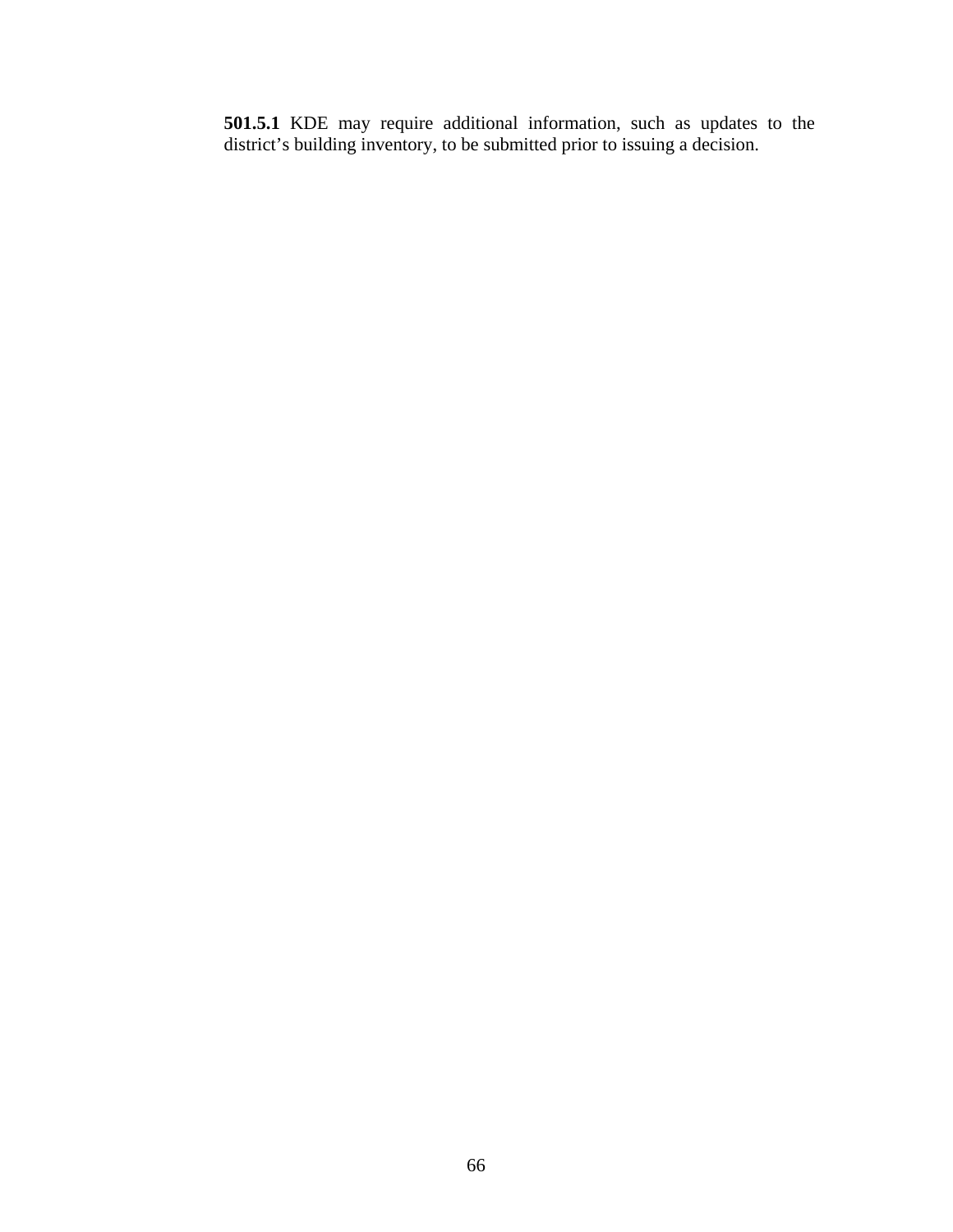## **Section 502 Amendment Process**

**502.1 General –** during the district's planning cycle the district may need to change the DFP.

502.2 The local board of education may request an amendment to its DFP under the following circumstances:

- 1. A major change in enrollment.
- 2. A major change in curriculum.
- 3. A major disaster.
- 4. An unforeseen occurrence.

**502.3** To start the amendment process, the local board of education shall vote in open session to request permission from KDE to reassemble the LPC that developed the current DFP.

**502.4** The Board shall apprise KDE of the need for an amendment, and provide up-todate district information for consideration. Upon consideration of the Board Order and information provided, KDE shall issue its decision.

**502.5** Following approval by KDE, the Board shall reconvene the LPC, apprise the members of the need for an amendment, and provide up-to-date district information for consideration.

**502.6** The LPC shall hold a minimum of two (2) LPC meetings and forums.

**502.6.1** One of these must be scheduled after the draft amended DFP is created and reviewed by KDE

**502.6.1.1** These meetings have the same requirements as those for a new District Facilities Plan (see Chapter 1, Section 103.5)

**502.6.1** Prior to the last meeting (this may be undertaken at the first meeting), the LPC shall develop a draft DFP showing the required changes and supporting documentation to be submitted to KDE which shall include:

- 1. The "draft" amended DFP.
- 2. The building inventories of the facilities affected by the amendment.
- 3. The A/E estimates.
- 4. The small scale plan drawings showing the current buildings to be affected by the amendment.

**502.7** KDE shall then send the DFP back to the LPC with comments

**502.7.1** In a regular LPC Meeting, the LPC votes on the reviewed draft DFP and sends the amended DFP to the local board for action.

**502.7.2** In a regular or special called meeting, the local board of education reviews and votes on the amended DFP.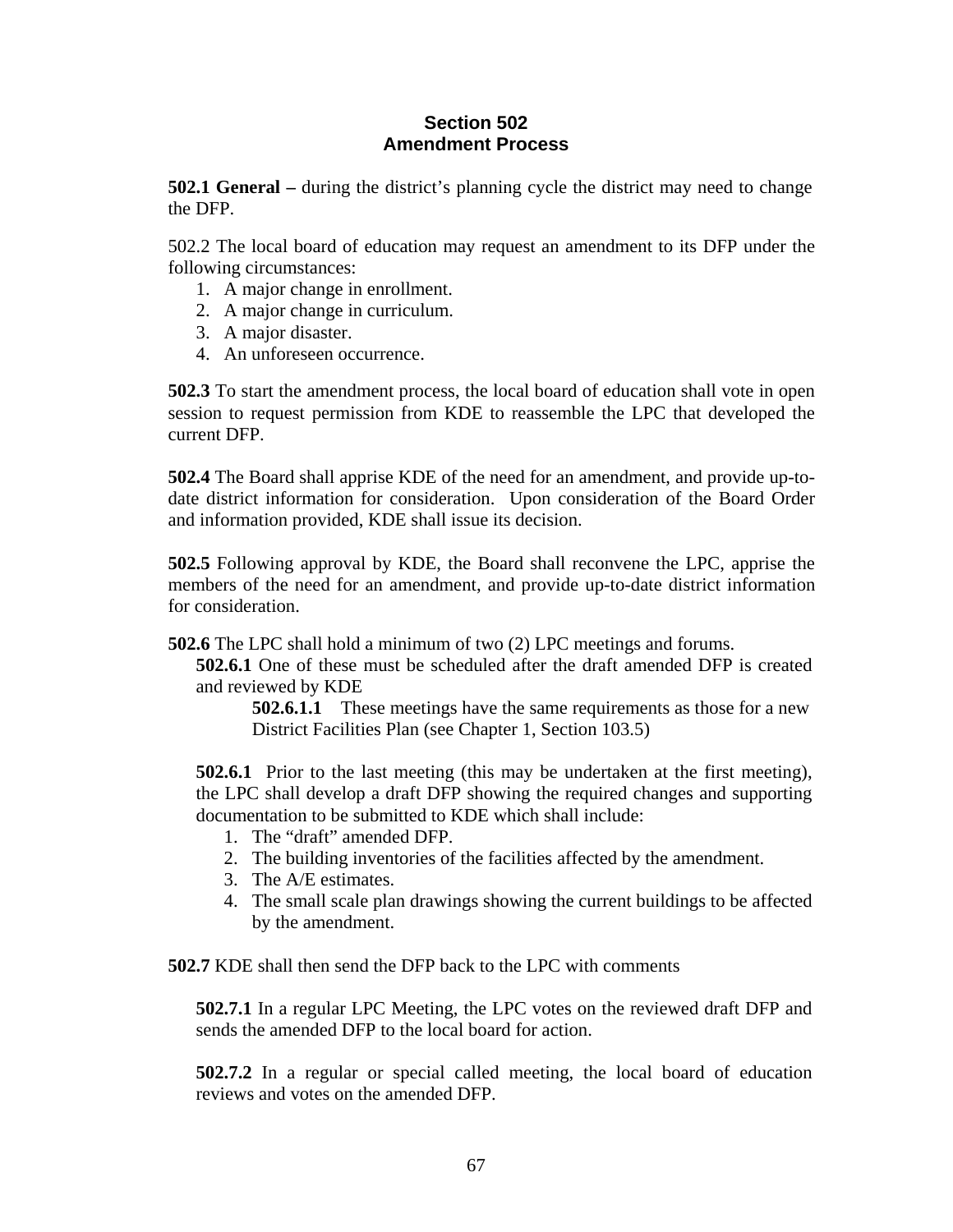- 1. If accepted; the local board of education submits the DFP to the KDE.
- 2. If rejected, the local board of education returns the draft DFP back to the LPC for revision with specific instructions about the changes requested before resubmission to the local board of education.

**502.8** The DFP will then be reviewed in a Public Hearing conducted by the local board of education to receive comments on the proposed District Facility Plan.

502.8.1 Once informed of DFP approval by the LPC and local board, KDE will provide a "hearing package" to assist the district in conducting the public hearing.

502.8.1.1 One (1) public hearing must be conducted using the same requirements as those for a new District Facilities Plan (see Chapter 1, Section 7).

**502.9** All amended District Facilities Plans shall be approved by the Kentucky Board of Education. Once an amended DFP has been developed and approved by the LPC, reviewed by KDE staff, tentatively approved by the local board, reviewed in a public hearing and finally approved by the local board following the hearing officer's report it is submitted to the Kentucky Board of Education for review.

**502.9.1** The amended District Facilities Plan shall be reviewed by the Kentucky Board of Education using the some process required for approval of a new District Facilities Plan.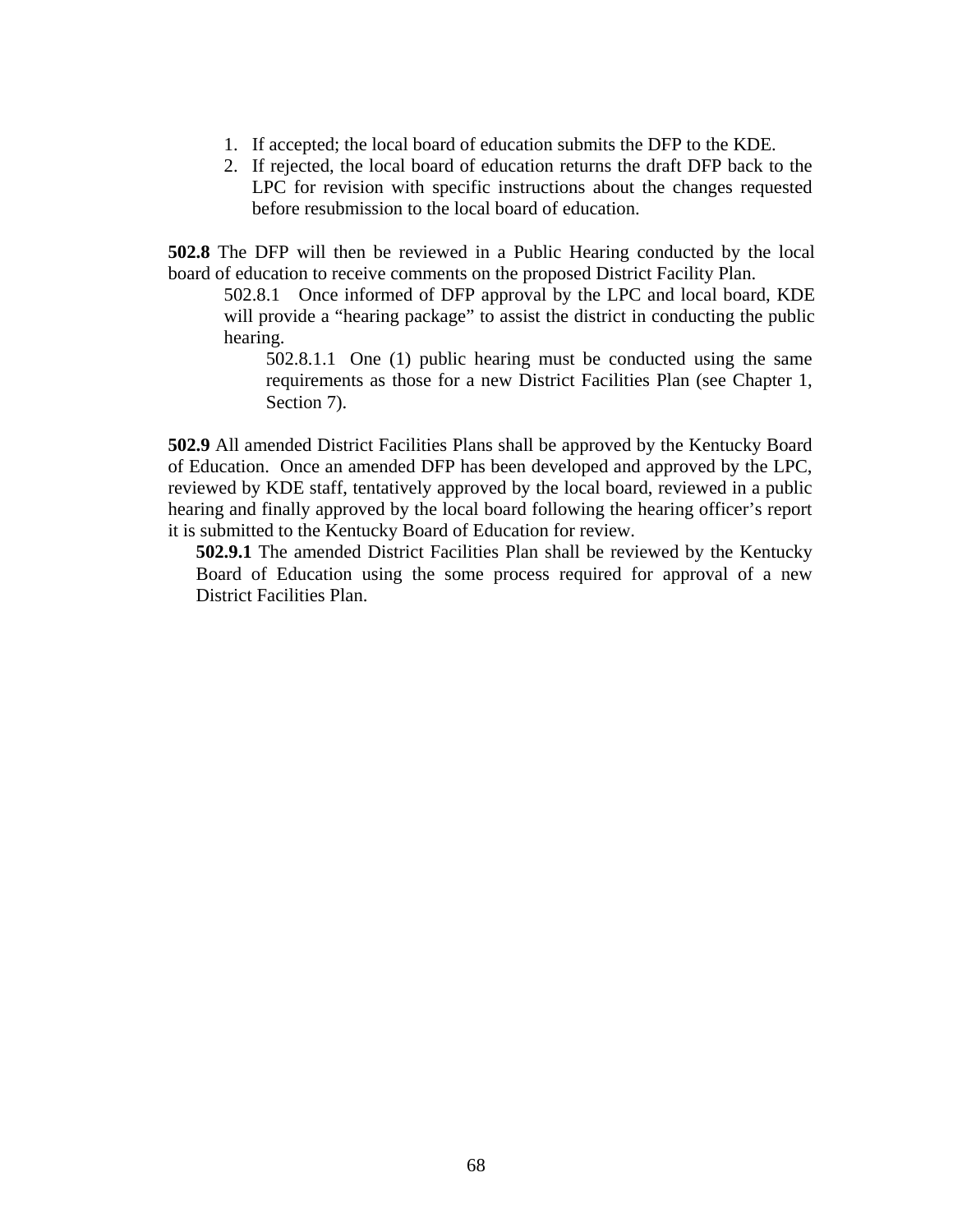## **Section 503 Finding Process**

**503.1 General –**During the district's planning cycle circumstances may arise in which a district needs to make a "minor" change to their DFP.

**503.2** The local board of education may request a finding to adjust its DFP under the following circumstances:

- 1. The change will not substantially affect the district's needs assessment.
- 2. The change affects only one facility.

**503.3** In a regular or special meeting, the Local Board may vote to request a finding to make a "minor" change in the DFP. This request will be sent to KDE in writing with a copy of the Board Order.

**503.3.1** The LPC shall meet in a scheduled, advertised public meeting where they shall review the current district facilities plan and the districts financial, demographic and physical condition.

**503.3.2 By** a simple majority vote, the LPC may recommend that KDE make a minor adjustment to the DFP.

**503.3.3** The LPC request is then submitted to the local board in an advertised board meeting. The local board shall consider the request and supportive information from the LPC and vote on the request.

**503.3.4** If the local board votes by a simple majority to approve the request, a letter of explanation including back up documentation shall be submitted to KDE for review.

**503.3.5** KDE may require additional information such as the updating of the district's building inventory to be submitted prior to final approval.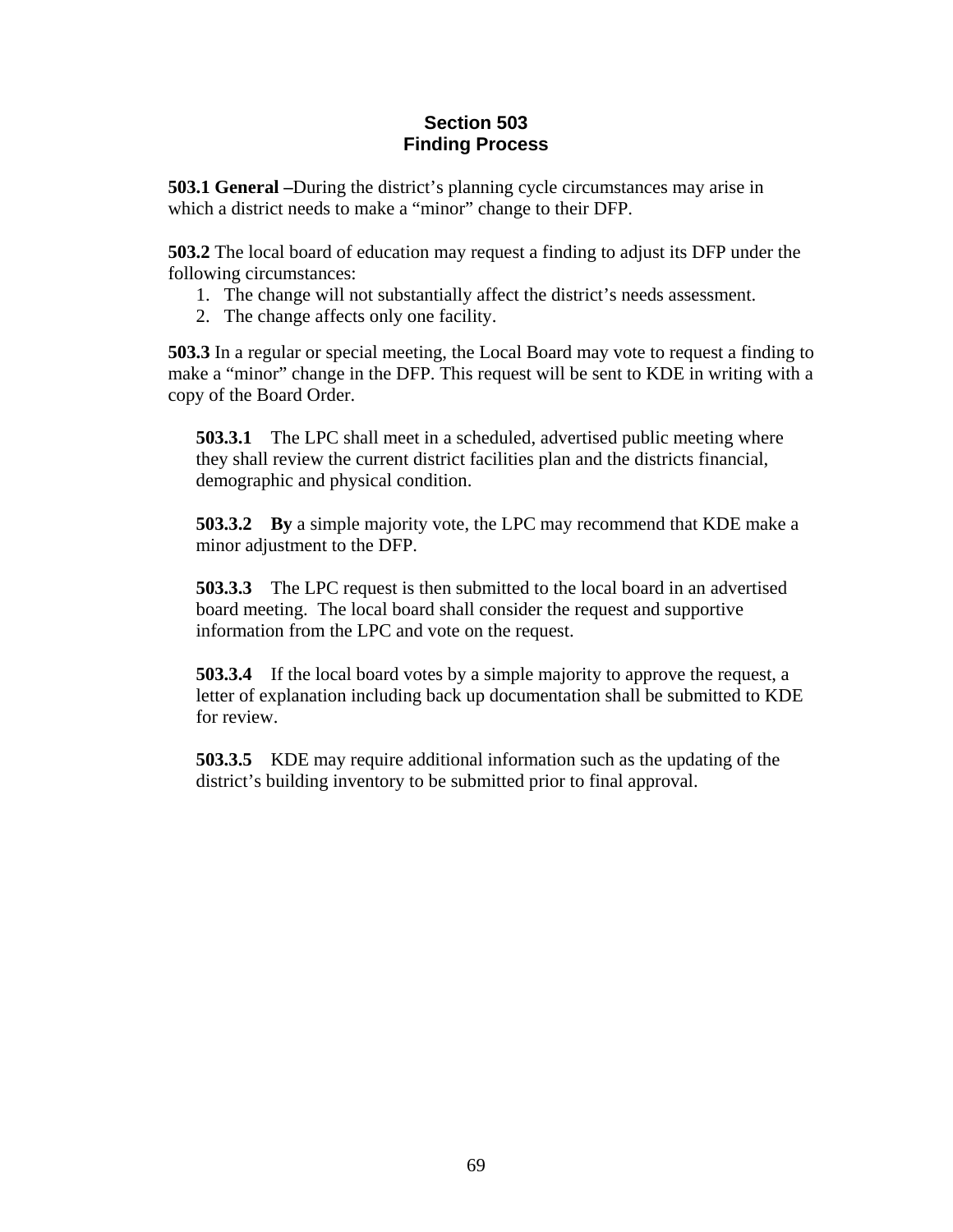## **Appendix**

| District Facility Plan - Architect and Engineer Cost Estimate Form  A-4 |
|-------------------------------------------------------------------------|
|                                                                         |
|                                                                         |
|                                                                         |
|                                                                         |
|                                                                         |
|                                                                         |
|                                                                         |
|                                                                         |
|                                                                         |
|                                                                         |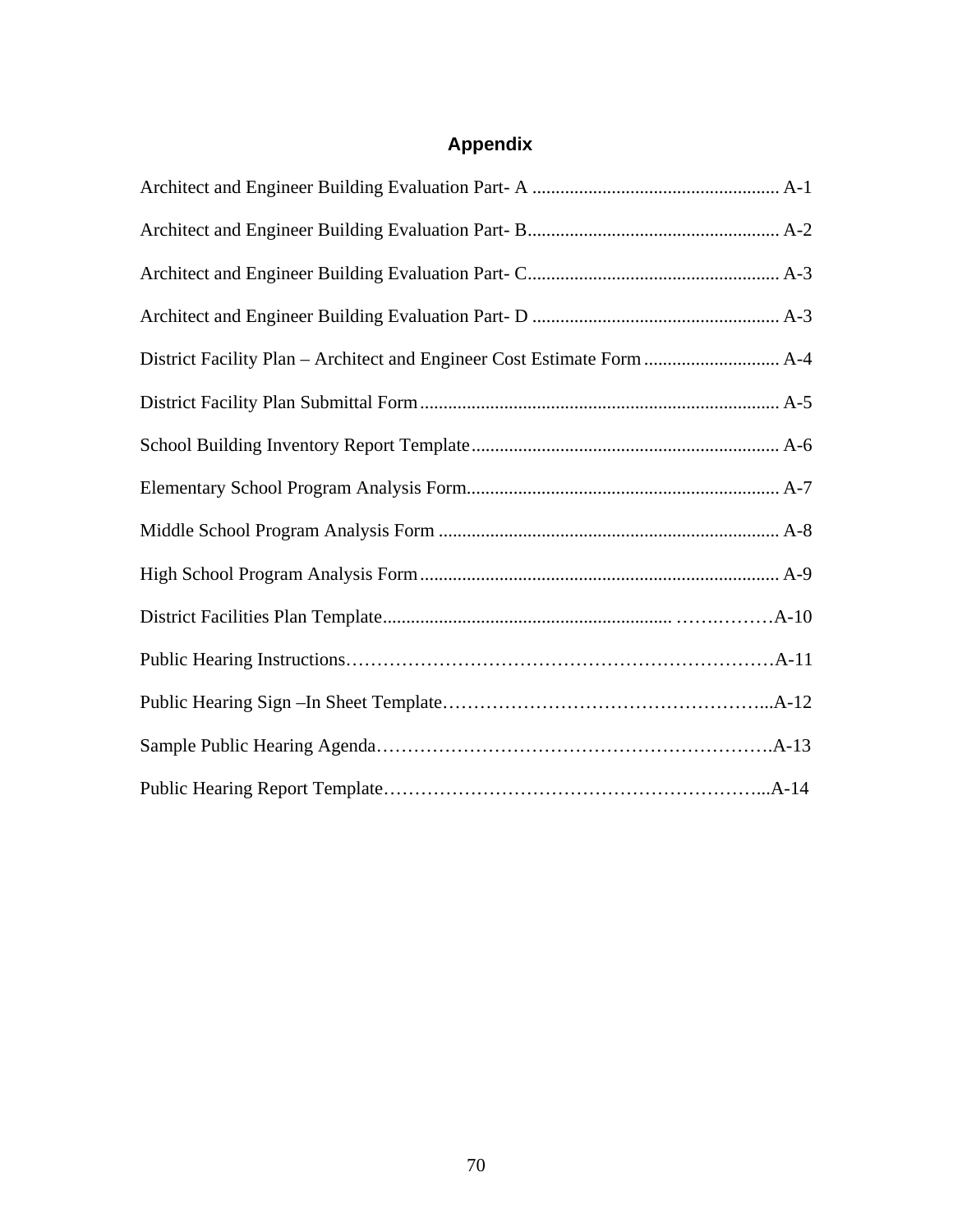#### **Index**

#### **A**

| <b>Definitions</b>     |
|------------------------|
| Chapter 5, Section 502 |
| Definitions            |

#### **B**

|                                                          | Definitions                         |
|----------------------------------------------------------|-------------------------------------|
|                                                          |                                     |
|                                                          | Definitions                         |
|                                                          | Definitions                         |
| <b>Building Evaluations</b>                              |                                     |
| Architect/Engineering Building Evaluation                | Chapter 1, Section 102              |
| Building Condition Evaluations                           | Chapter 1, Section 102.1            |
| Building Use Evaluation and Inventory                    | Chapter 1, Section 102.2            |
|                                                          | Chapter 1, Section 102.1            |
|                                                          | Chapter 3                           |
|                                                          | Chapter 3, Section 303              |
|                                                          | Chapter 1, Section 102.4            |
|                                                          | Chapter 3, Section 304              |
| Renovation and Additions Analysis                        | Chapter 3, Section 305              |
| Renovation Construction Cost Pricing                     | Chapter 1, Section 102.5            |
|                                                          | Chapter 1, Section 102.3            |
|                                                          | Definitions                         |
|                                                          | Definitions                         |
| $\mathbf C$                                              |                                     |
|                                                          | Chapter 2, Sections 201.4           |
|                                                          | Chapter 3, Section 304.9            |
| Career and Technical Centers/KY Area Technology Centers. |                                     |
|                                                          | Table 304.9.1.1                     |
| Common Schools                                           |                                     |
| Characteristics of an "efficient" system                 | <b>Facilities Planning Overview</b> |
|                                                          | Definitions                         |
| D                                                        |                                     |
| Demographic Information                                  | Chapter 1, Sections 103.2,          |
|                                                          | $102.41 \, \text{C}1 \cdot 2$       |

Discretionary Projects……………………… Definitions, Chapter 2; Sections District Facilities Plan……………………………………... Definitions Format……………………………………………... Chapter 2 Plan Development………………………………… Chapter 1, Section 103 Planning Process………………………………….. Chapter 1 KBE Review………………………………………. Chapter 1, Section 108 KDE Review………………………………………. Chapter 1, Section 104 Local Board Voting……………………………….. Chapter 1, Section 106 Modification Procedures…………………………. Chapter 5 Roles and Responsibilities………………………. Chapter 1, Section 103.2

103.4.1, Chapter 3; Section 304.2 201.4, 202.5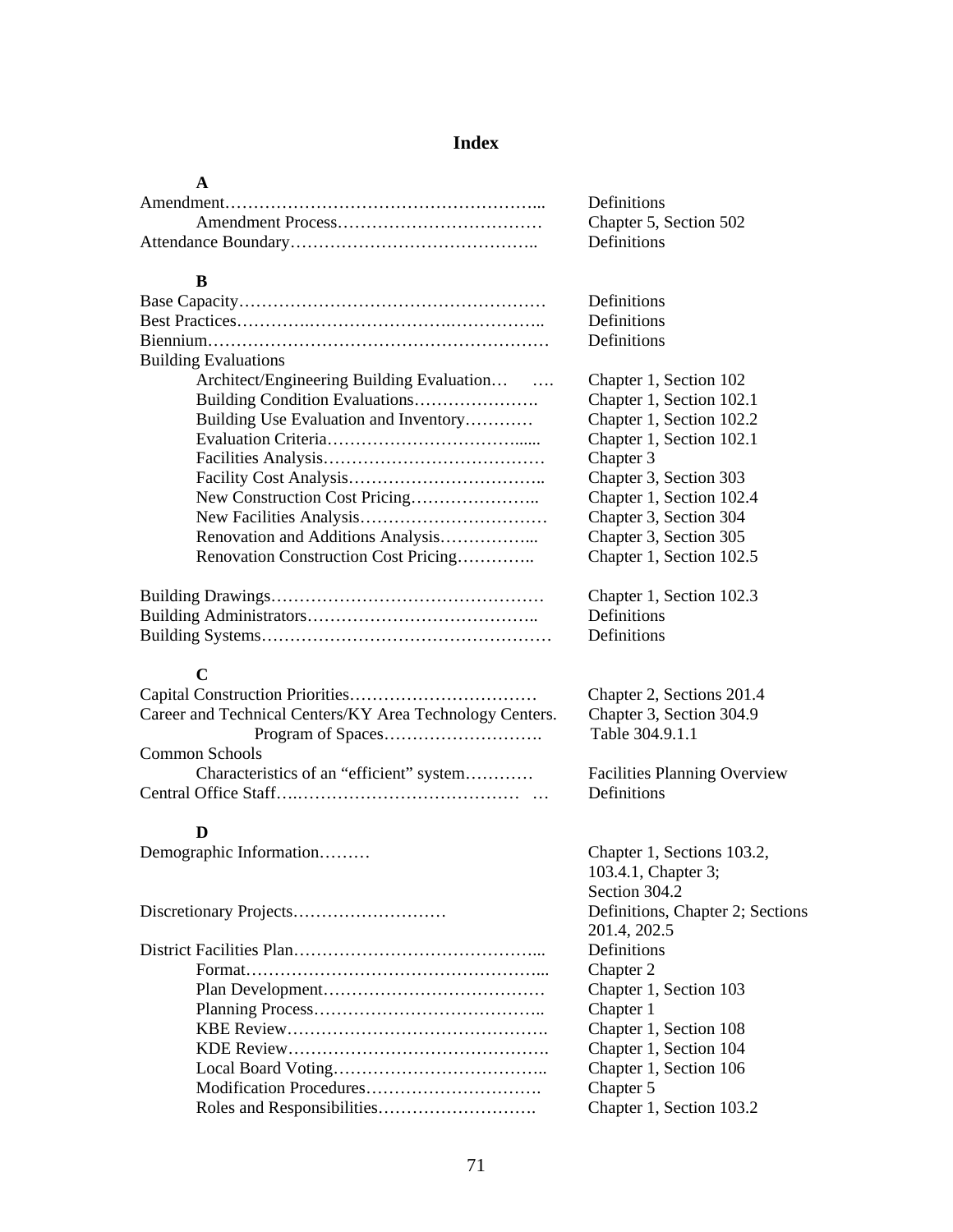| Chapter 4                 |
|---------------------------|
| Chapter 1, Sections 104.1 |

#### **E**

## **F**

#### **H**

| 101.0, 101.1              |
|---------------------------|
| Chapter 1, Sections 107.7 |

## **L**

| Definitions  |
|--------------|
| Chapter 1, S |
| Chapter 1, S |
| Chapter 1, S |
| Definitions  |

#### **M**

| Definitions.             |
|--------------------------|
| Chapter 1, Section 103.3 |
| Chapter 3, Section 304.3 |
| Definitions              |
| Definitions              |
| Table 304.7.1            |
| Table 304.7.2            |
| Table 304.7.3            |
| Table 304.7.4            |
| Table 304.7.5            |
| Table 304.7.6            |
| Table 304.8.1            |
| Table 304.8.2            |
| Table 304.8.3            |
|                          |

## **N**

| <b>Definitions</b>       |
|--------------------------|
| Chapter 1, Section 102.4 |
| Chapter 3, Section 304   |

Chapter 1, Section 103.1 Chapter 1, Section 103.1.1 Chapter 1, Section 102.6 Definitions Chapter 1, Section 103.3 Finding………………………………………………………. Definitions Chapter 5, Section 503 Chapter 1, Section 102.1.1.6

> Definitions Chapter 1, Section 107 Chapter 1, Sections 107.4, 107.5, 107.7

l, Section 101 l, Section 101 l, Section 105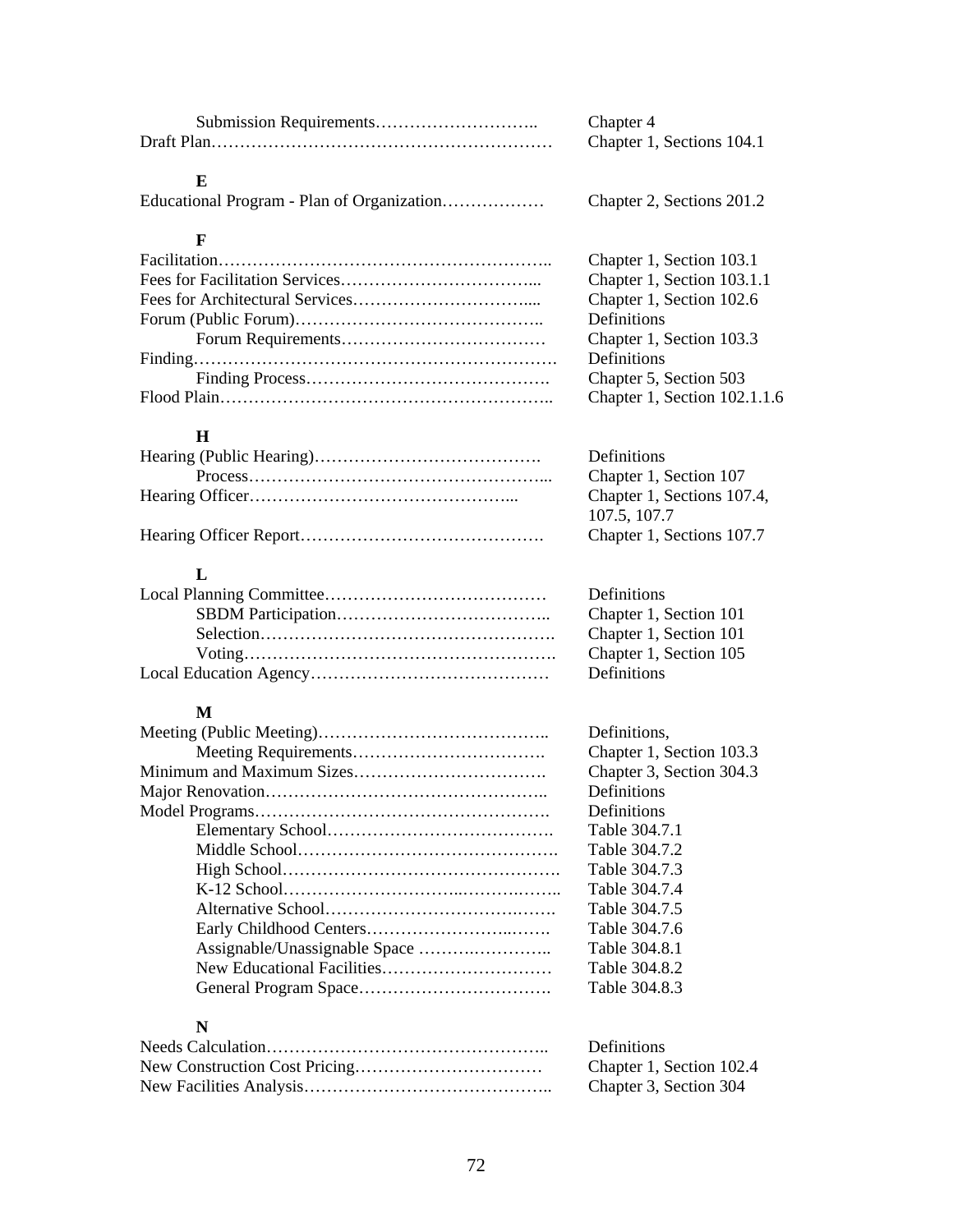#### **O**

| <b>Definitions</b>         |
|----------------------------|
| Chapter 1, Section 103.3.2 |

#### **P**

| <b>Definitions</b>     |
|------------------------|
| Definitions            |
| Chapter 1              |
| Chapter 2, Section 202 |
| Definitions            |
| Definitions            |
| Definitions            |
| Definitions            |
| Chapter 1, Section 107 |

Section 103.3.3

# **Q**

| Definitions, Chapter 1, |
|-------------------------|
|                         |

## **R**

| Definitions, Chapter 3, Sections |
|----------------------------------|
| 303.2, 303.3                     |
| Chapter 1, Section 103.4         |
| Chapter 3, Section 305           |
| Chapter 1, Section 102.5         |
| Chapter 1, Section 103.2         |

## **S**

|                                           | Definitions                     |
|-------------------------------------------|---------------------------------|
|                                           | Chapter 3, Section 302          |
|                                           | Chapter 3, Section 302.2        |
|                                           | Chapter 3, Section 302.3        |
|                                           | Chapter 3, Section 302.3        |
| School Facilities Construction Commission | Definitions, Chapter 2; Section |
|                                           | 201.4.1.                        |
|                                           | Chapter 4                       |
|                                           | Definitions                     |
| т                                         |                                 |
|                                           | Definitions                     |
|                                           | Definitions                     |
| W                                         |                                 |
|                                           | Definitions                     |
|                                           | Chapter 5, Section 501          |